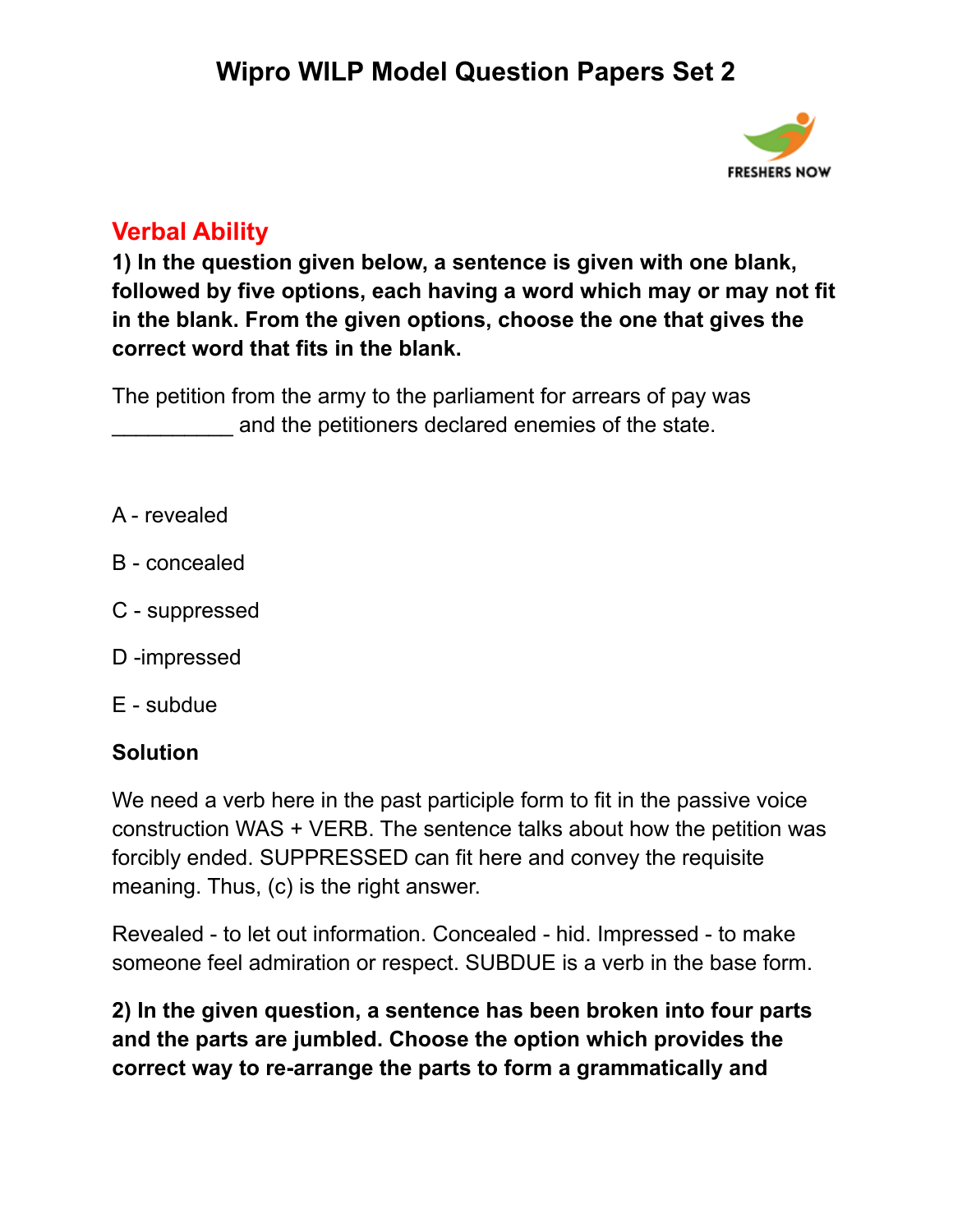

### **contextually meaningful sentence. If all the parts are correctly placed, mark (e) as your answer.**

hostilities appeared to be imminent (A)/ were being carried on in both (B)/ states, and the outbreak of active (C)/ in December 1901, warlike preparations (D)

- A BCDA
- B DBCA
- C DCBA
- D BDCA
- E No rearrangement required

## **Solution**

DBCA is the final order. D begins the sentence by establishing the subject warlike preparations. B follows with the verb stem - it tells us that these preparations were being carried on. C follows by telling us where these were being carried out - in both states. A concludes by telling us the effect of this - the outbreak of hostilities was imminent. Thus, (b) is the right answer.

**3) In the question given below, a sentence is given with one blank, followed by five options, each having a word which may or may not fit in the blank. From the given options, choose the one that gives the correct word that fits in the blank.**

Colonialism profoundly built up and shaped many of the industries and processes that are currently at play in the region.

### A - massive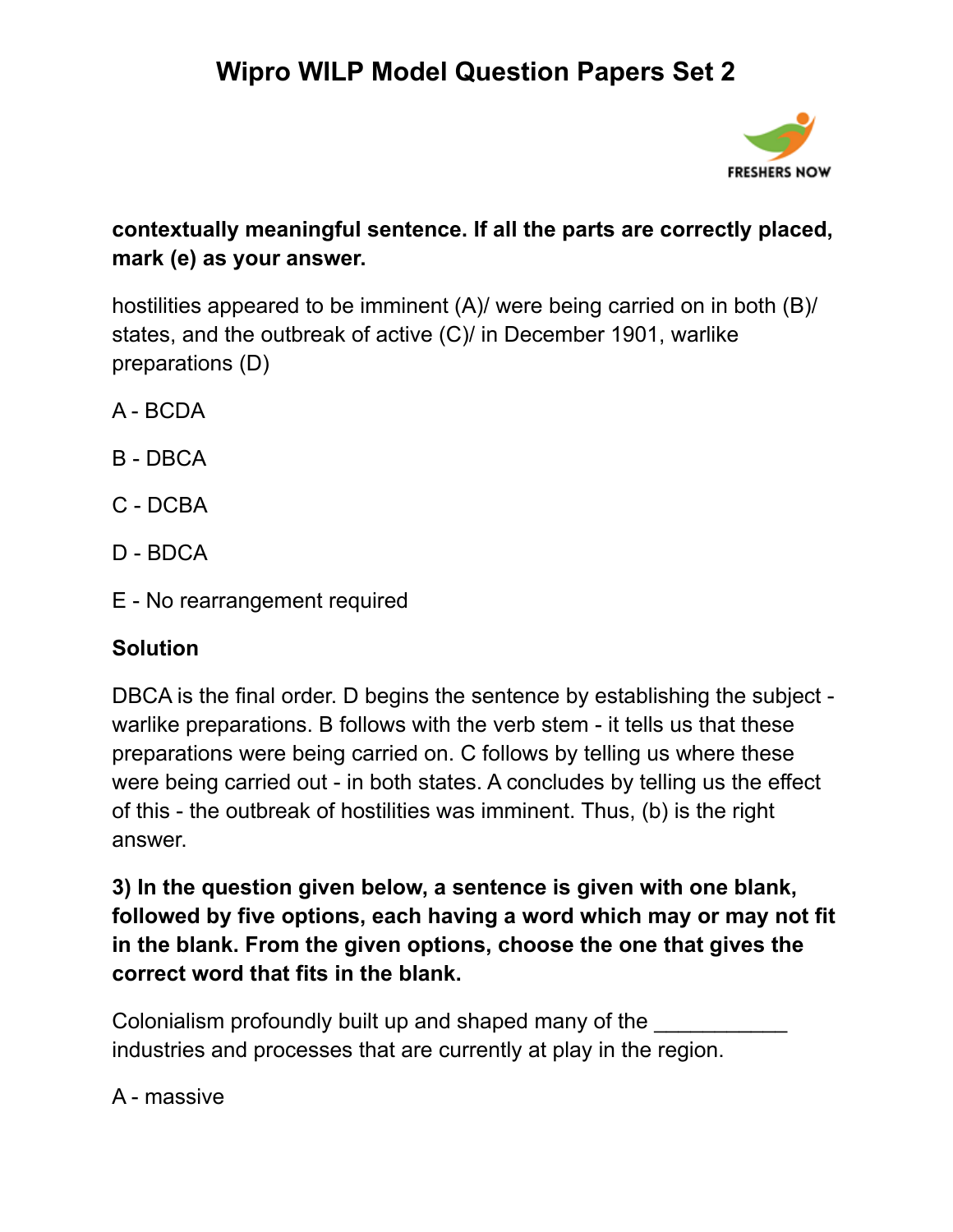

- B immense
- C bulk
- D vastly
- E mass

### **Solution**

We need an adjective here to modify the noun INDUSTRIES AND PROCESSES. The sentence talks about how colonialism shaped many of the big industries that are currently operating in the region. MASSIVE means huge and will fit here. Thus, (a) is the right answer

**4) In the following question, a sentence is given, divided into 5 parts. Part (E) is grammatically correct. Out of the other four parts, one part has an error. Mark the option containing the part with the error. If none of the parts have errors, mark 'No error' as your answer.**

As the gate of the elephant yard (A)/ lifted, a keeper admonished (B)/ everyone to stood farther back, (C)/ even though there were bars (D)/ separating us from the animals. (E)

- $A A$
- B B
- $C C$
- $D D$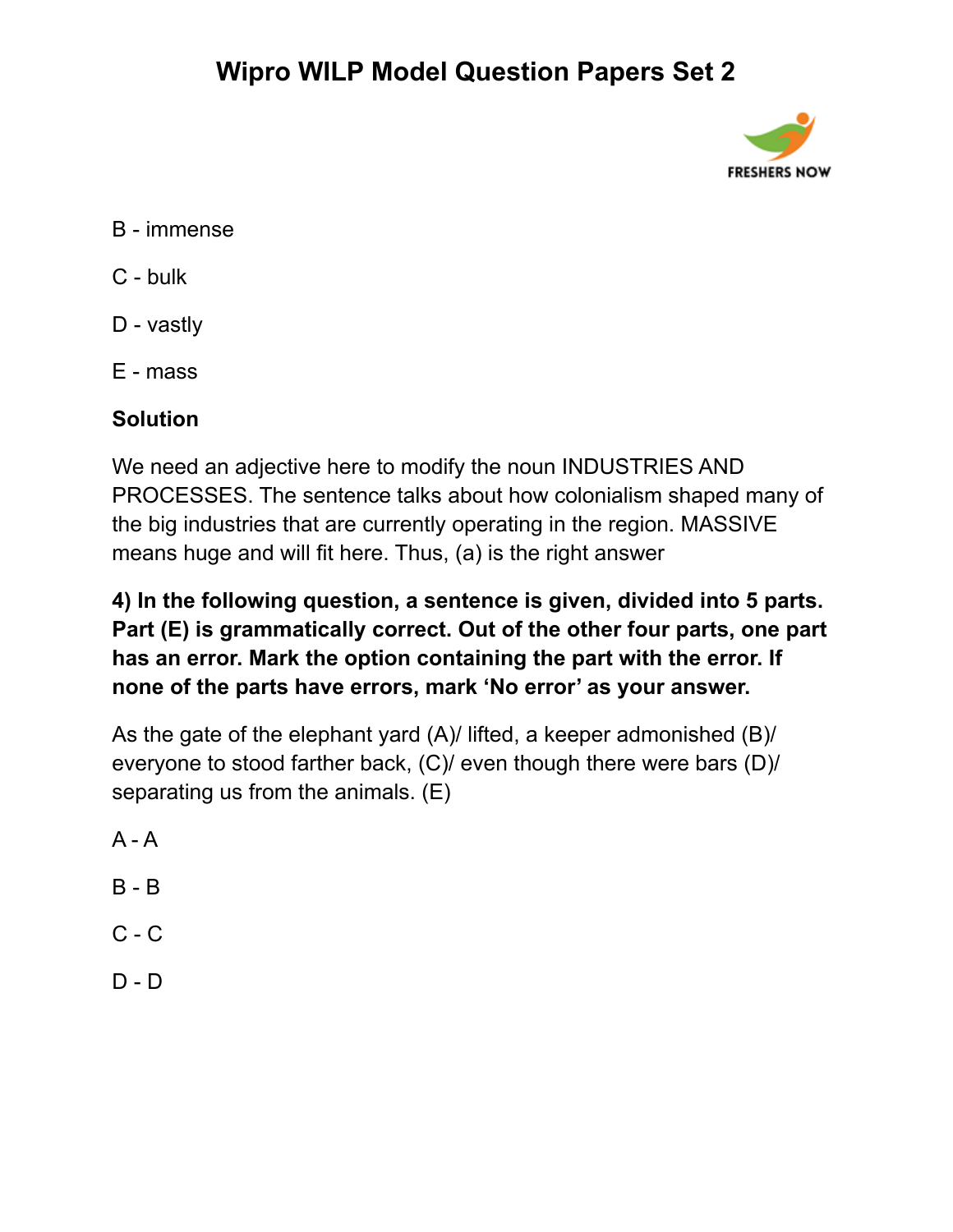

### **Solution**

In C, replace the second form verb STOOD with STAND as the infinitive construction TO + VERB will take the base form of the verb. Thus, (c) is the right answer.

### **5) In the following question, a sentence is given, divided into 5 parts. Part (E) is grammatically correct. Out of the other four parts, one part has an error. Mark the option containing the part with the error. If none of the parts have errors, mark 'No error' as your answer.**

Environmental advocates and others (A)/ were alarm when Brazilian (B)/ President Jair Bolsonaro announced plans (C)/ to rebuild the road in order (C)/ to spur economic development. (E)

 $A - A$ 

- B B
- C C

D - D

### **Solution**

In B, replace the verb ALARM with the adjective ALARMED as it is being used to modify the subject ENVIRONMENTAL ADVOCATES AND OTHERS. Thus, (b) is the right answer.

### **6) . In the question given below, rearrange the parts of the sentence in the correct order, and choose the correct option.**

since the first eggs laid on land (A)/ thicker, harder shells that prevented moisture loss (B)/ of birds and reptiles started laying eggs with (C)/ were vulnerable to drying out, the ancestors (D)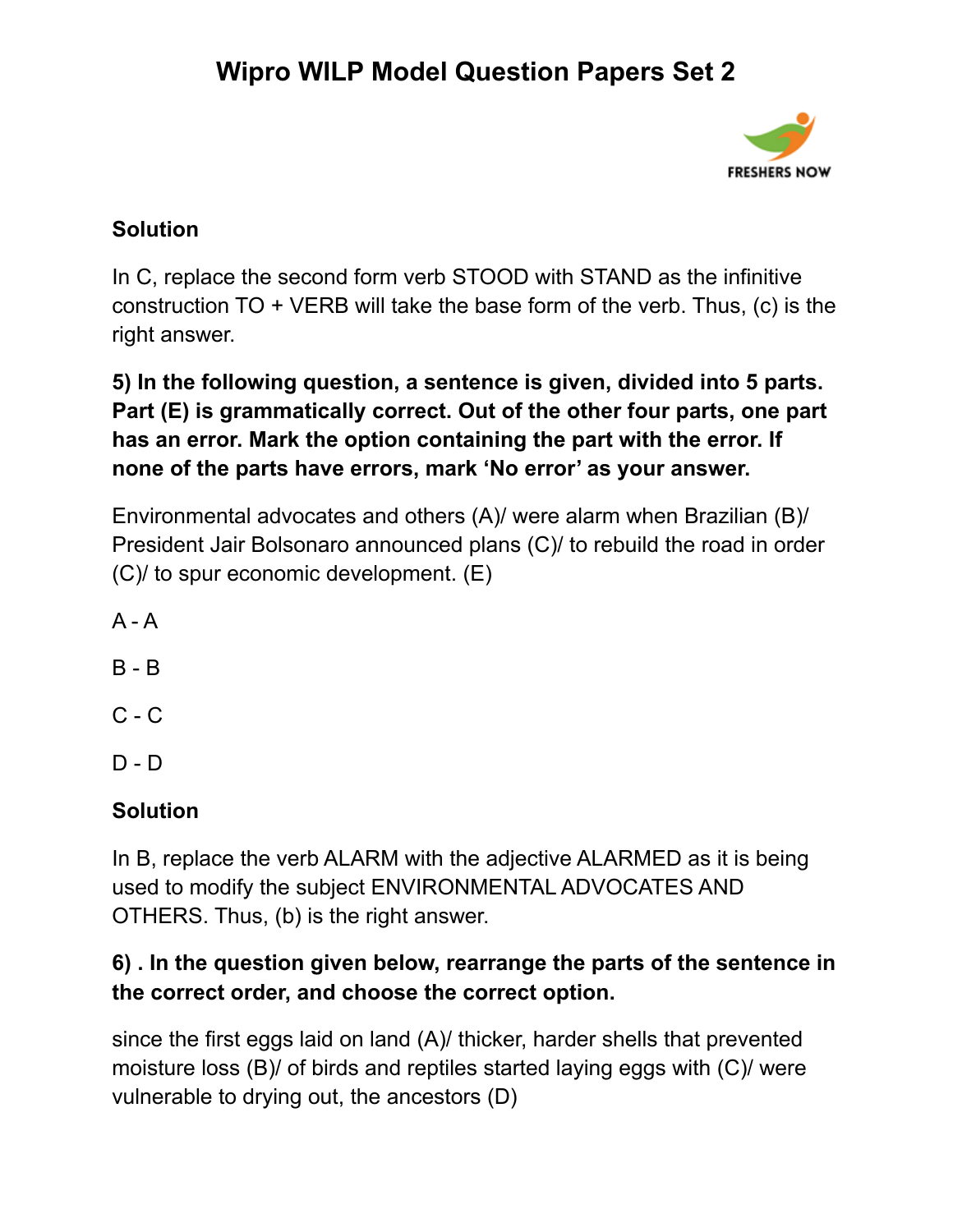

- A ACDB
- B ADCB
- C BADC
- D BCAD

### **Solution**

ADCB is the final order. A begins the sentence by introducing the surrounding context, and telling us about the first eggs laid by animals on land. D continues by telling us how these eggs were vulnerable to drying out. D also establishes the subject - the ancestors. C follows with the verb stem, and tells us what the ancestors of birds and reptiles began to do laying eggs with thick and hard shells (continued by B). Thus, (b) is the right answer.

### **7) In the question given below, rearrange the parts of the sentence in the correct order, and choose the correct option.**

there is still some mystery left to discover (A)/ to the extent that unmanned aerial vehicles (B)/ can be sent anywhere on the planet, (C)/ though we may have mastered the skies (D)

- A CBDA
- B DBCA
- C DACB
- D CDAB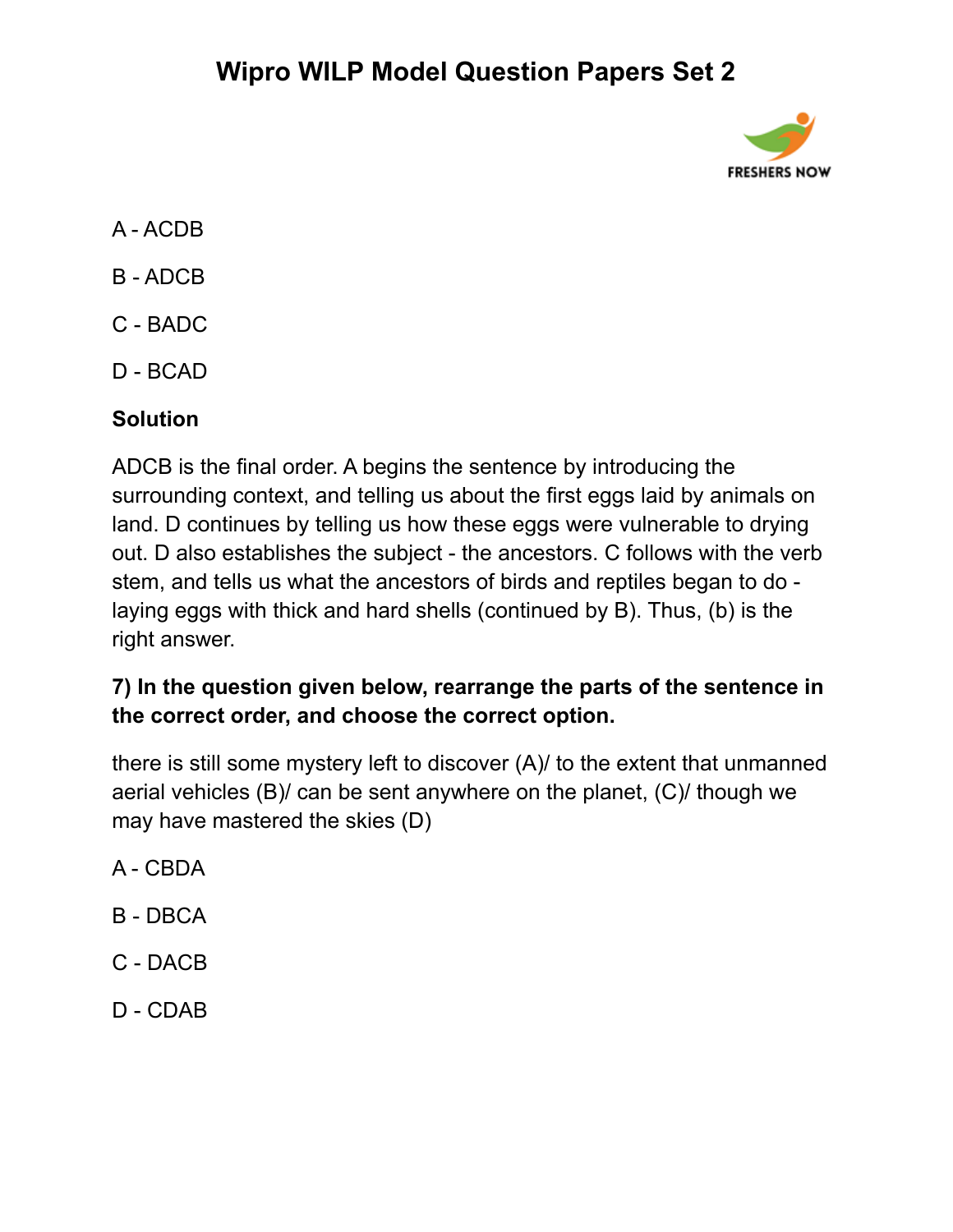

### **Solution**

DBCA is the final order. D begins the sentence by establishing the surrounding context - we have mastered the skies. BC follows as a pair by giving evidence of this - unmanned aerial vehicles can be sent anywhere on the planet. A concludes by telling us that there is still much to be discovered. Thus, (b) is the right answer.

### **8) In the following question, a sentence has been given in Direct/ Indirect speech. Out of the four alternatives suggested, select the one which best expresses the same sentence in Direct/ Indirect speech.**

He said to his son, "I do not like your attire."

- A He told his son that he does not like his attire.
- B He told his son that he did not like his attire.
- C He told his son that he did not like their attire.
- D He told his son that I did not like their attire.

#### **Solution**

Option (b) is the right answer.

The sentence is in direct speech and in simple present tense. To convert this sentence to the

indirect speech, follow these rules:

1. Remove the comma and the inverted commas.

2. In the quoted part of the speech, change the first person subjective pronoun I to the third person subjective pronoun HE.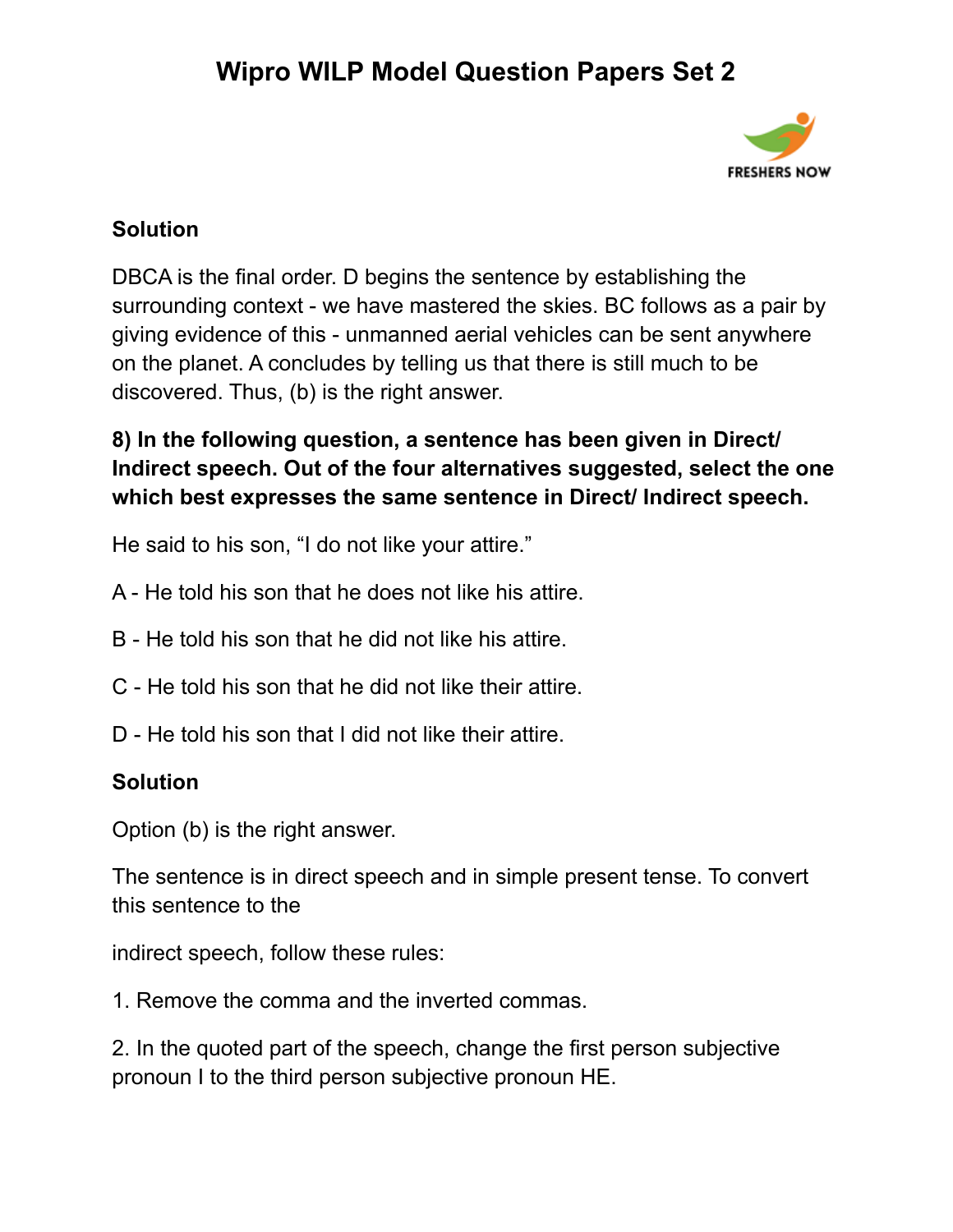

3. Change the second person possessive pronoun YOUR according to third person possessive HIS( according to the object of the reported verb (SON)).

4. Put THAT between the reporting and reported speeches.

5. Change the reporting verb SAID to TOLD and begin the indirect speech sentence with the reporting speech clause HE TOLD HIS SON.

5. Change the simple present tense of the verb DO to the simple past DID.

### **9) In the following question, a sentence has been given in Active/ Passive Voice. Out of the four alternatives suggested, select the one which best expresses the same sentence in Passive/ Active Voice**

You are not taking me seriously.

- A You have not been taking I seriously.
- B I have not been taken seriously by you.
- C I am not being taken seriously by you.
- D I had not been taken seriously by you.

### **Solution**

The sentence is in present continuous tense and active voice. Follows the rules to convert it into passive voice:

1. The subject clause will become the object clause. Here, the subject ('You') will change to the object of the verb ('you'), and the object ('me') will change into the subject ('I') and begin the sentence.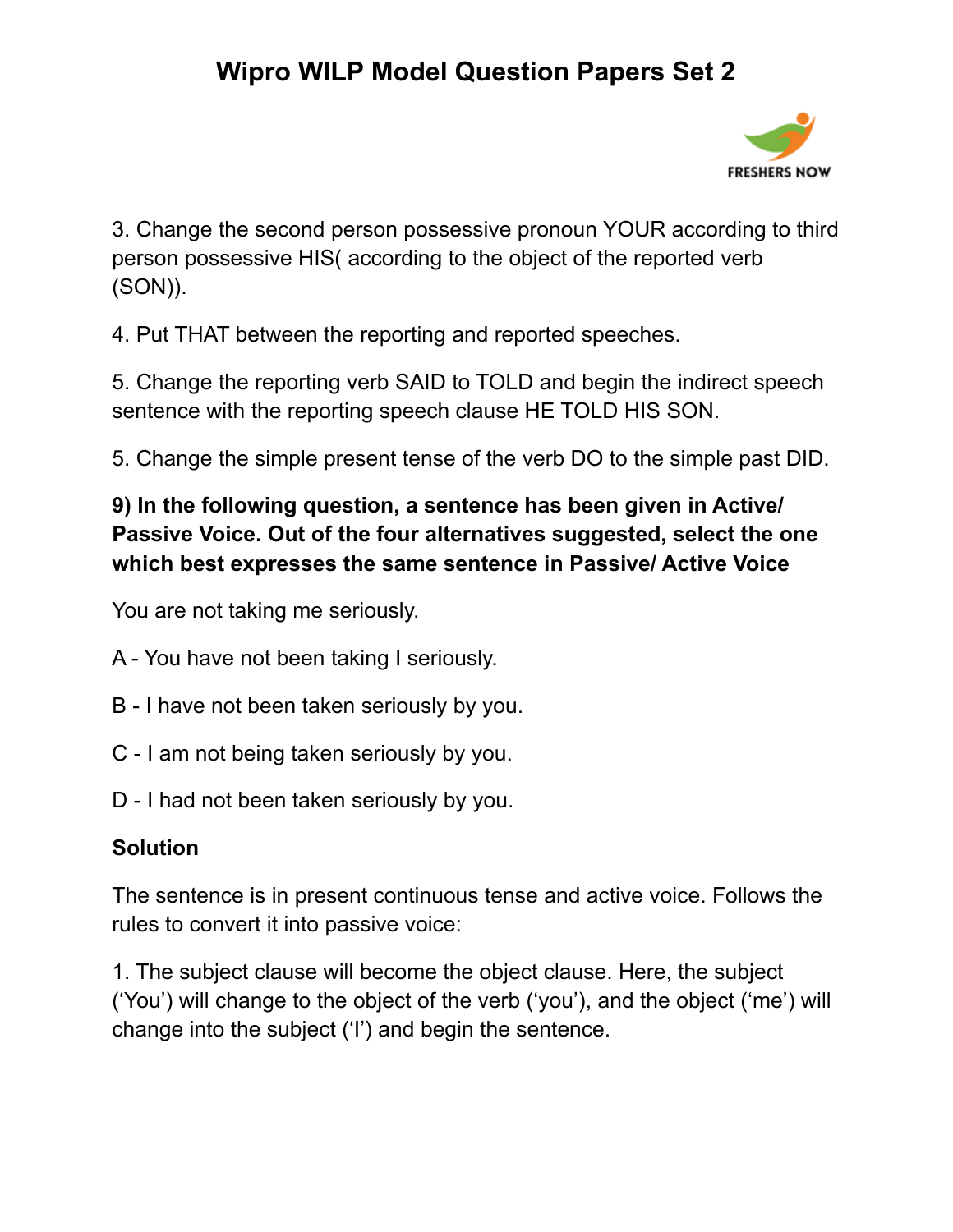

2. Replace 'are not taking' by 'am not being taken'. The passive voice construction for present continuous tense is "is/am/are + (not) + being + Past participle form of the verb".

3. Add the conjunction 'by' before 'you' to link the verb with its object.

Thus, (c) is the correct answer.

**(10 -14)** In the following passage, some of the words have been left out and replaced by a blank. First read the passage and try to understand what it is about. Then fill in the blanks as per the questions given.

Mountainous and meditative, Sikkim is a real-life Shangri-La boasting \_\_\_\_\_\_\_\_\_\_, deep valleys and soaring snow-capped peaks. The landscape of this remote, sacred place is dotted with \_\_\_\_\_\_\_\_\_\_ traditional Tibetan Buddhist monasteries and Hindu shrines. Sikkim's lofty, modern capital Gangtok, elevation 5,410 feet, is the gateway to monastery tours and outdoor adventure, such as Himalayan mountain treks and guided \_\_\_\_\_\_\_\_\_\_\_ to the Khangchendzonga National Park UNESCO World Heritage Site. The park is named for the world's third-highest peak, Khangchendzonga, which reaches \_\_\_\_\_\_\_\_\_\_ of 4,000 to 28,170 feet above sea level and is part of the Khangchendzonga UNESCO Biosphere Reserve, one of the highest ecosystems in the world. On clear days, Khangchendzonga may be visible from Gangtok.

### **10) boasting \_\_\_\_\_\_\_\_\_\_, deep valleys**

- a) Lush
- b) Richly
- c) Rush
- d) Wealthy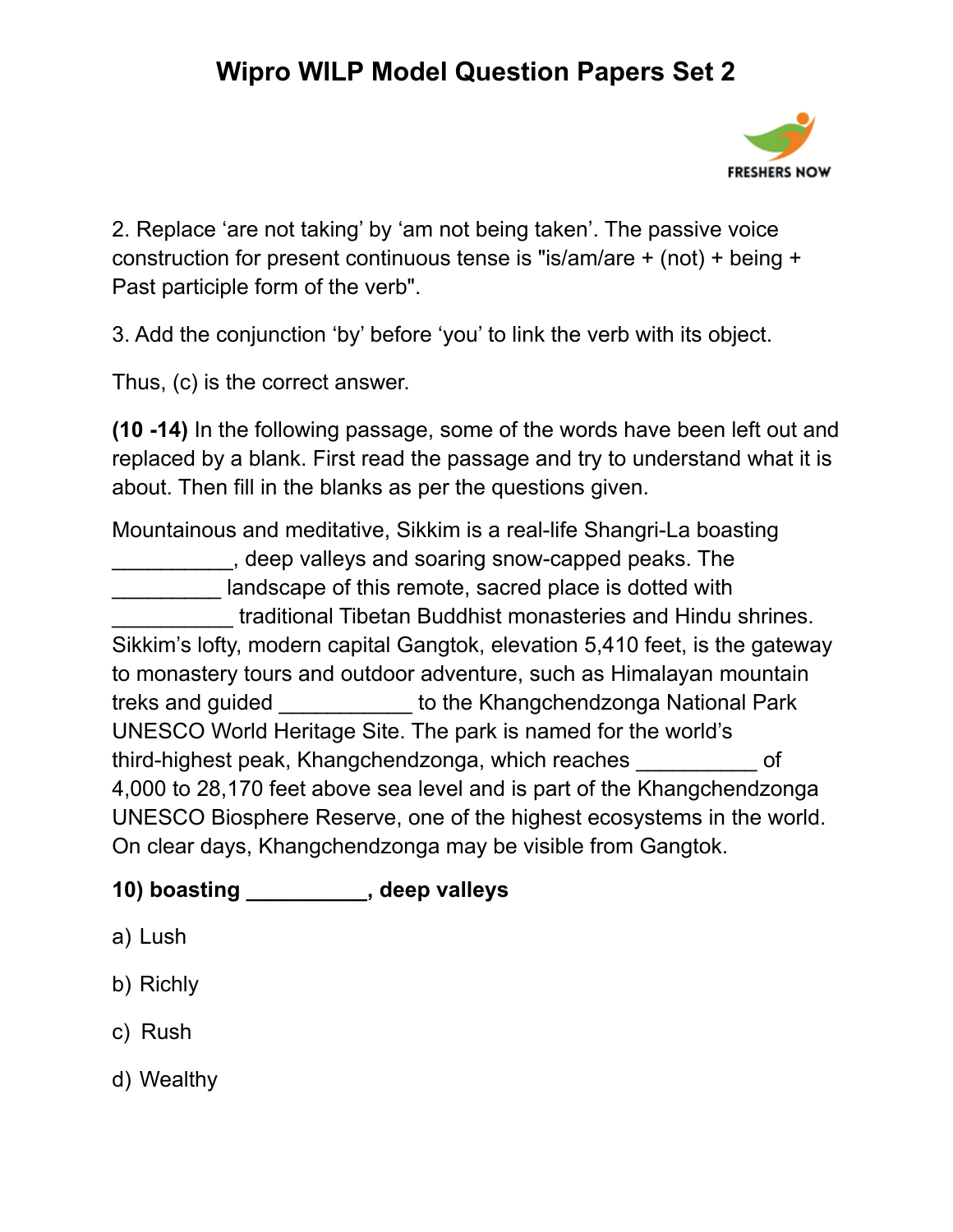

### Correct Choice: a

### **Solution**

We need an adjective here to modify the noun VALLEYS. LUSH will fit here as it means rich and green, which would be suitable to describe how the valley looks. Thus, (a) is the right answer.

### **11) RICHLY is an adverb. RUSH is a verb which means to hurry. WEALTHY means financially well off.**

| The |  | landscape of this |  |
|-----|--|-------------------|--|
|-----|--|-------------------|--|

- a) Scenic
- b) Stun
- c) Scenery
- d) Divinely

Correct Choice: a

### **Solution**

We need an adjective here to modify the noun LANDSCAPE. The sentence talks about the beauty of the landscape of Sikkim. SCENIC means aesthetically beautiful and will fit here. Thus, (a) is the right answer.

STUN means surprise, but it is a verb. SCENERY is a noun. DIVINELY is an adverb.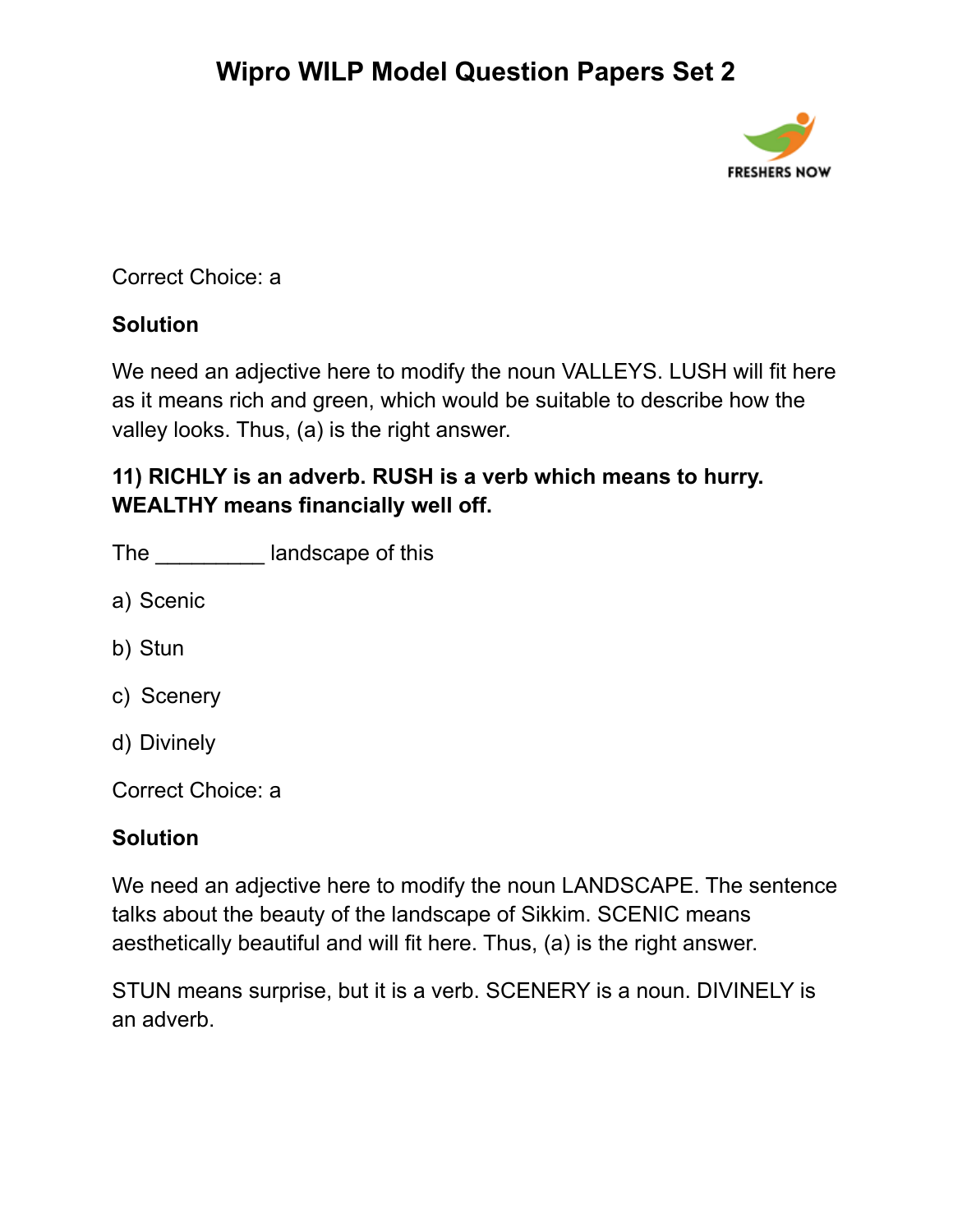

**12) is dotted with \_\_\_\_\_\_\_\_\_\_ traditional**

- a) Numerous
- b) Number
- c) Novel
- d) Immutable

Correct Choice: a

#### **Solution**

We need an adjective here to modify the noun MONASTERIES. NUMEROUS means several and will fit here. Thus, (a) is the right answer.

NUMBER is a noun. NOVEL means new but it will contradict TRADITIONAL. Immutable - unchanging.

### **13) and guided \_\_\_\_\_\_\_\_\_\_\_ to the**

- a) Tripping
- b) Expeditions
- c) Excerpts
- d) Extracts

Correct Choice: b

#### **Solution**

We need a noun here to be modified by the adjective GUIDED. EXPEDITIONS will fit here as the sentence talks about trips to a national park. Thus, (b) is the right answer.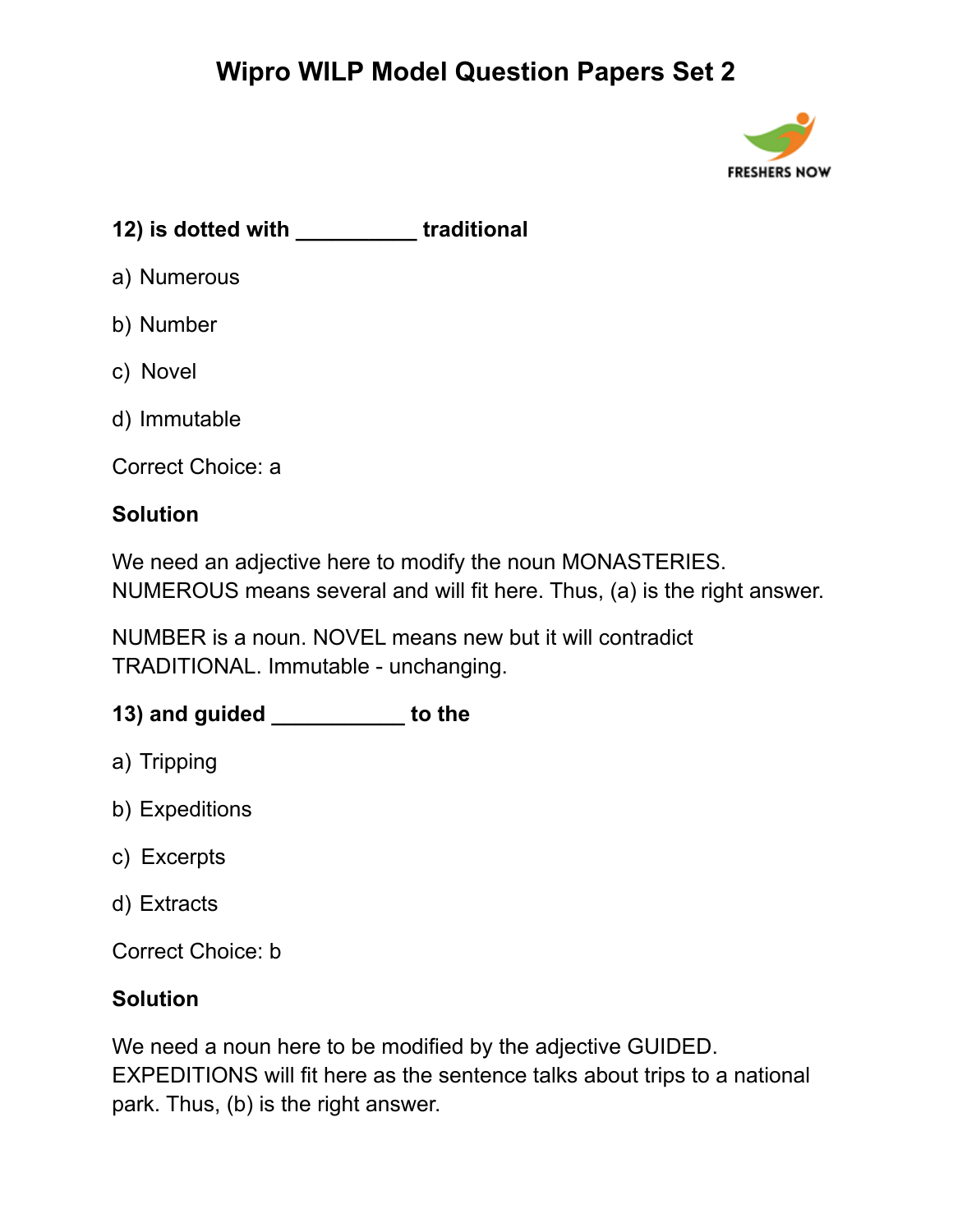

TRIPPING means to fall over something. EXCERPTS and EXTRACTS refer to a part of a written text.

**14) which reaches \_\_\_\_\_\_\_\_\_\_ of 4,000**

- a) Heights
- b) Elevate
- c) Range
- d) Evidence

Correct Choice: a

#### **Solution**

We need a noun to form the object of the verb REACHES. HEIGHTS will fit here as the sentence talks about how high the peak is. Thus, (a) is the right answer.

ELEVATE means to raise and it is a verb. RANGE will be contextually inapt. Evidence - proof.

**15) In the following question, four different spellings of a word are given, out of which only one is correct. Find the correct spelling of the given word.**

- A Qurious
- B Curious
- C Quorious
- D Kurious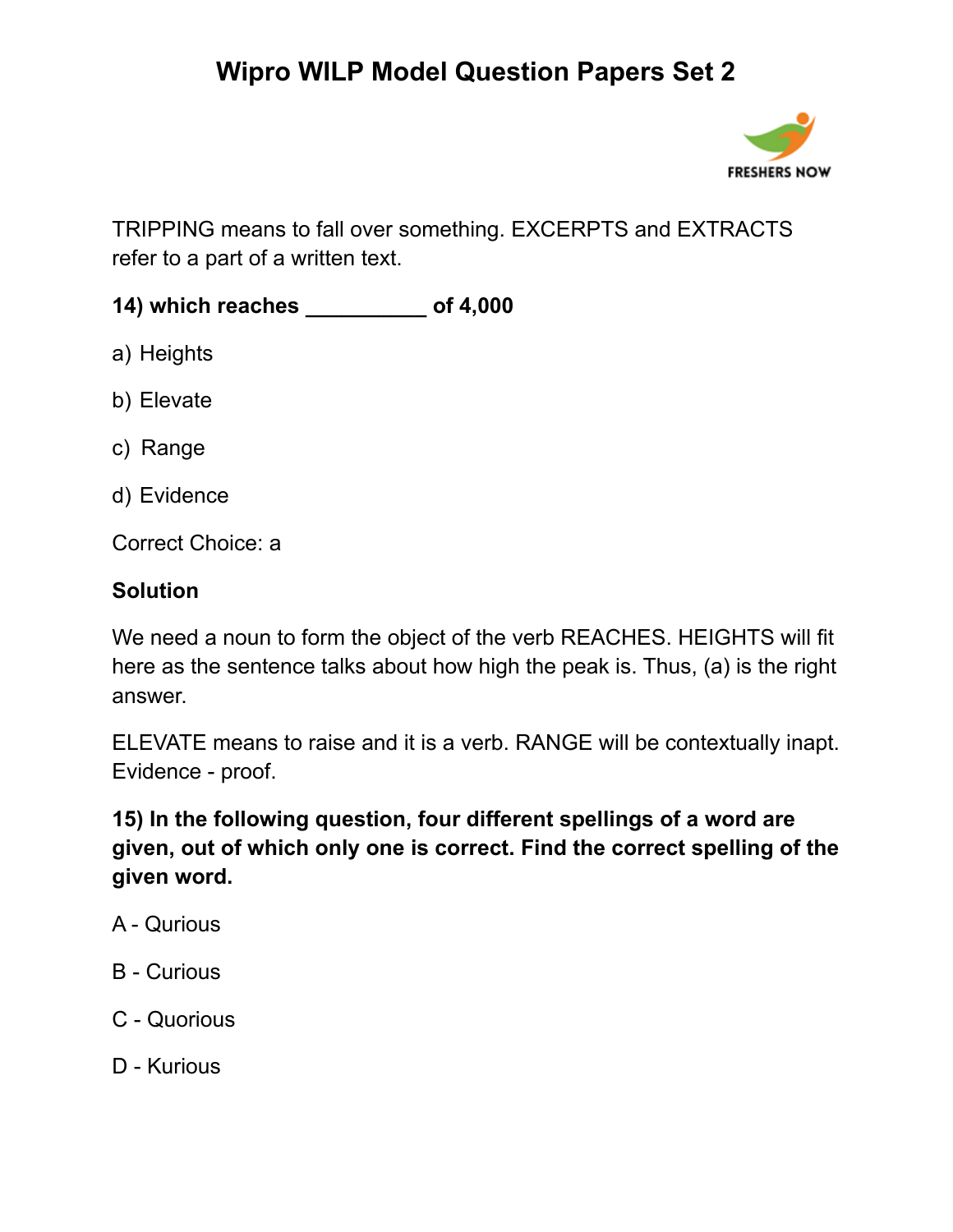

### **Solution**

The correct spelling is 'curious' and its meaning is "eager to know or learn something". Thus, (b) is the correct answer.

### **16) In the question given below, rearrange the sentences in the correct order, and choose the correct option.**

P. This is the story of Sundarbans and how Volvo machinery is building tomorrow in a very unique part of the world.

Q. Along the Bay of Bengal, 4.5 million people are living under the constant threat of rising sea levels and recurring cyclones.

R. Tens of thousands of people have lost their homes the last decades.

S. A major source of protection is embankments and now, new ones are being built to protect the population.

- a) SQRP
- b) SPRQ
- c) PQRS
- d) PSQR

Correct Choice: c

#### **Solution**

PQRS is the final order. P begins the passage by introducing the main topic around which the passage revolves - the story of the Sundarbans and how Volvo machinery is helping change its future. Q follows by beginning the story - how many people are living under the constant threat of rising sea levels and cyclones. R follows by telling us how so many people have lost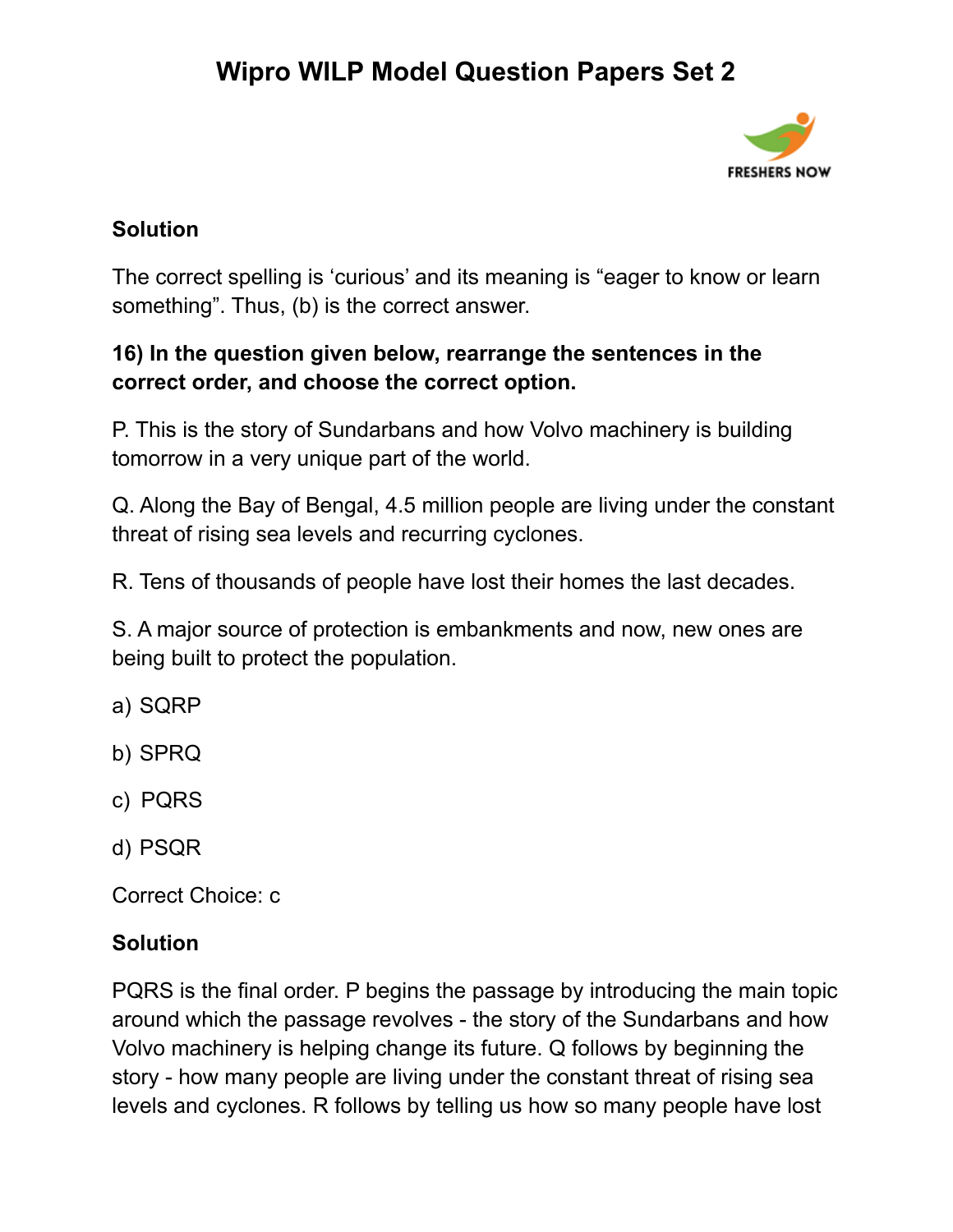

their homes due to these threats. S concludes by telling us the course of action that is being taken to solve the problem. Thus, (c) is the right answer.

**17) In the given sentence, a blank is given indicating that something is missing. From the given four options, choose the one that provides the correct word to be filled in the blank, thereby making the sentence grammatically and contextually correct.**

Not even the **EXEC frame** fan could resist becoming irate at the unfair referee calls.

- a) Obvious
- b) Equable
- c) Equivalent
- d) Ego

Correct Choice :b

#### **Solution**

(b) is the right answer. We need an adjective to modify the noun FAN. The context implies that some fans were unhappy with the referee calls. EQUABLE means not easily disturbed or angered; calm and even-tempered. Other words do not fit contextually.

OBVIOUS- easily perceived or understood; clear, self-evident, or apparent.

EQUIVALENT- equal in value, amount, function, meaning, etc.

EGO- a person's sense of self-esteem or self-importance.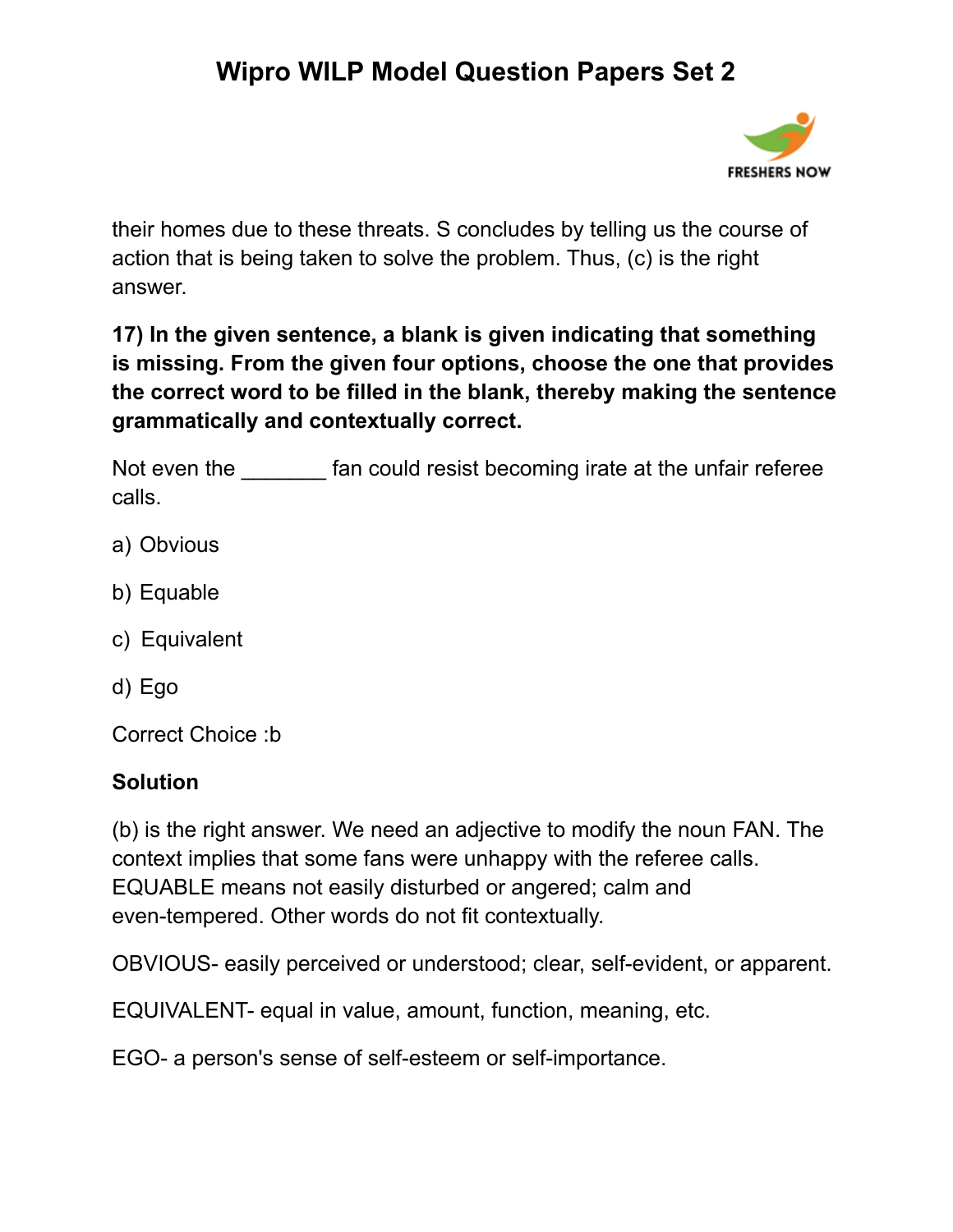

### **18) In the following question , a sentence is given in which an idiom is highlighted. From the options below, choose the one that gives the correct meaning of the idiom.**

This election is an eyewash, the leader has already been selected.

- a) A deceptive action
- b) A futile effort
- c) An important day
- d) An event or action that one is ashamed of

Correct Choice : a

### **Solution**

'Eyewash' means "misleading or deceptive statements, actions, or procedures". Thus, (a) is the correct answer.

### **19) In the following question, choose the word opposite in meaning to the given word.**

Vague

- A Different
- B Specific
- C Similar
- D Calm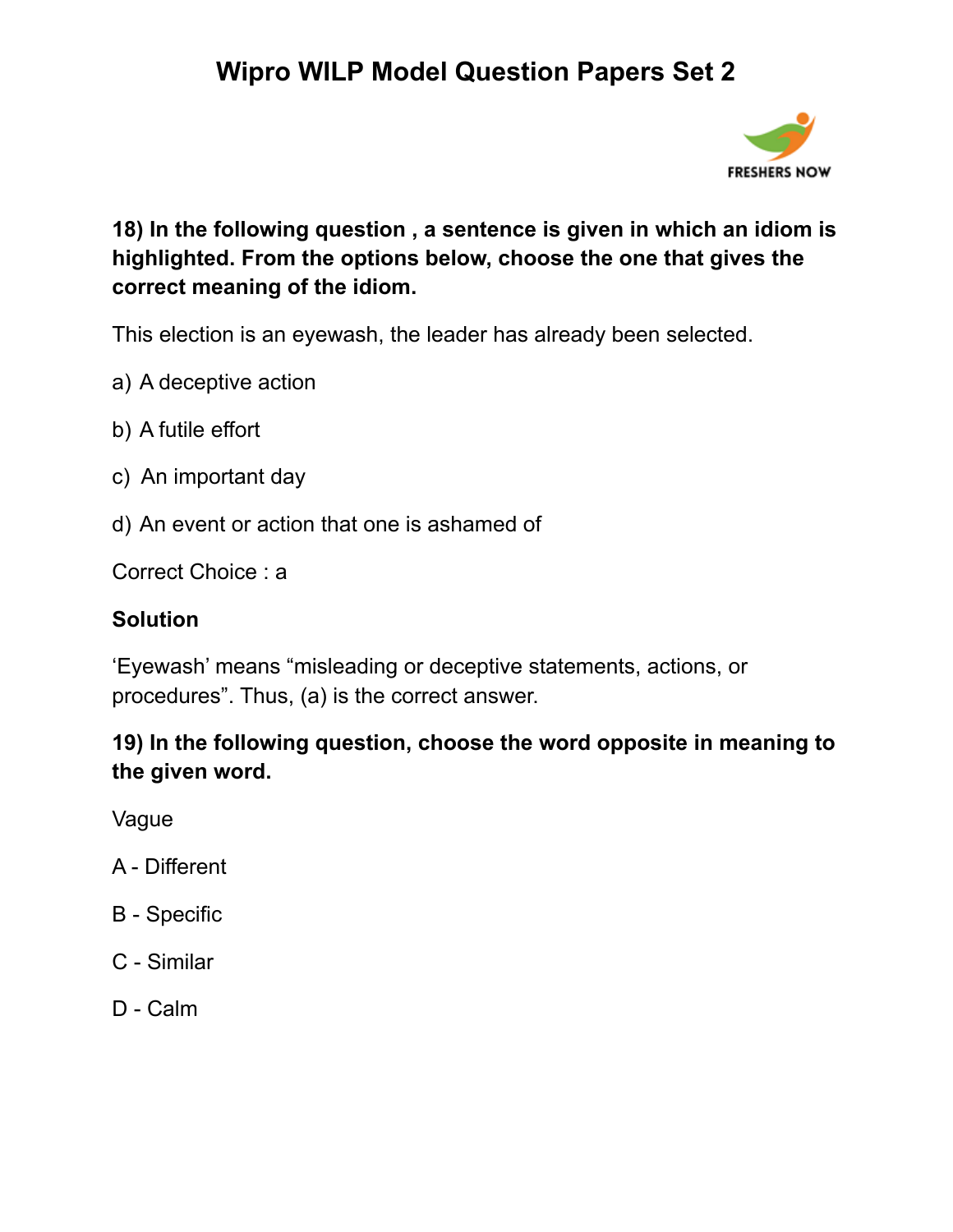

### **Solution**

'Vague' means indefinite or unclear. Its antonyms are specific, specialised, clear, etc. Thus, (b) is the correct answer

### **20) In the following question, out of the four alternatives, choose the one which best expresses the meaning of the given word.**

**Conjecture** 

- A aspiration
- B relish
- C rapture
- D speculation

### **Solution**

(d) is the right answer.

Conjecture/ speculation – guess. Relish – enjoyment. Rapture – great excitement or joy.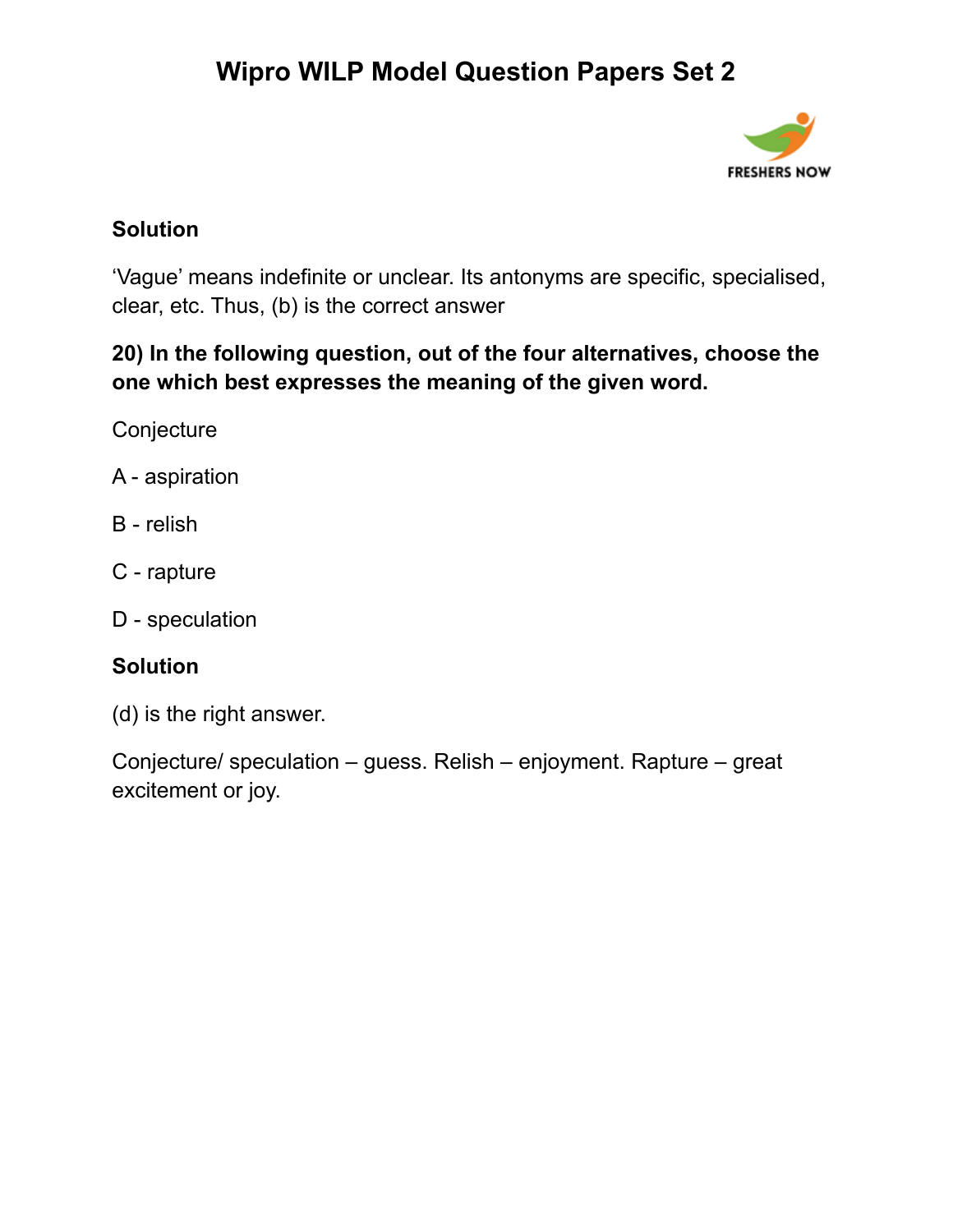

## **Analytical**

**1) How many triangles does the figure have?**



- a) 6
- b) 2
- c) 5
- d) 7

Correct Choice: c

### **Solution**

There are 5 triangles in the figure.

Hence, option c.

**2) In the question, assuming the given statements to be true, find which of the conclusion (s) among given three conclusions is /are definitely true and then give your answer accordingly.**

Statements:  $V < Q \le D$ ;  $A < V$ ;  $R < D \ge S$ 

Conclusions:

I. S < V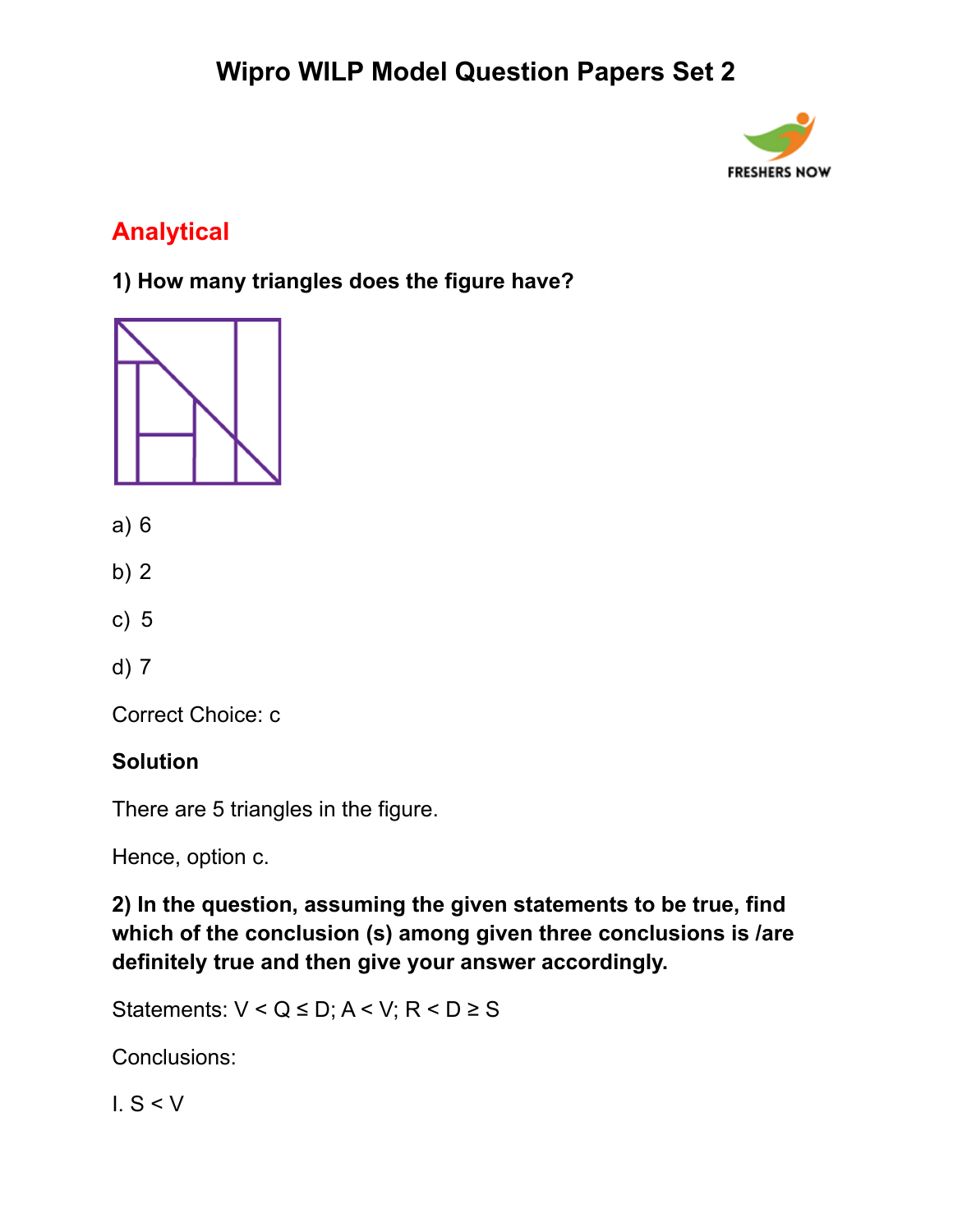

### II.  $A < D$

III.  $R < Q$ 

### **A - Only conclusion II is true**.

- B Only conclusions I and II are true.
- C Only conclusions II and III are true.
- D Only conclusion I is true.

### **Solution**

Given statements:  $V < Q \le D$ ;  $A < V$ ;  $R < D \ge S$ 

On combining, we get

 $A < V < Q \le D > R$ ;  $S \le D \ge Q > V$ 

Conclusions:

I. S < V: False (AsS ≤ D ≥ Q > V, relation between S and V can't be determined)

II.  $A < D$ : True  $(As A < V < Q \le D, so A < D)$ 

III.  $R < Q$ : False (As  $Q \le D > R$ , relation between R and Q can't be determined)

Hence, option a.

**(3-4) Answer the following questions based on the information given below:A % B means A is the wife of B;A @ B means A is the son of B;A \$ B means A is the brother of B;A & B means A is the daughter of B; A \* B means A is the sister of B.**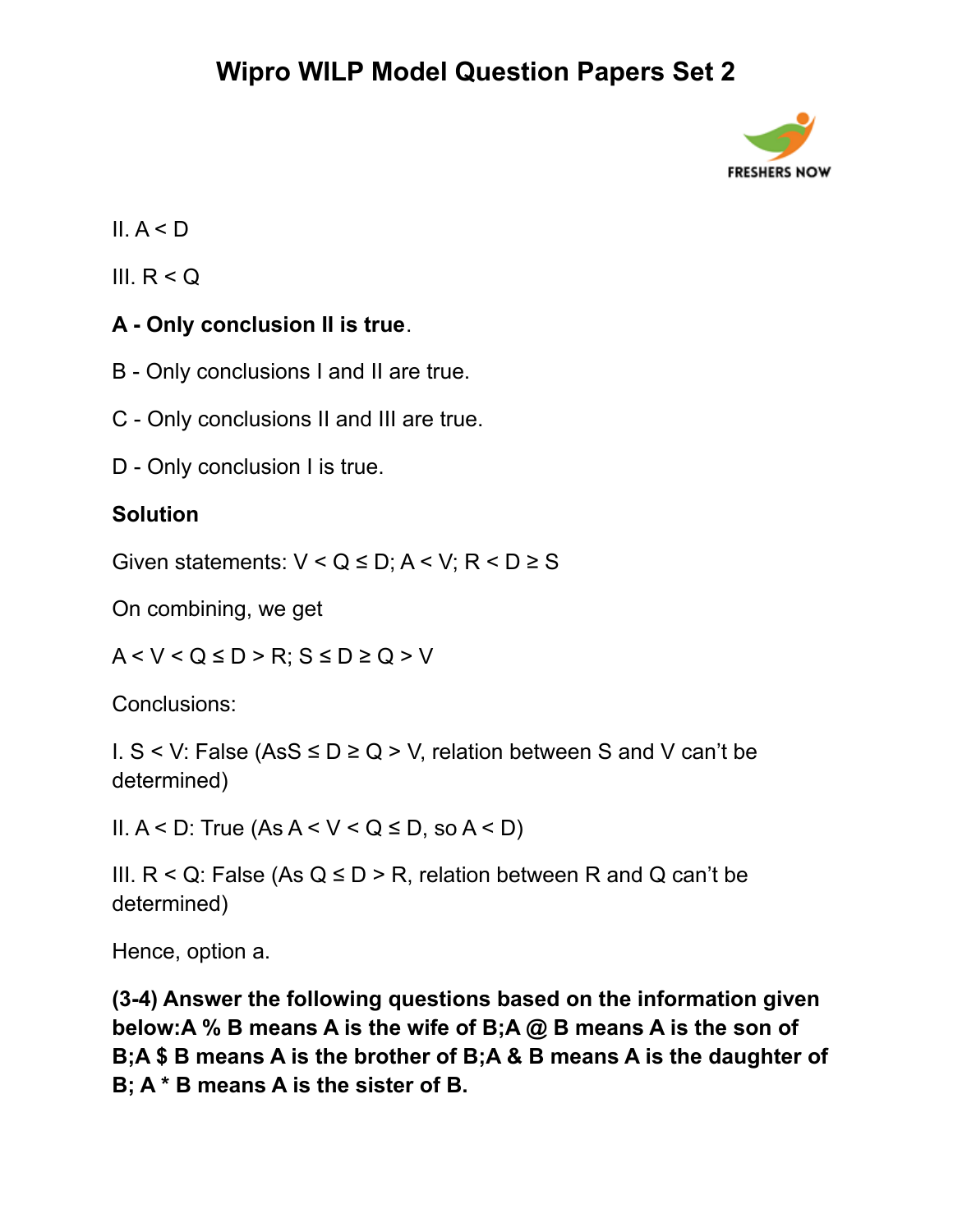

### **3) U%T\$V&R%S@P%Q\$W, If V is 20years old, what can be the possible age of Q?**

- A 18 years
- B 20 years
- C 45 years
- D Either (b) or (c)
- E None of these

### **Solution**

The above expression can be decoded as, U is the wife of T, who is brother of V, who is daughter of R, who is wife of S, who is son of P, who is wife of Q, who is brother of W.

The final arrangement is as follows:



So, Q can be 45 years old.

Hence, option c.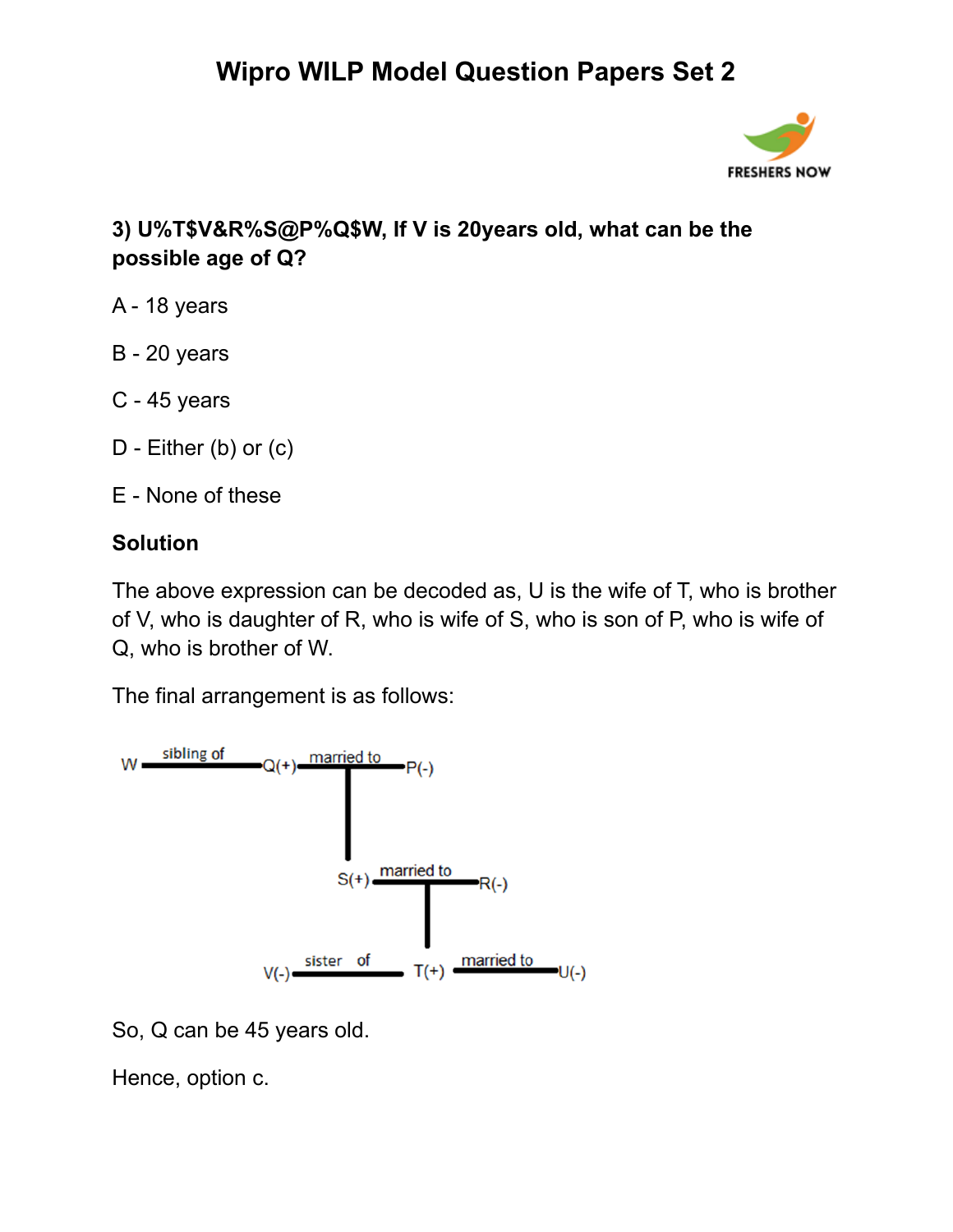

### **4) If F is the niece of H, which of the following is false?**

- A G\$F\*E@D%C\$H\*A
- B F\*D\$E&B%G\$H\$A%C
- C Both (a) and (b)
- D G%E\$F&B%A@H%D\$C
- E None of these

#### **Solution**

The final arrangement is as follows:



Here, F is not the niece of H.

Hence, option d.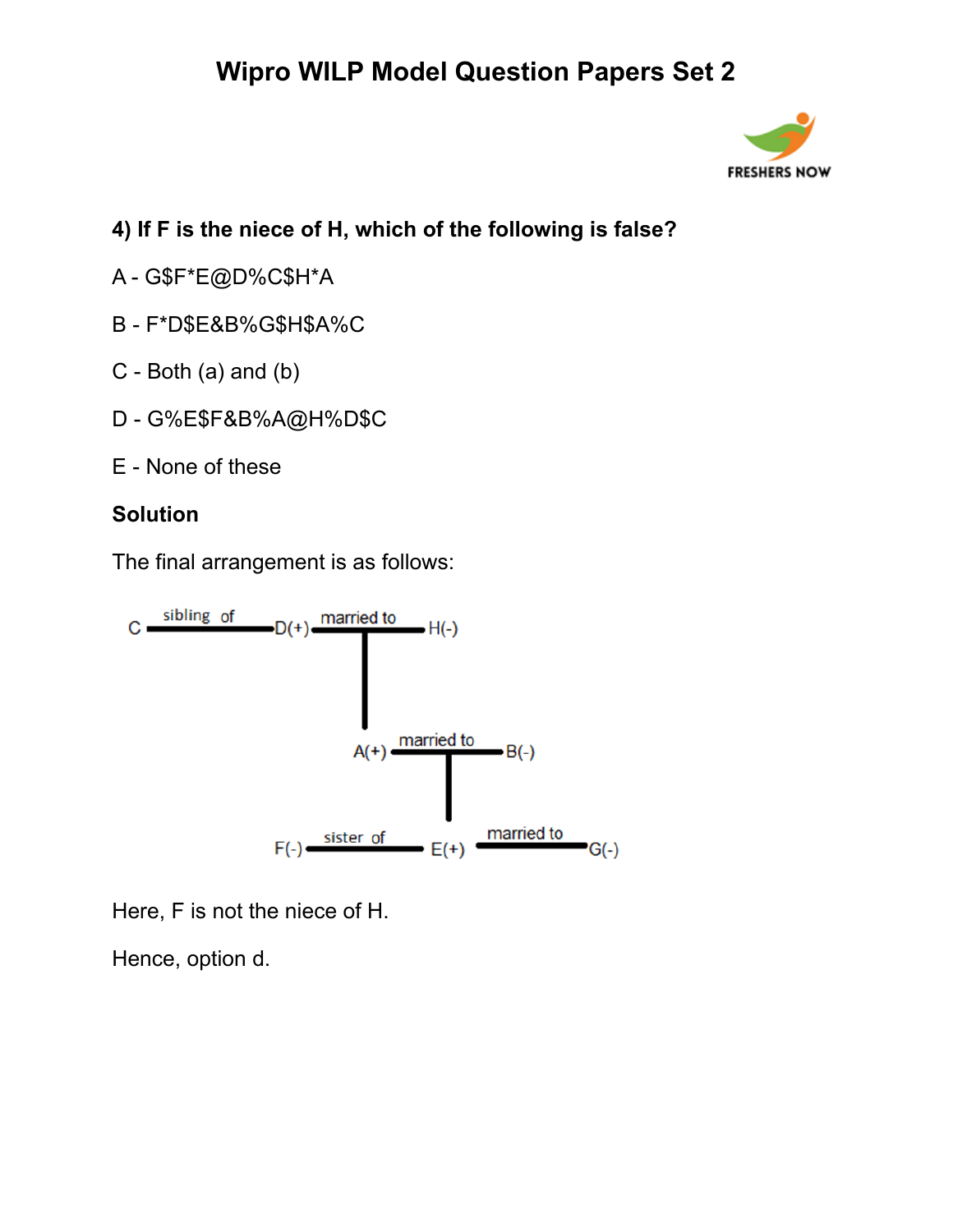

### **5) How many triangles does the figure have?**



- A 5
- B 9
- $C 7$
- D 10

#### **Solution**

There are 9 triangles in the figure.

Hence, option b.

#### **6) Select the term that will come next in the given series.**

- 13, 15, 19, 25, 33, 43, ?, ?
- A 55, 69
- B 54, 68
- C 53, 69
- D 57, 67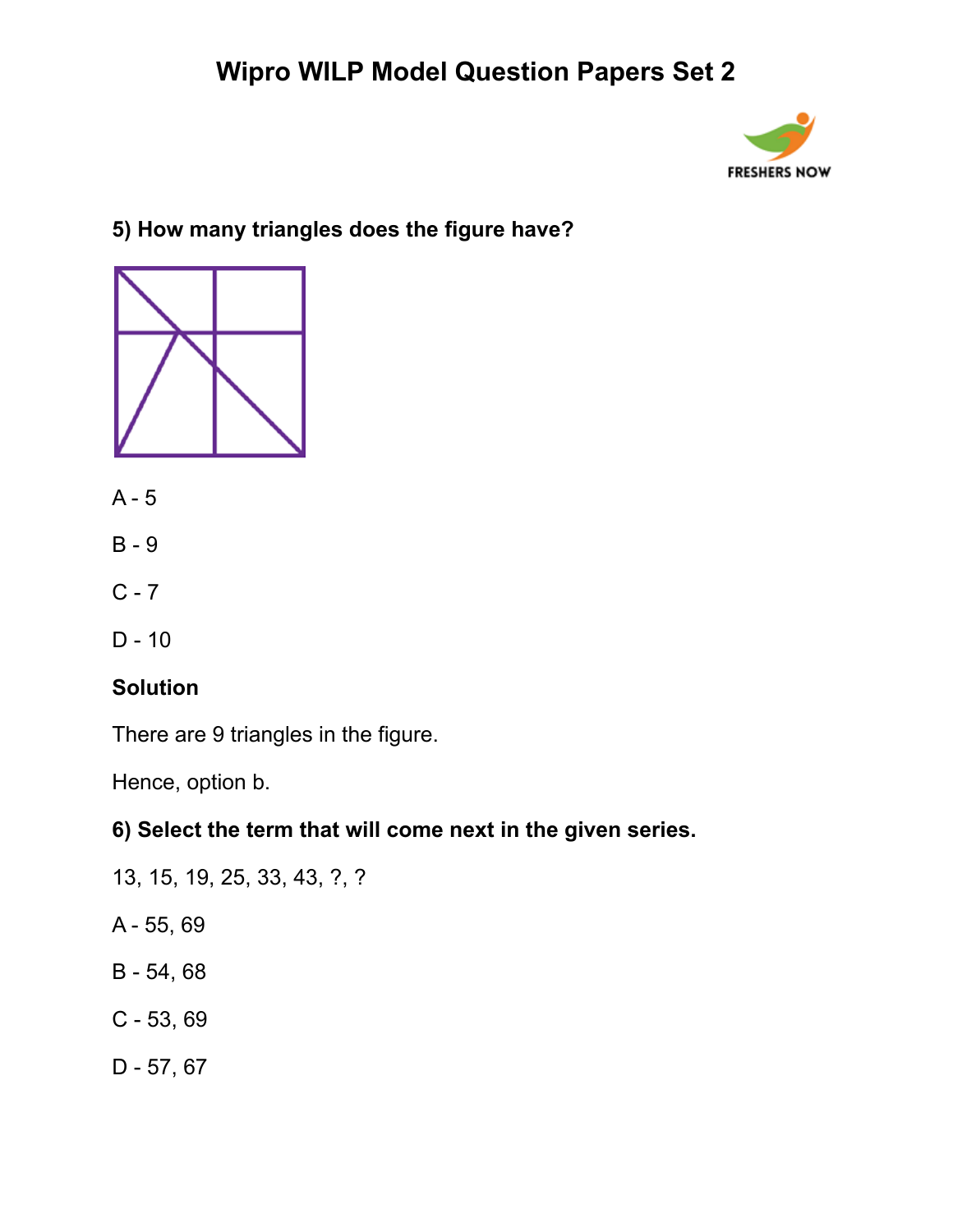

### **Solution**

Given series:

13, 15, 19, 25, 33, 43

So, 13+2=15

15+4=19

19+6=25 and so on

So,  $43 + 12 = 55$  and  $55 + 14 = 69$ .

Hence, option a.

**7) If a mirror is placed on the line OR, then which of the answer figures is the right image of the given figure?**

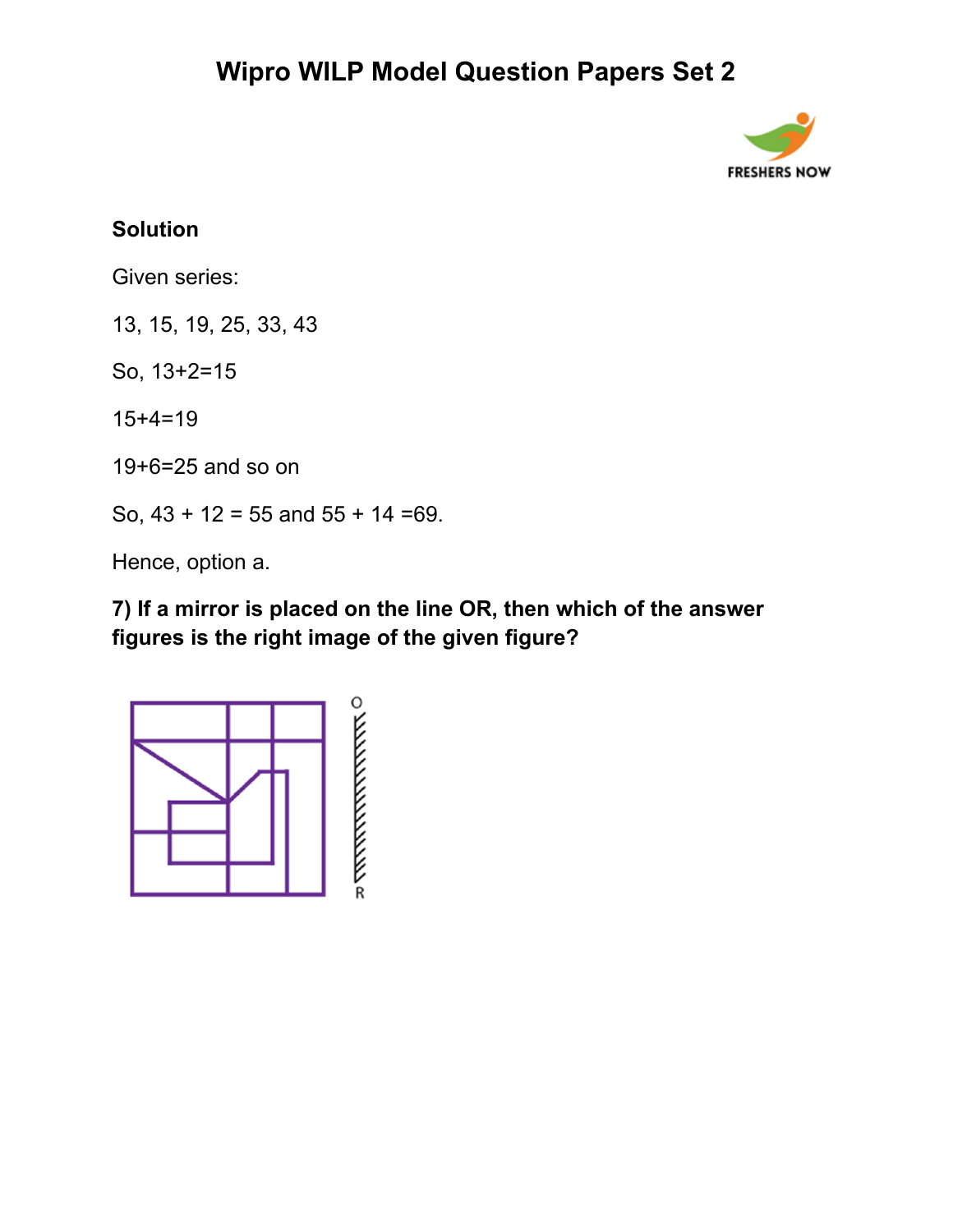

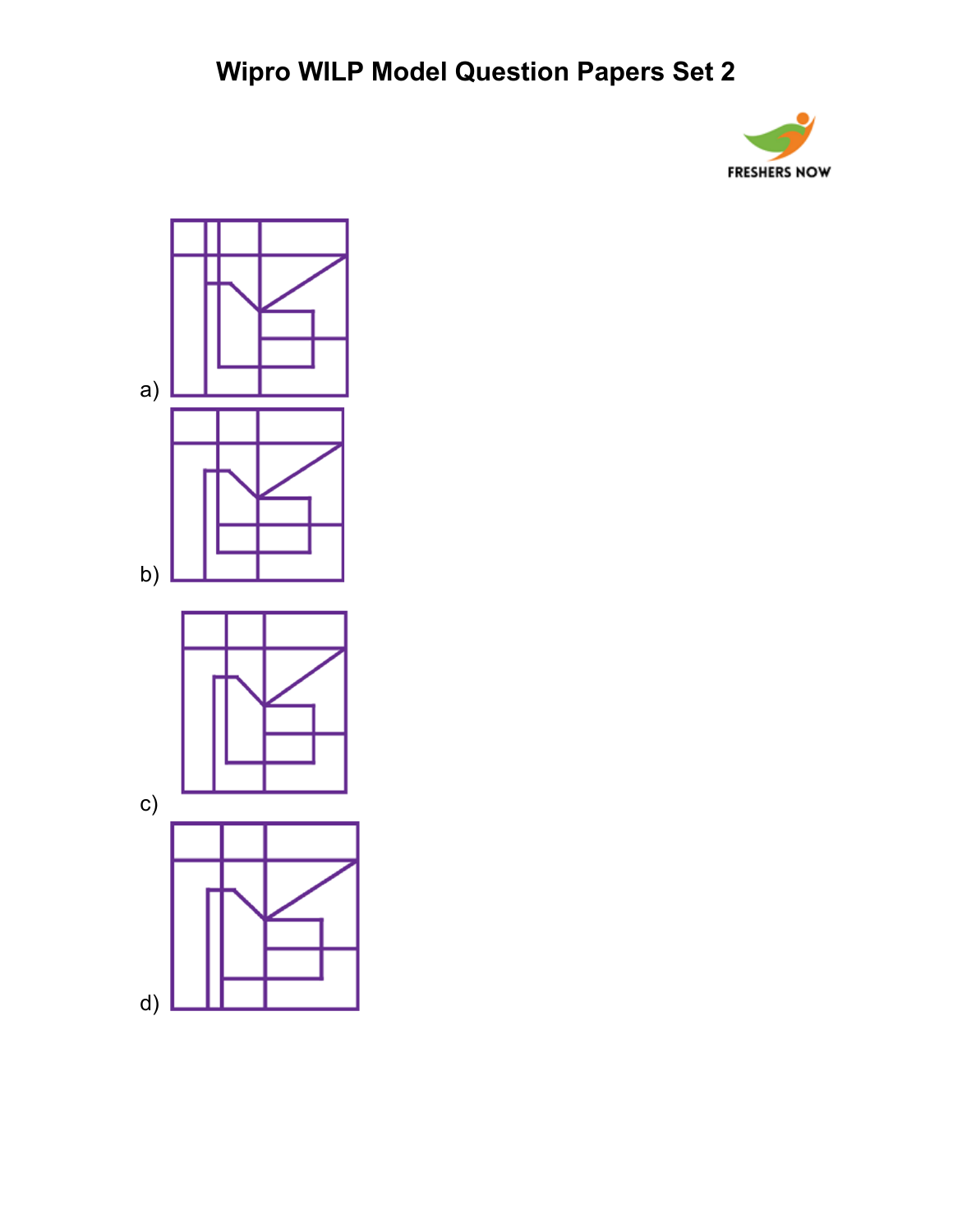

Correct Choice: c

### **Solution**



Hence, option c.

**8) Three statements are given followed by three conclusions numbered I, II, and III assuming the statements to be true, even if they seem to be at variance with commonly known facts. Decide which of conclusions logically follow(s) from the statement.**

Statements:

Some apples are bananas.

No bananas are guavas.

Mostly guavas are grapes.

Conclusions:

- I. Some grapes are bananas.
- II. Mostly guavas are apples.
- III. Some grapes are apples.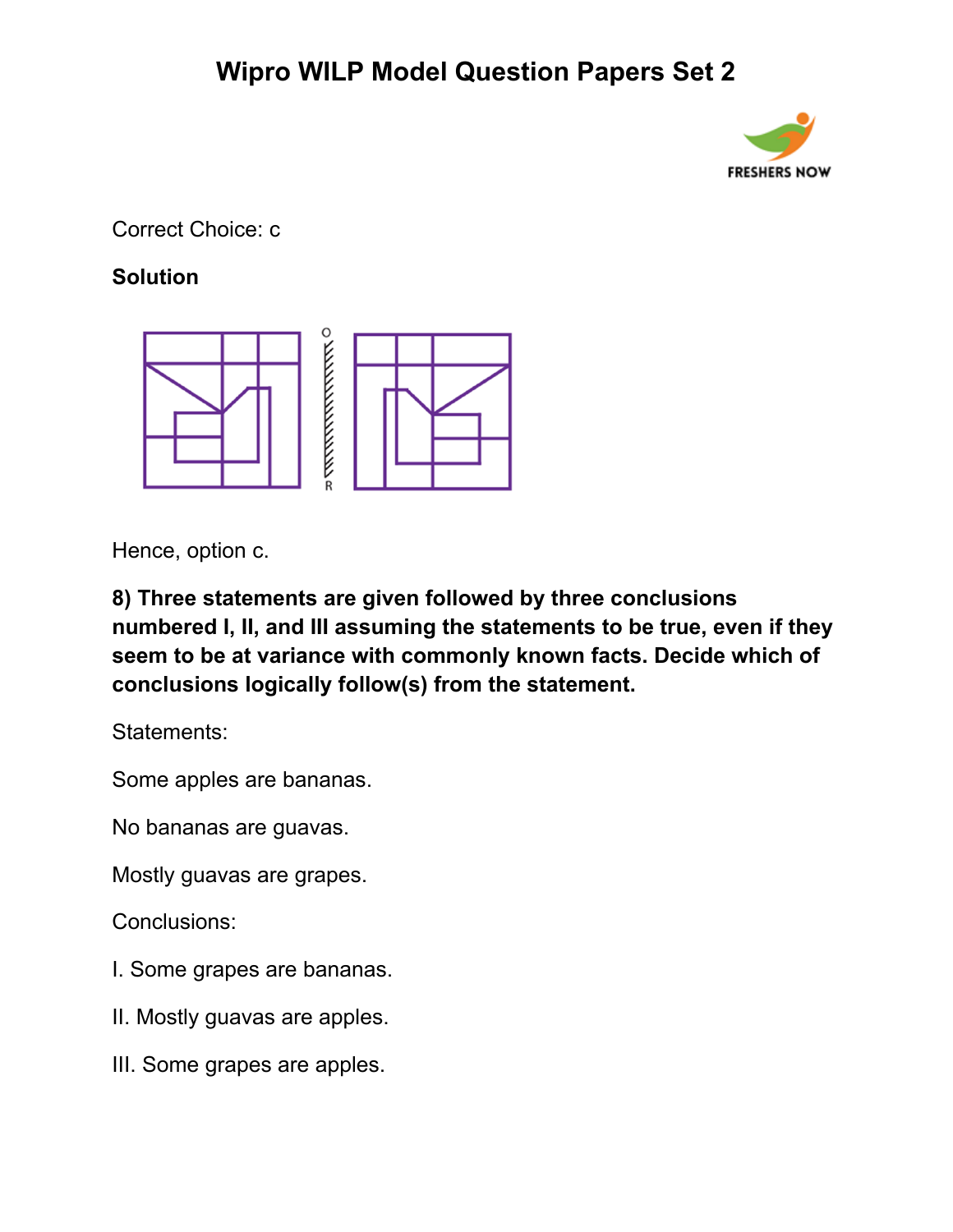

- a) None follows
- b) Only conclusion II follows
- c) Conclusion II and conclusion III follow
- d) Conclusion I and conclusion III follow

Correct Choice: a

#### **Solution**

Following figure can be formed from the statements.



None follows.

Hence, option a.

**9) Select the letter-cluster that is related to the third letter-cluster in the same way that the second letter-cluster is related to the first letter-cluster.**

ADKN : BELO : : FIGJ : ?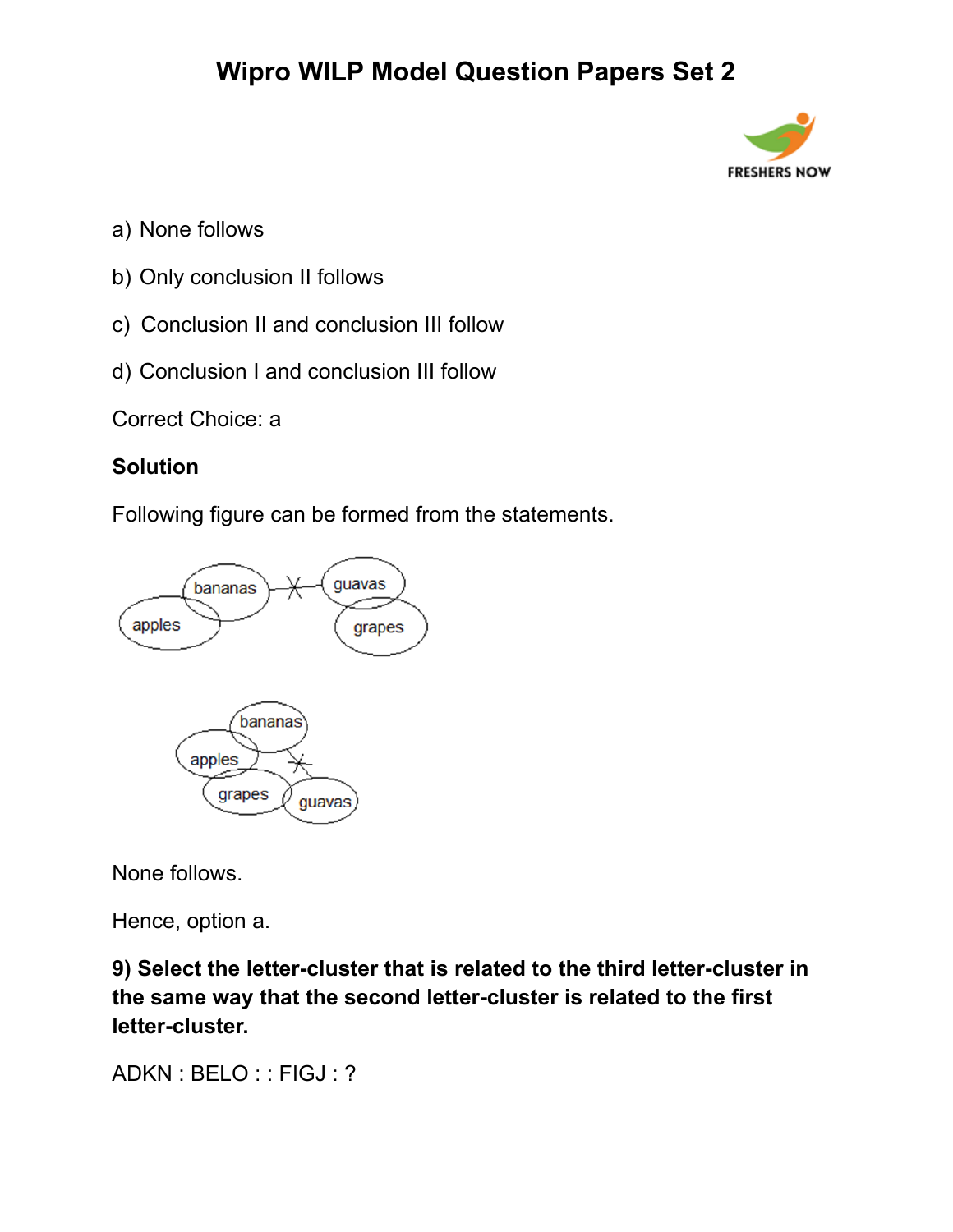

- A GKHK
- B GHHJ
- C GJHK
- D GKLM

#### **Solution**

+1 pattern i.e. A+1 =B, D+1=E, K+1=L, N+1=O.

Similarly, FIGJ : GJHK.

Hence, option c.

### **10) Two statements are given, followed by two conclusions numbered I and II. Assuming the statements to be true, even if they seem to be at variance with**

commonly known facts, decide which of the conclusions logically follow(s) from the statements.

Statements:

No ground is cricket

All cricket are bat

Conclusions:

- I. No ground is bat
- II. Some bat are not ground
- A Only conclusion I follows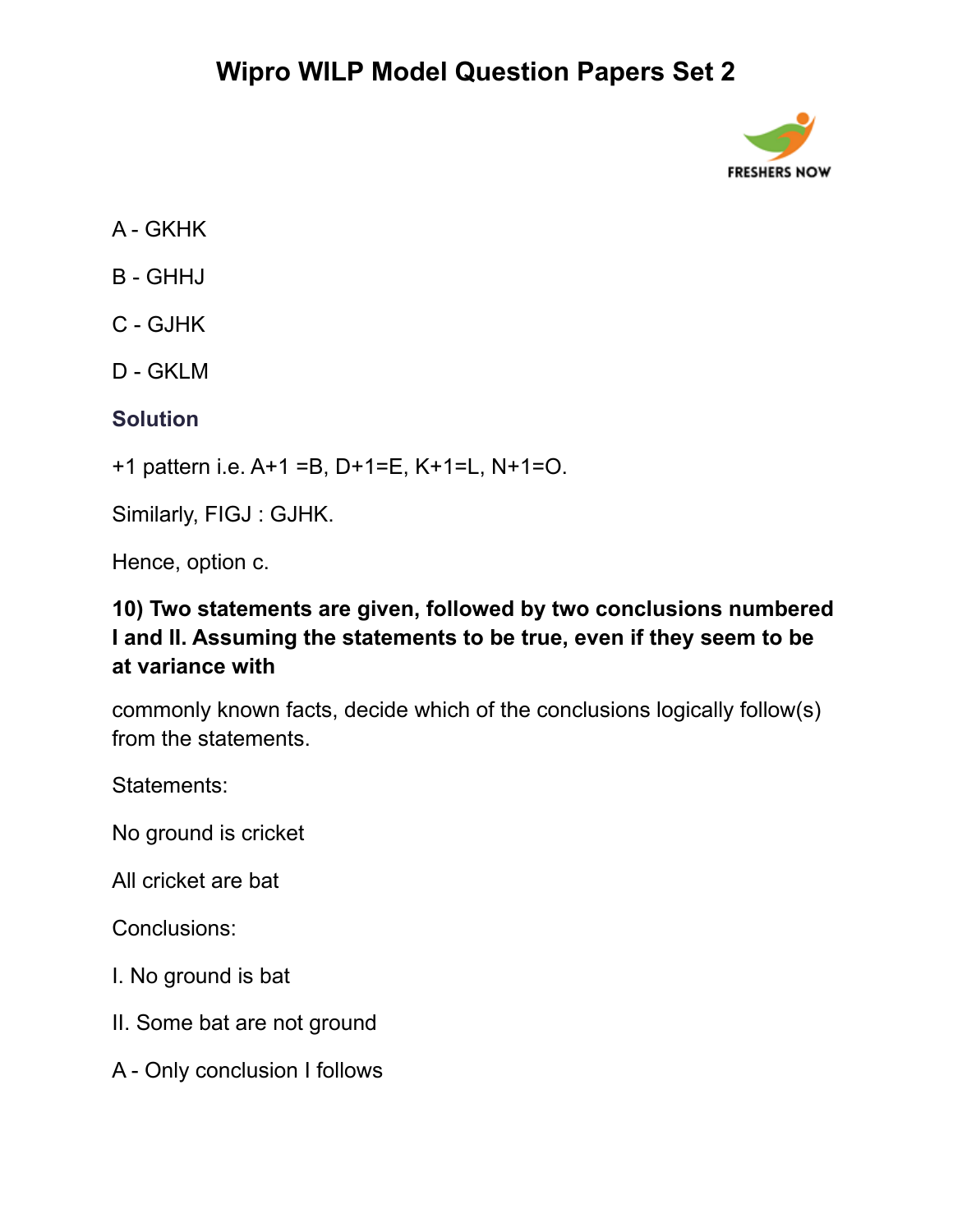

- B Only conclusion II follows
- C Both the conclusions I and II follow
- D Neither conclusion I nor II follows

#### **Solution**

Following figures can be formed from the statements:



There is no direct relation between bat and ground so conclusion I does not follow and some bats are not ground so conclusion II follows.

Hence, option b.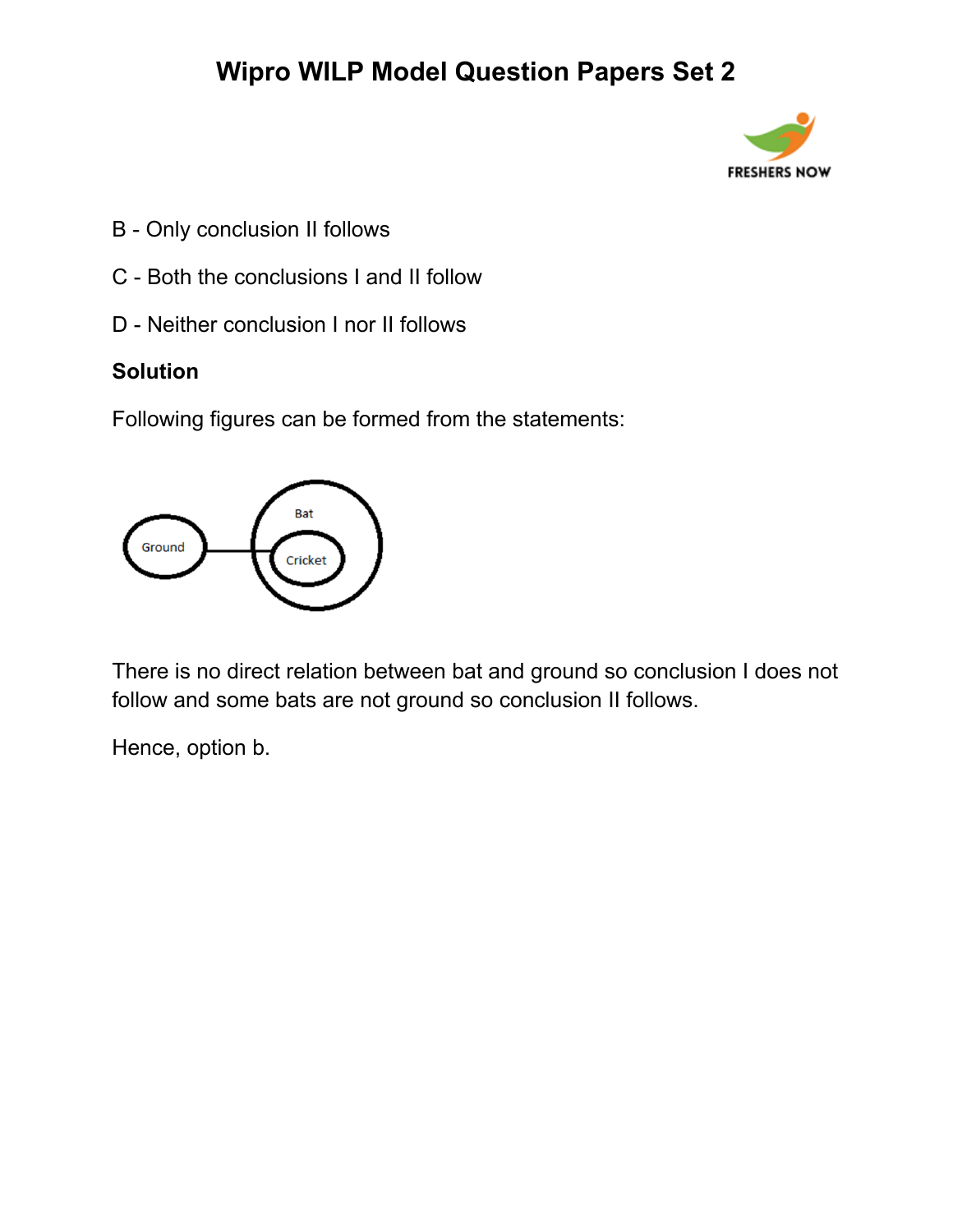

## **11) Select the missing term from the given alternatives.**

| 5<br>0        | 5<br>9            | $\begin{array}{c} 8 \\ 9 \end{array}$              |
|---------------|-------------------|----------------------------------------------------|
| $\frac{3}{4}$ | 4<br>0            | ?                                                  |
| 1<br>6        | $\mathbf{1}$<br>9 | $\overline{\mathbf{c}}$<br>$\overline{\mathbf{1}}$ |

- A 76
- B 68
- C 97
- D 77

### **Solution**

- $34 + 16 = 50$ .
- $40 + 19 = 59$ .
- $68 + 21 = 89.$

Hence, option b.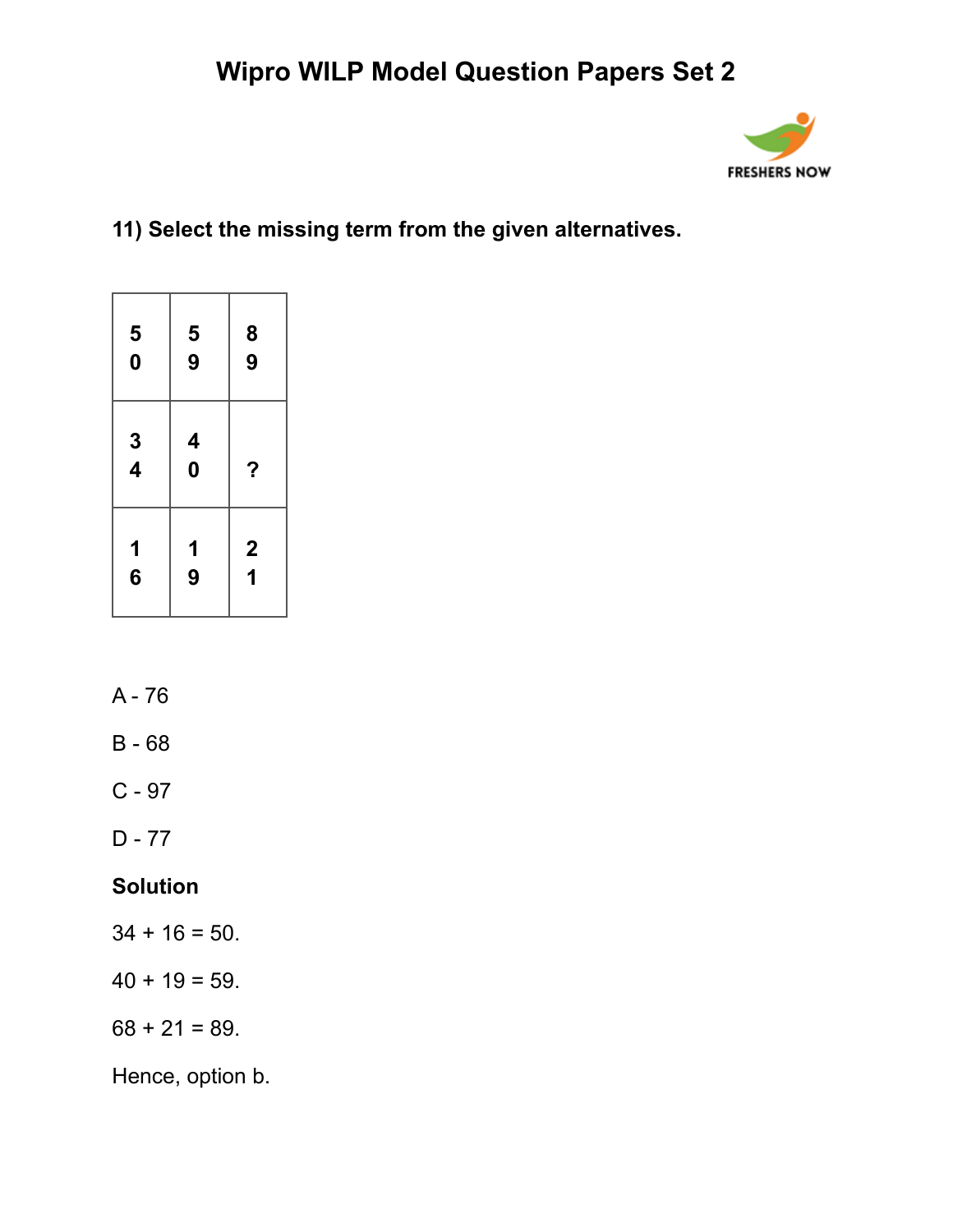

**12) A is the father of N who is the grandson of D. M is daughter of D. D has only two children and only one of them is married. K is the mother in law of P, who is the wife of A. M has a brother.**

How is M related to P?

- A Sister-in-law
- B Father-in-law
- C Sister
- D Brother

### **Solution**

As M and A are siblings and M is female and P is the wife of A so, M is the sister-in-law of P.



Hence, option a.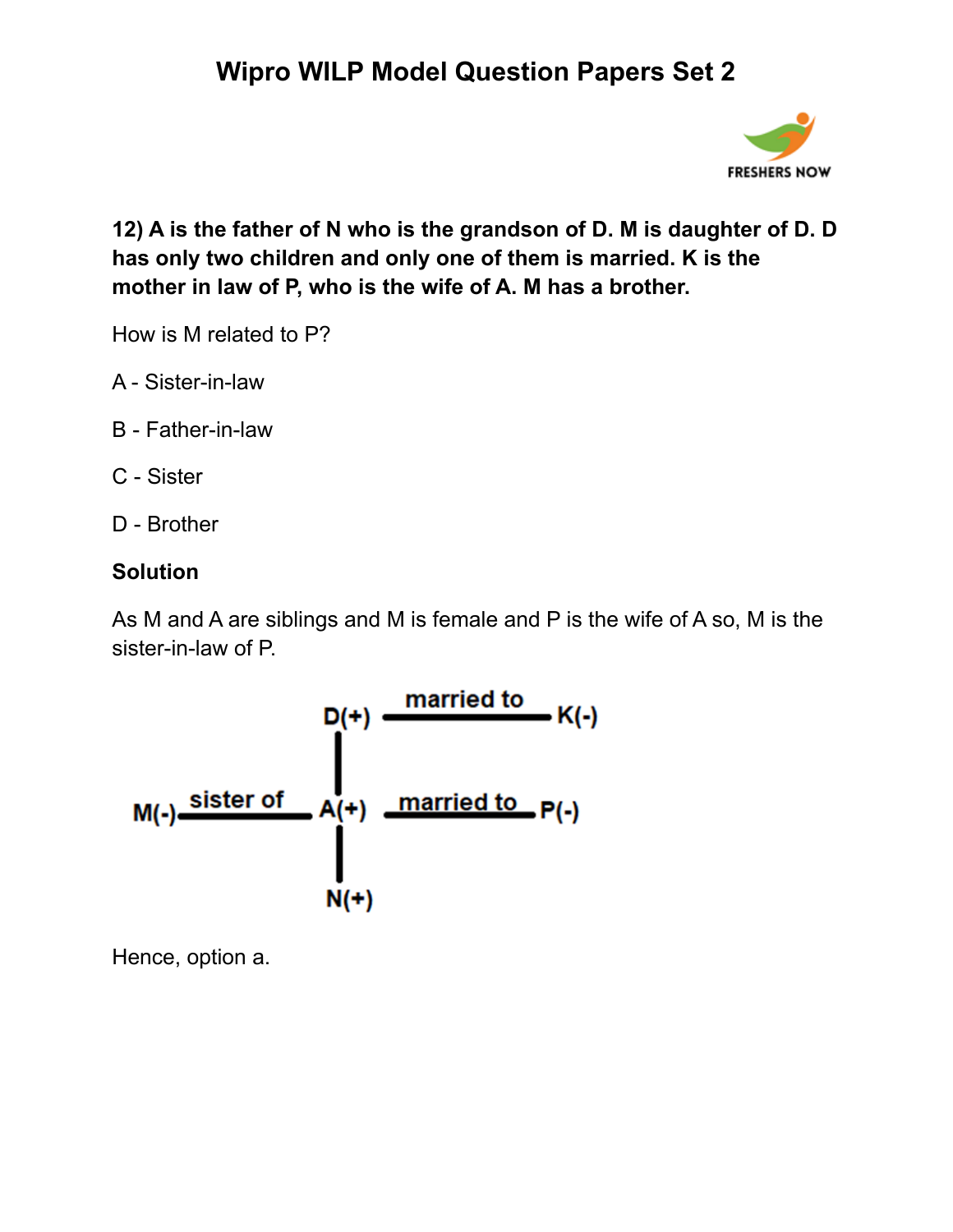

**13) A letter series is given below in which some letters are missing. Select the option that gives the letters that can fill these blanks in that order.**

#### **q\_rs\_uu\_rrst\_uq\_rstuu**

- a) Rtqur
- b) Qturq
- c) Rsqur
- d) Rtqru Correct Choice: a

#### **Solution**

From option (a),

q r r s t u u / q r r s t u u / q r r s t u u

Hence, option a.

### **14) Ayush's birthday is on Saturday 29 th July. On what day of the week will be Kevin's birthday in the same year if Kevin was born on 12 th August?**

- A Sunday
- B Monday
- C Saturday
- D Tuesday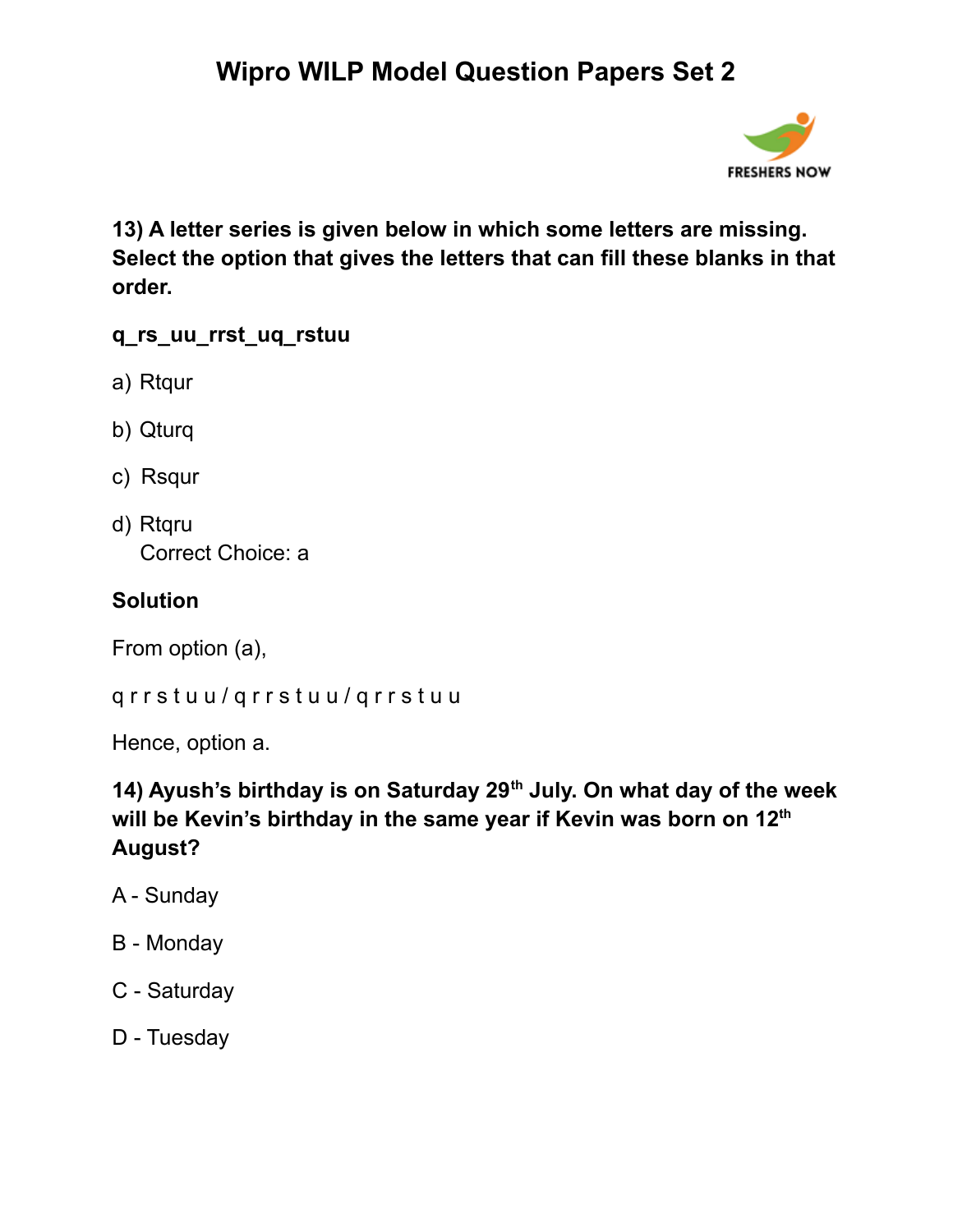

#### **Solution**

Number of days between two dates i.e.  $29<sup>th</sup>$  July to 12<sup>th</sup> August = 14 days.

No. of odd days =  $14/7$  Remainder = 0

Day on 12<sup>th</sup> August will be Saturday.

Hence, option c.

**(15-17)** Ten persons A, B, C, D, E, F, G, H, I and J are sitting in two parallel rows i.e. Row 1 and Row 2. The persons are sitting in row 1 face south and the persons sitting in row 2 face north. Each of them works in different companies viz. Infosys, Wipro, HP, HCL, TCS, Tata, IBM, Samsung, Nokia and LG but not in the same order. The persons sitting in row I are sitting exactly opposite to the persons sitting in row 2 and are facing each other. F works in HP and sits at one of the extreme ends. F sits opposite to the one who sits second to the left of J. I does not work in Nokia. E sits opposite to the one who sits second to the right of the one who works in Tata. H works in HCL. E and J are immediate neighbors. J faces south. C sits to the immediate right of the one who works in IBM. I does not work in IBM. Only one person sits between the one who works in Tata and the one who works in HCL. B works in Wipro and sits third to the right of the one who works in Infosys. B sits opposite to C. The one who works in LG sits opposite to G, who works in TCS. A sits opposite to F.

### **15) Who sits 2 nd to the right of D?**

- a) The one who works in HP
- b) The one who works in HCL
- c) The one who works in Nokia
- d) The one who works in TCS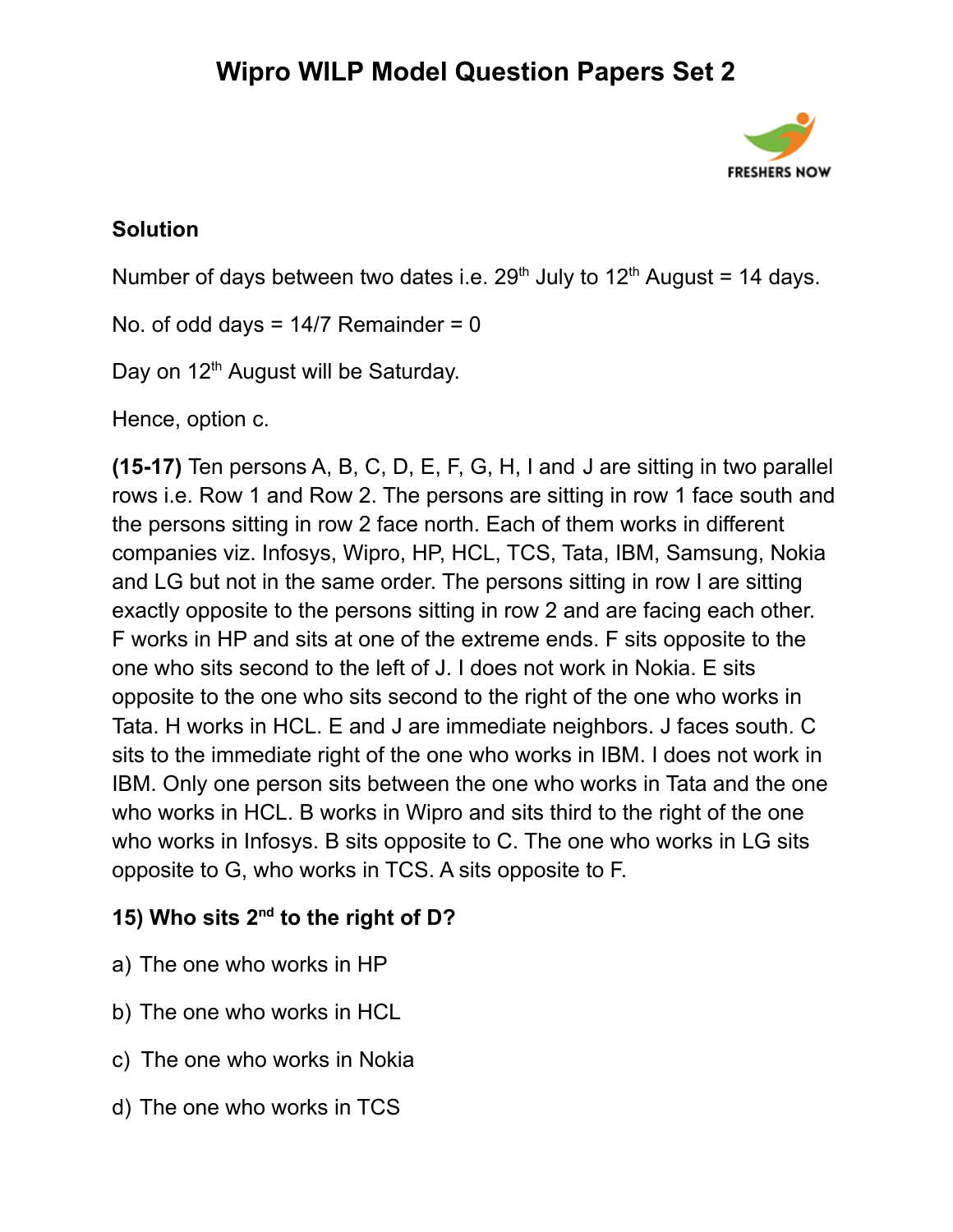

### **Correct Choice: d**

#### **Solution**

Starting Point: Start with placing F and J as, F sits opposite to the one who sits  $2^{nd}$  to the left of J which means both J and F are not sitting in the same row.

Clues: E and J are immediate neighbors. J faces south. F works in HP and sits at one of the extreme ends. A sits opposite to F.

Inference: So, E either sits to the right or left of J. So, we have 2 cases.

Case I: When E sits to the left of J in row 1:

| Row -1 |  | Е | A |  |
|--------|--|---|---|--|
|--------|--|---|---|--|

| Row -2 |  |  |  | F(HP) |
|--------|--|--|--|-------|
|--------|--|--|--|-------|

**Case II: When E sits to the right of J in row 1:**

| Row -1 |  | E |  |  | ₩ |  |
|--------|--|---|--|--|---|--|
|--------|--|---|--|--|---|--|

| <b>Row -2</b> |  |  |  | F(HP) |
|---------------|--|--|--|-------|
|---------------|--|--|--|-------|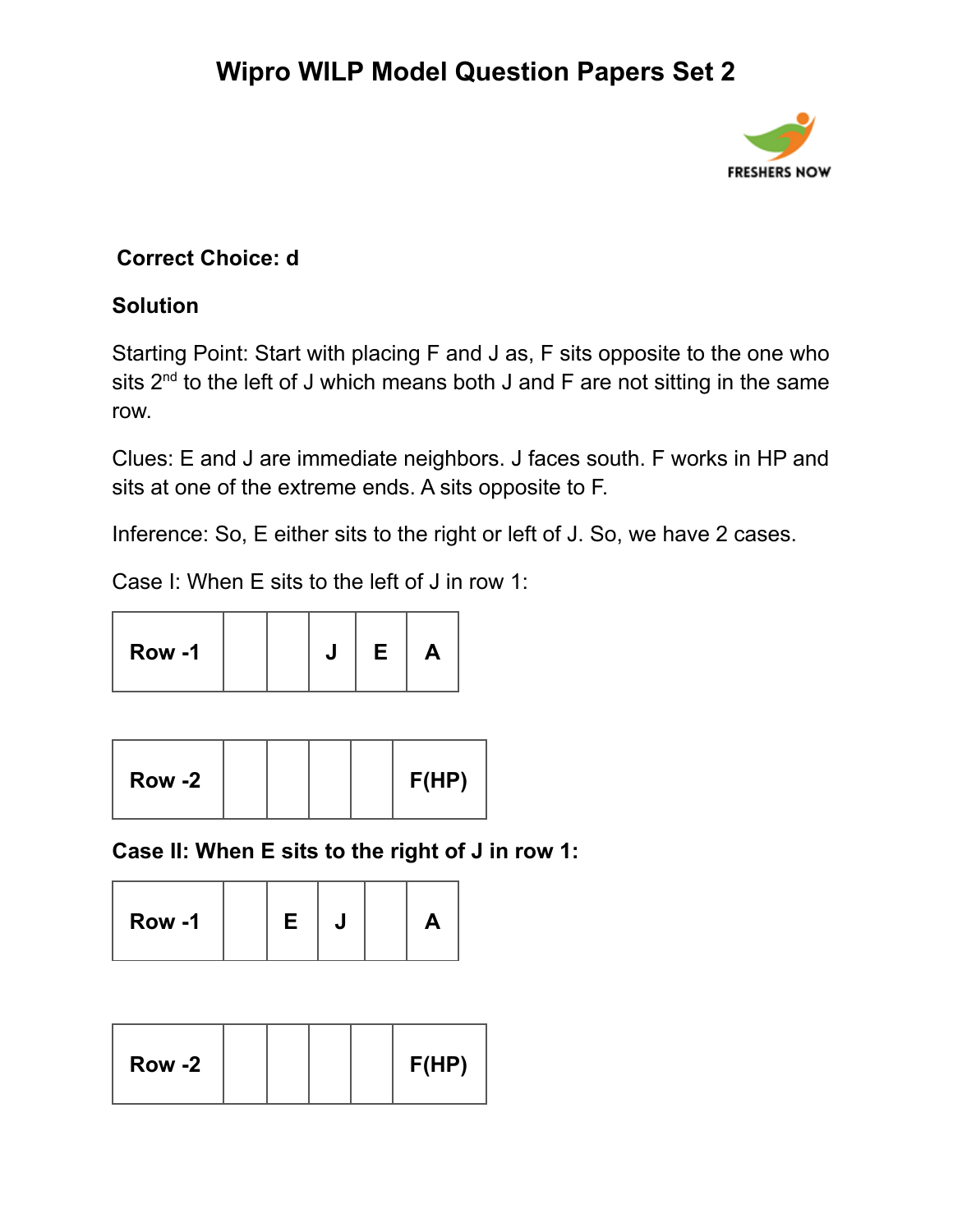

Clues: E sits opposite to the one who sits second to the right of the one who works in Tata. H works in HCL. Only one person sits between the one who works in Tata and the one who works in HCL. B works in Wipro and sits third to the right of the one who works in Infosys. B sits opposite to C. C sits to the immediate right of the one who works in IBM.

Inference: So, case II is rejected because E sits opposite to the one who sits  $2<sup>nd</sup>$  to the right of the one works in Tata which is not possible in case II. Also, A must be working in Infosys so, that C sits immediate right of the one who works in IBM.

| Row -1 | <b>B</b> (Wipro | u | Е | A(Infosy) |
|--------|-----------------|---|---|-----------|
|--------|-----------------|---|---|-----------|

| Row -2 $\mid$ (IBM) $\mid$ (Tata) | $H(HCL)$ $F(HP)$ |  |
|-----------------------------------|------------------|--|
|-----------------------------------|------------------|--|

Clues: The one who works in LG sits opposite to G, who works in TCS. I does not work in Nokia. I does not work in IBM.

Inference: So, J must be working in LG so, that G sits opposite to the one who works in LG. Also, E works in Nokia and I works in Samsung.

The final arrangement is as follows: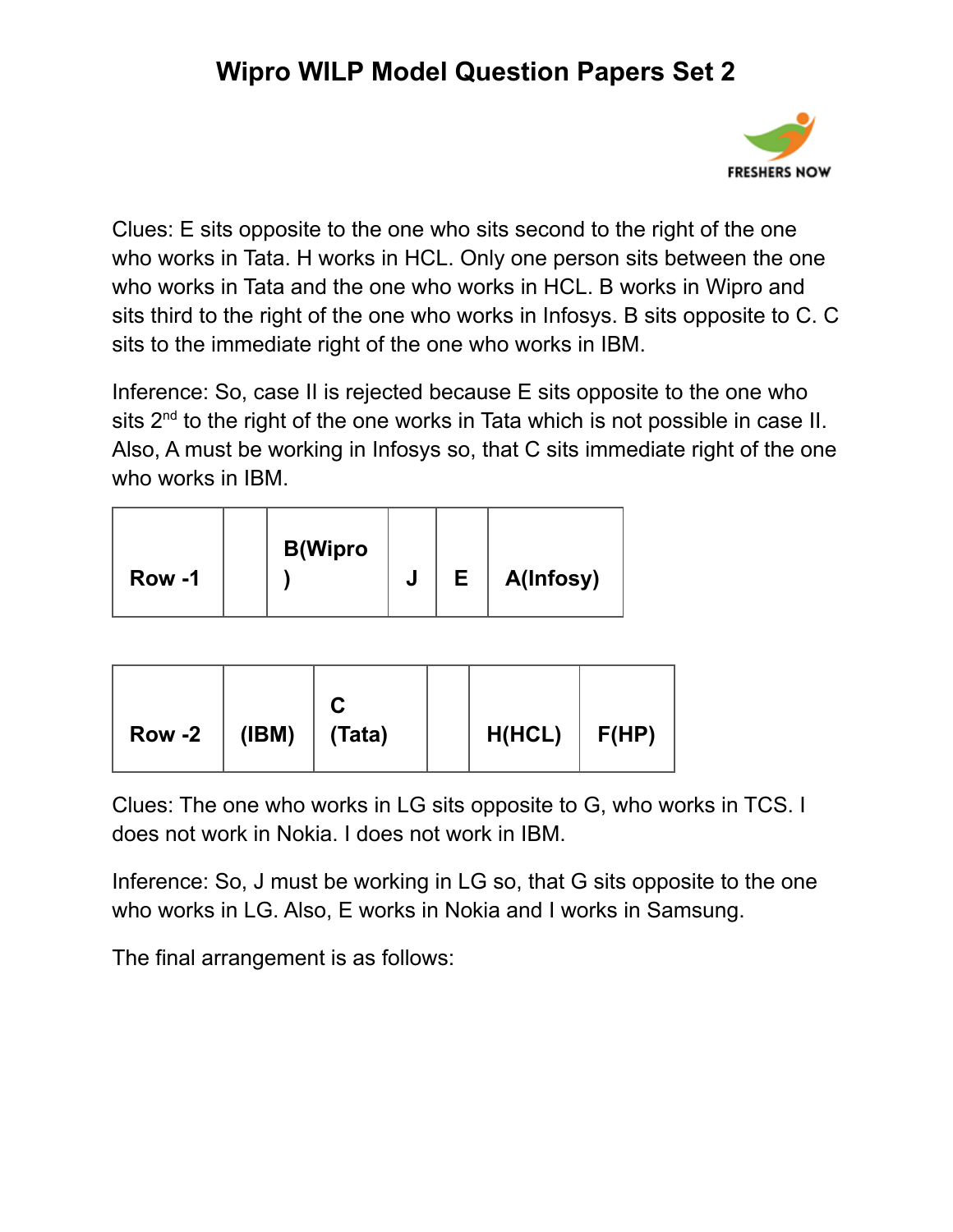

| <b>Row-</b> | <b>I</b> (Samsung | <b>B</b> (Wipro | J<br>(LG) | (Nokia) | <b>A</b> (Infosy<br>S) |
|-------------|-------------------|-----------------|-----------|---------|------------------------|
|-------------|-------------------|-----------------|-----------|---------|------------------------|

The one who works in TCS sits  $2<sup>nd</sup>$  to the right of D.

Hence, option d.

### **16) Who sits opposite to the one who works in Tata?**

a) I

b) D

c) B

d) F

**Correct Choice: c**

### **Solution:**

Starting Point: Start with placing F and J as, F sits opposite to the one who sits  $2^{nd}$  to the left of J which means both J and F are not sitting in the same row.

Clues: E and J are immediate neighbors. J faces south. F works in HP and sits at one of the extreme ends. A sits opposite to F.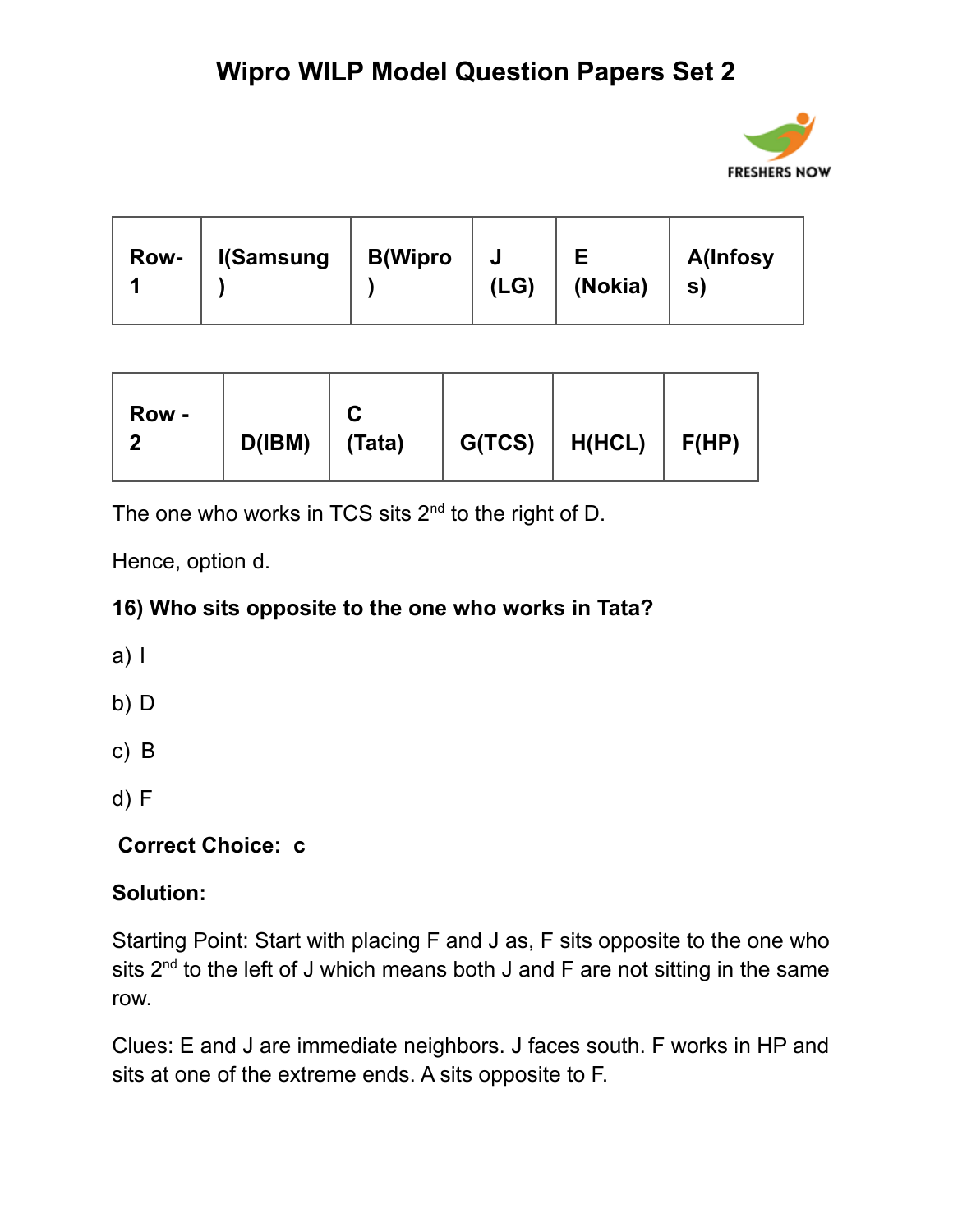

Inference: So, E either sits to the right or left of J. So, we have 2 cases.

Case I: When E sits to the left of J in row 1:

| Row -1<br>Е |  |
|-------------|--|
|-------------|--|

| Row -2 |  |  |  |  | F(HP) |
|--------|--|--|--|--|-------|
|--------|--|--|--|--|-------|

**Case II: When E sits to the right of J in row 1:**

Clues: E sits opposite to the one who sits second to the right of the one who works in Tata. H works in HCL. Only one person sits between the one who works in Tata and the one who works in HCL. B works in Wipro and sits third to the right of the one who works in Infosys. B sits opposite to C. C sits to the immediate right of the one who works in IBM.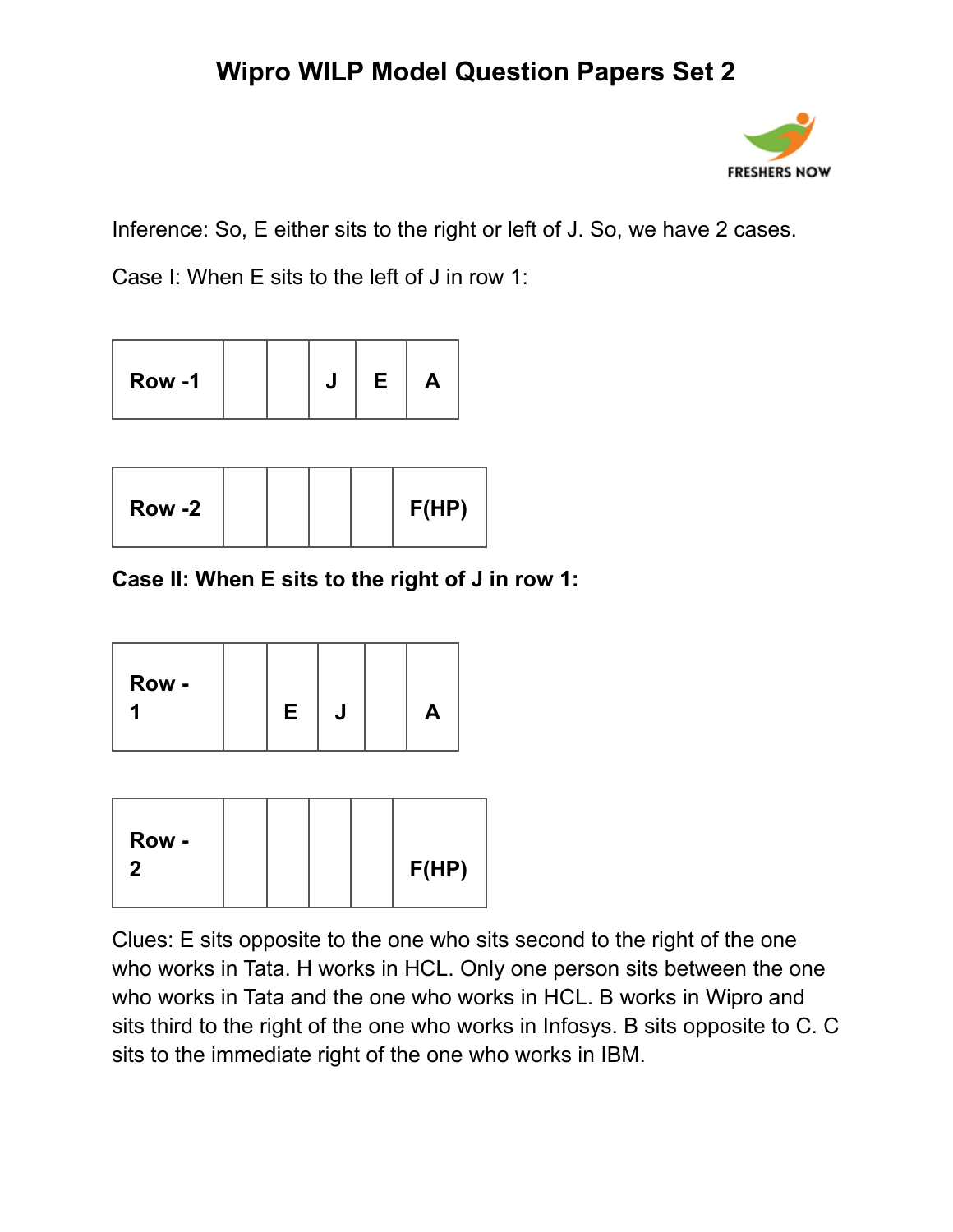

Inference: So, case II is rejected because E sits opposite to the one who sits  $2<sup>nd</sup>$  to the right of the one works in Tata which is not possible in case II. Also, A must be working in Infosys so, that C sits immediate right of the one who works in IBM.

| <b>Row - 1</b> | B(Wipro) |  |  | A(Infosys) |
|----------------|----------|--|--|------------|
|----------------|----------|--|--|------------|

| $(IBM) \mid C (Tata)$<br>$Row - 2$ | $H(HCL)$ $F(HP)$ |  |
|------------------------------------|------------------|--|
|------------------------------------|------------------|--|

Clues: The one who works in LG sits opposite to G, who works in TCS. I does not work in Nokia. I does not work in IBM.

Inference: So, J must be working in LG so, that G sits opposite to the one who works in LG. Also, E works in Nokia and I works in Samsung.

The final arrangement is as follows:

| R<br>O<br>W |                   |             | J        | E.          |                |
|-------------|-------------------|-------------|----------|-------------|----------------|
|             | I(Samsun<br>$g$ ) | B(Wipr<br>O | (L<br>G) | (Nok<br>ia) | A(Infos<br>ys) |

| Row - 2   D(IBM)   C (Tata)   G(TCS)   H(HCL)   F(HP) |  |  |  |
|-------------------------------------------------------|--|--|--|
|-------------------------------------------------------|--|--|--|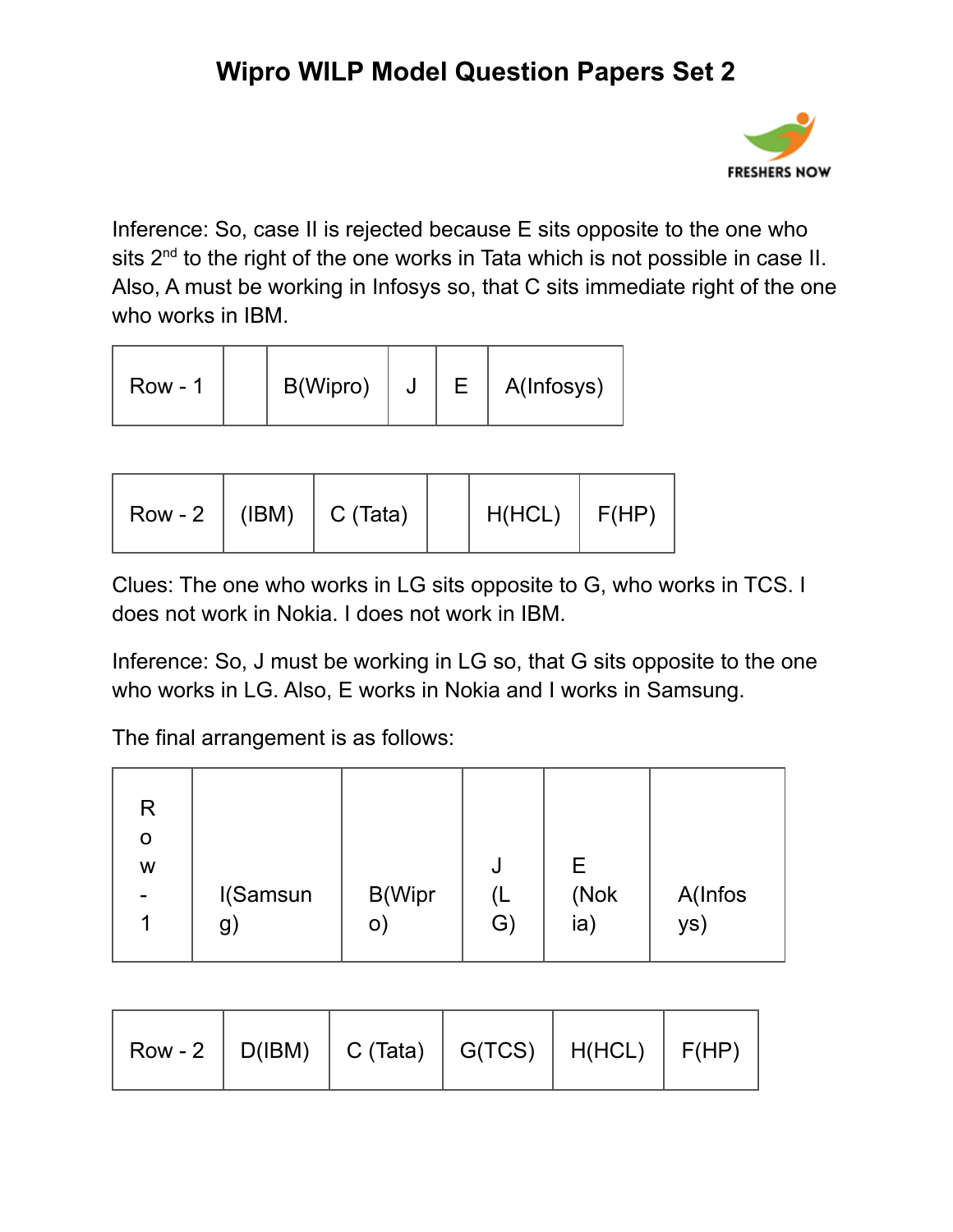

B sits opposite to the one who works in Tata.

Hence, option c.

### **17) Who sits 3 rd to the left of the one who works in Samsung?**

- a) E
- b) J
- c) F
- d) D Correct Choice: a

### **Solution**

Starting Point: Start with placing F and J as, F sits opposite to the one who sits  $2^{nd}$  to the left of J which means both J and F are not sitting in the same row.

Clues: E and J are immediate neighbors. J faces south. F works in HP and sits at one of the extreme ends. A sits opposite to F.

Inference: So, E either sits to the right or left of J. So, we have 2 cases.

Case I: When E sits to the left of J in row 1:

| $Row - 1$ |  |  |  |  |  |  |
|-----------|--|--|--|--|--|--|
|-----------|--|--|--|--|--|--|

| $Row - 2$ |  |  | F(HP) |
|-----------|--|--|-------|
|           |  |  |       |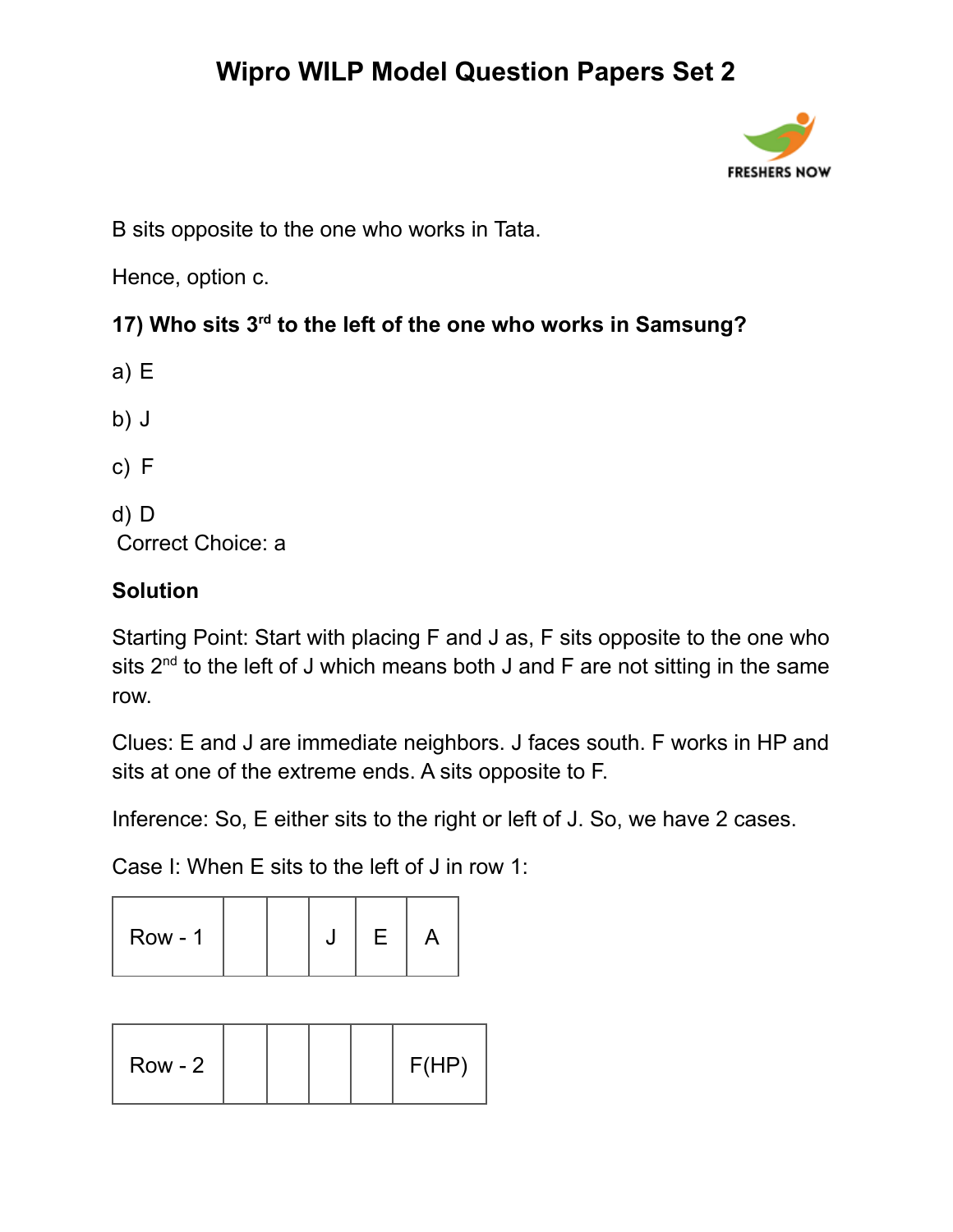

Case II: When E sits to the right of J in row 1:

|--|

| $Row - 2$ |  |  |  |  | F(HP) |
|-----------|--|--|--|--|-------|
|-----------|--|--|--|--|-------|

Clues: E sits opposite to the one who sits second to the right of the one who works in Tata. H works in HCL. Only one person sits between the one who works in Tata and the one who works in HCL. B works in Wipro and sits third to the right of the one who works in Infosys. B sits opposite to C. C sits to the immediate right of the one who works in IBM.

Inference: So, case II is rejected because E sits opposite to the one who sits  $2<sup>nd</sup>$  to the right of the one works in Tata which is not possible in case II. Also, A must be working in Infosys so, that C sits immediate right of the one who works in IBM.

| $Row - 1$ | B(Wipro) | J |  | A(Infosys) |
|-----------|----------|---|--|------------|
|-----------|----------|---|--|------------|

| Row - 2   (IBM)   C (Tata) |  | $H(HCL)$ $F(HP)$ |  |
|----------------------------|--|------------------|--|
|----------------------------|--|------------------|--|

Clues: The one who works in LG sits opposite to G, who works in TCS. I does not work in Nokia. I does not work in IBM.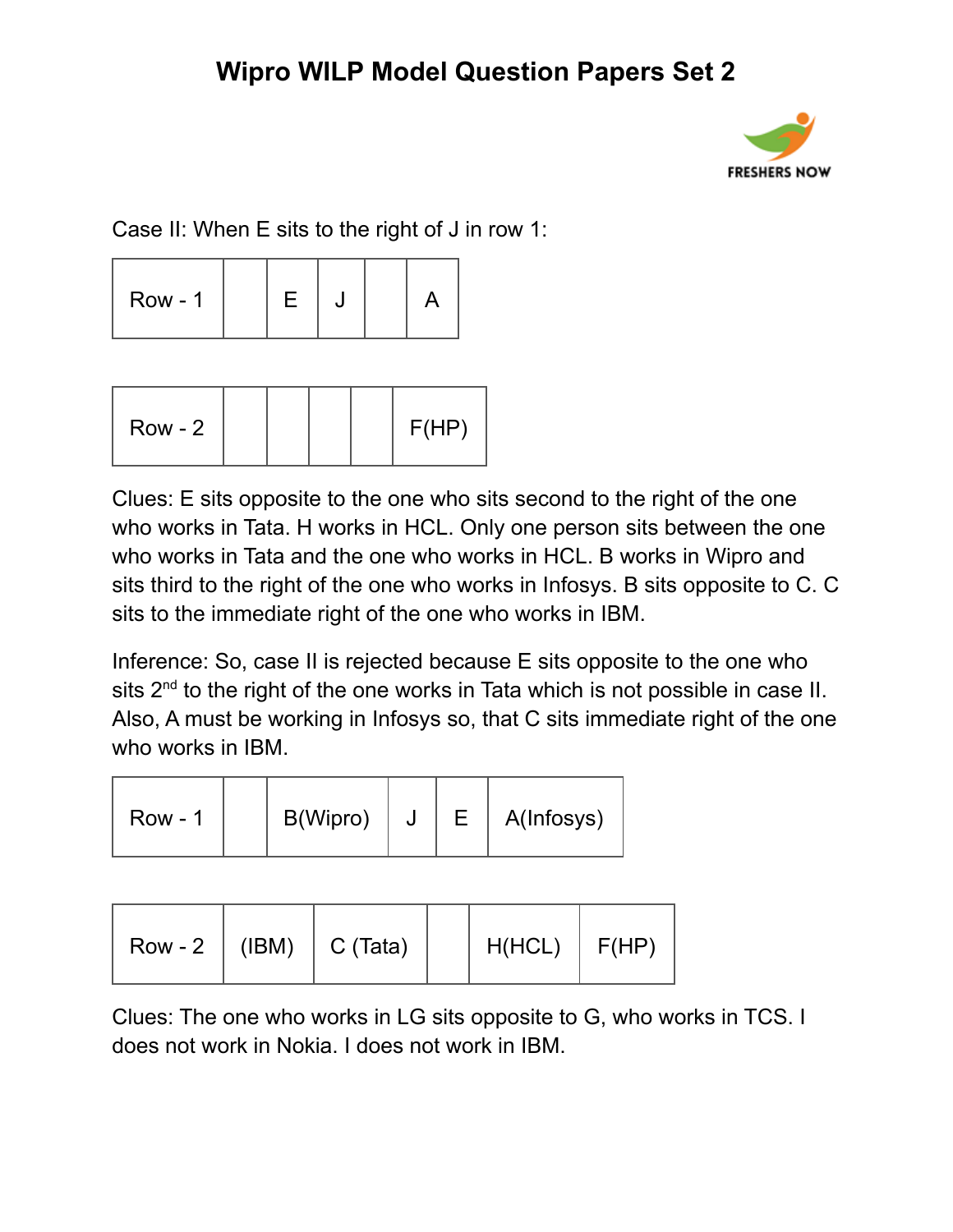

Inference: So, J must be working in LG so, that G sits opposite to the one who works in LG. Also, E works in Nokia and I works in Samsung.

The final arrangement is as follows:

| Row<br>B(Wipro)  <br>I(Samsung)<br>- | (LG) | (Nokia)<br>A(Infosys) |
|--------------------------------------|------|-----------------------|
|--------------------------------------|------|-----------------------|

| Row - 2   D(IBM)   C (Tata)   G(TCS)   H(HCL)   F(HP) |  |  |  |  |
|-------------------------------------------------------|--|--|--|--|
|-------------------------------------------------------|--|--|--|--|

E sits  $3<sup>rd</sup>$  to the left of the one who works in Samsung.

Hence, option a.

**18) Two positions of the same dice are given, which of the following number will be opposite to 6?**



- B 4
- C 1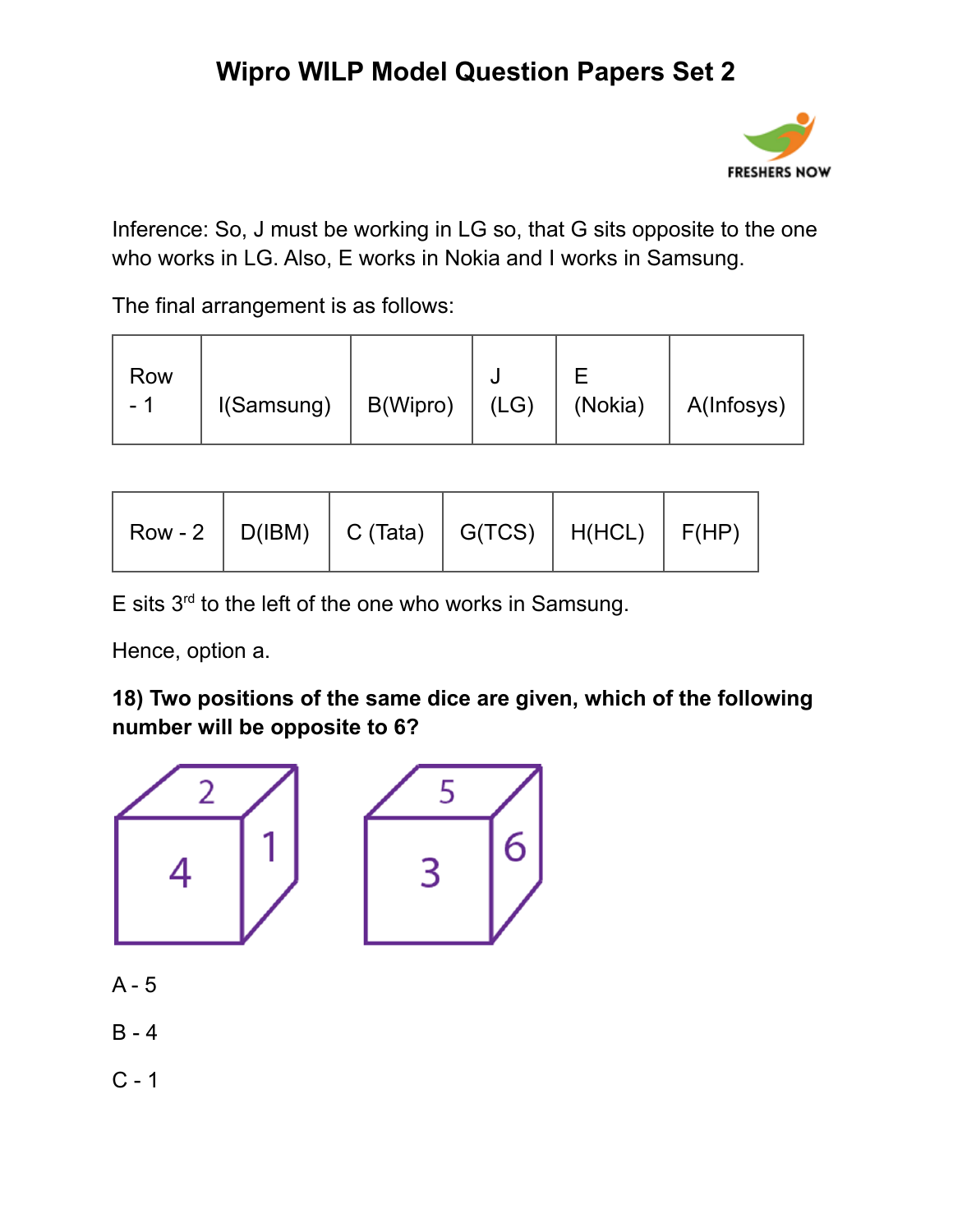

D - Cannot be determined

#### **Solution**

The number opposite to 6 is not determined.

Hence, option d.

### **19) Three of the following four numbers are alike in a certain way and one is different.**

- A 14
- B 16
- $C 17$
- $D 20$

#### **Solution**

Except (c), all are even numbers.

Hence, option d.

**20) In a code language, 'APPLICATION' is coded as 'KJRNCFPMKRC' and 'CELEBRATION' is coded as 'DCNCEUPMKRC', then how will 'SUBTRACTION' be coded as?**

#### **A - TRDUSPDMKRE**

- **B - TRDSUDPMKRE**
- **C - TRSDPDMKRED**
- **D - TERSPDMKREF**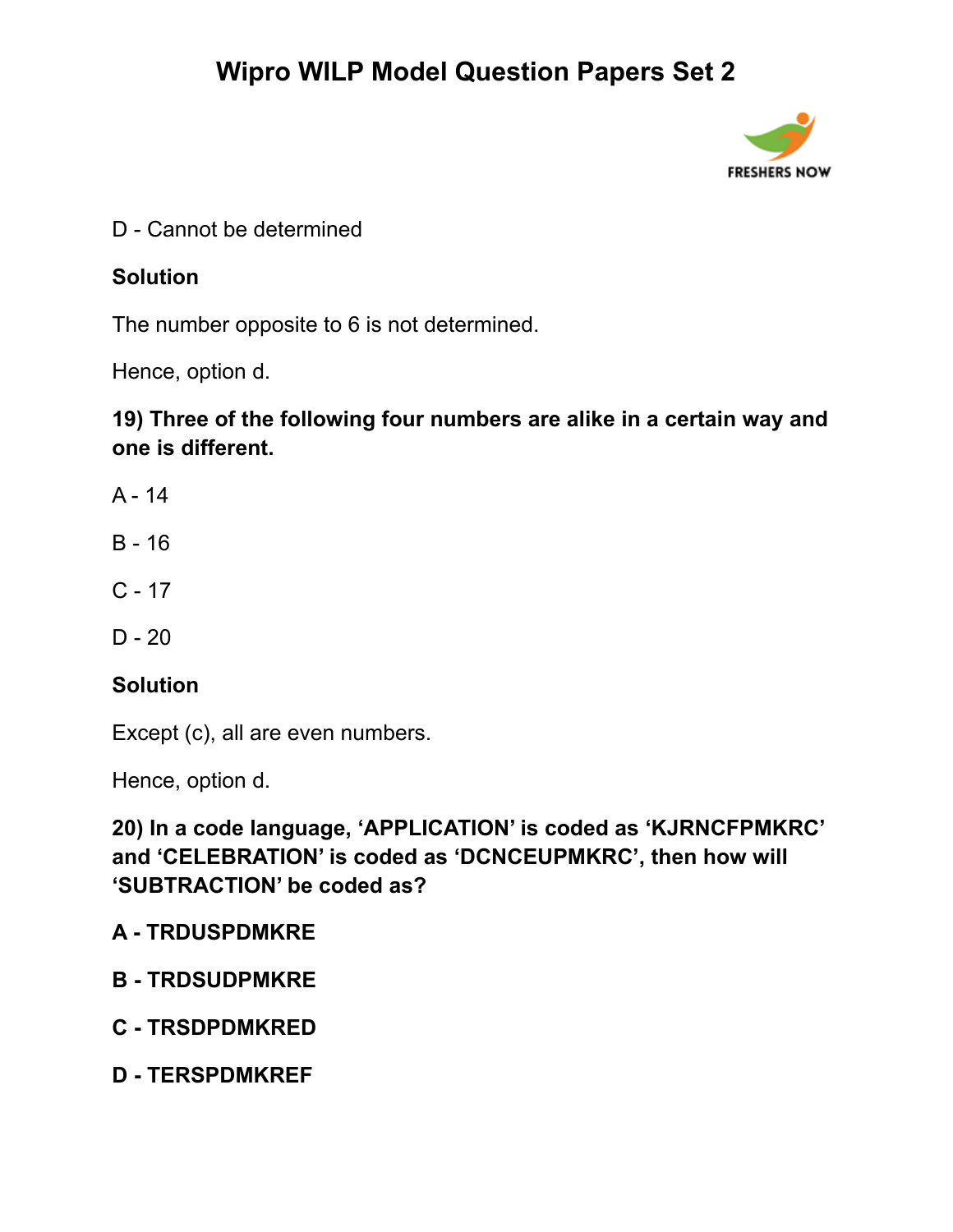

#### **Solution**

The following figure shows the pattern:



Similarly, SUBTRACTION will be coded as 'TRDSUDPMKRE'.

Hence, option b.

### **Quantitative**

**1) An article is marked up by 120% above its cost price and then sold for Rs. 1320 after giving 20% discount. Find the cost price of the article.**

- a) Rs. 600
- b) Rs. 750
- c) Rs. 960
- d) Rs. 840

Correct Choice: b

#### **Solution**

Let the cost price of the article be Rs. 'x'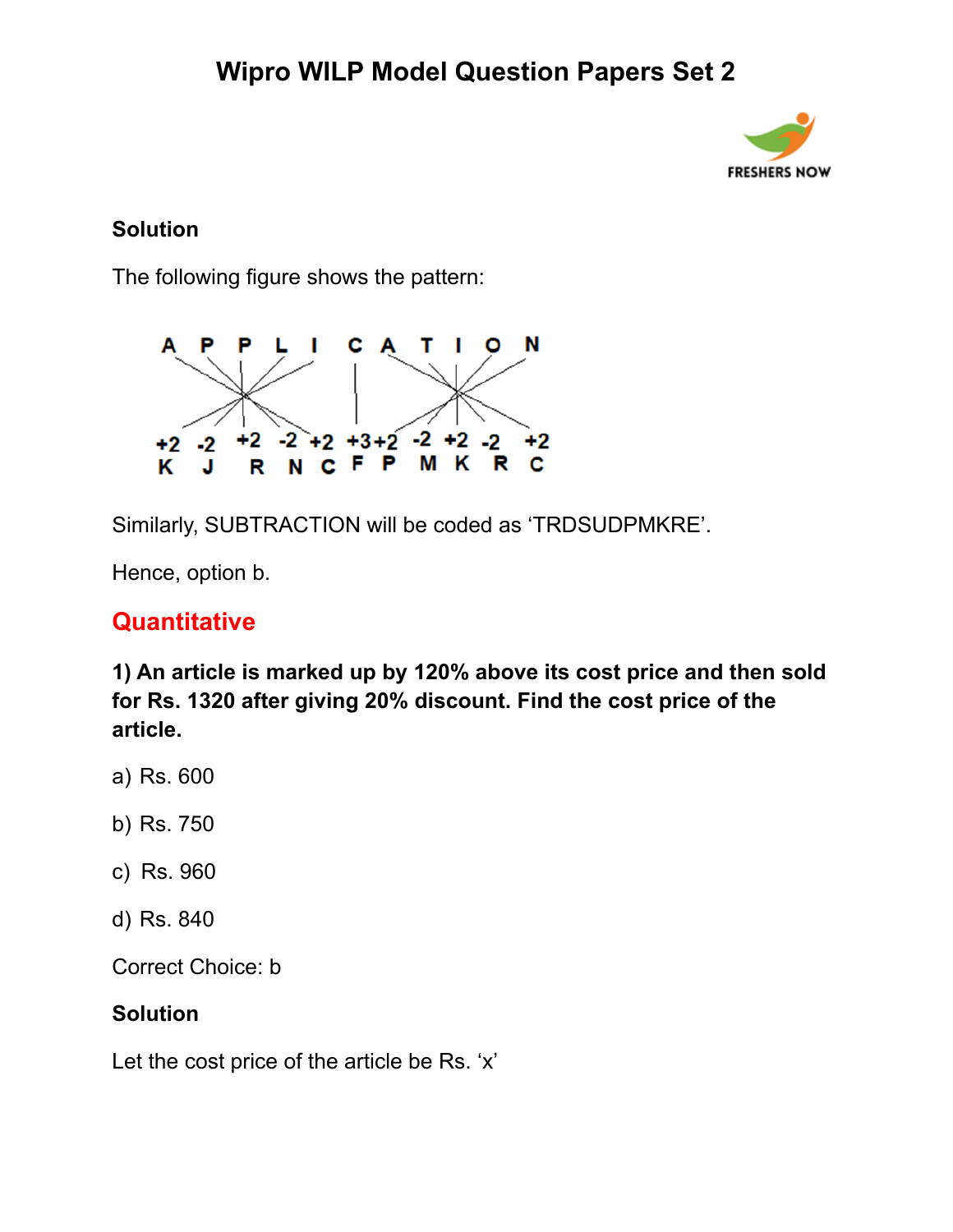

According to the question,

 $2.2 \times 0.8x = 1320$ 

Or,  $x = 1320/1.76 =$ Rs. 750

Hence, option b.

**2) A person sells an article at 12% loss. If he had purchased the article for 20% less and sold it for Rs. 24 more, then he would have gained 12%. Find the original cost price of the article.**

- A Rs. 2500
- B Rs. 1800
- C Rs. 1200
- D Rs. 1500

### **Solution**

Let the cost price of the article be Rs. 'x'

Therefore, selling price of the article  $=$  Rs. 0.88 $x$ 

The new cost price of the article be Rs. 0.80x

Therefore, new selling price of the article = Rs. 0.896x

According to the question,

 $0.896x - 0.88x = 24$ 

Or,  $0.016x = 24$ 

Or,  $x = 24/0.016 =$  Rs. 1500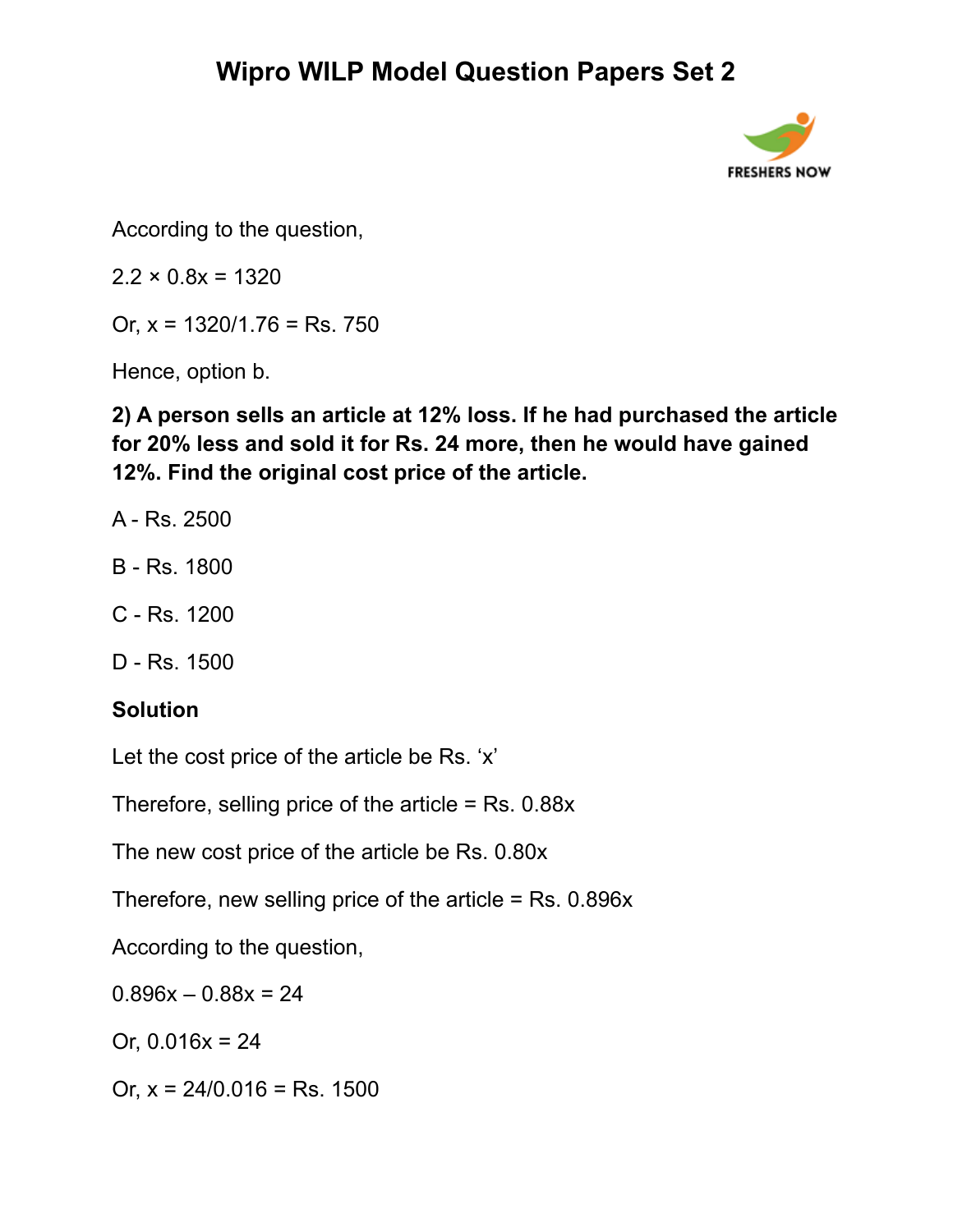

Hence, option d.

**3) The altitude of an equilateral triangle is 5√3 cm. Find the area of the equilateral triangle.**

- A  $32\sqrt{3}$  cm<sup>2</sup>
- B 25 $\sqrt{3}$  cm<sup>2</sup>
- C 30 $\sqrt{3}$  cm<sup>2</sup>
- D 18√3 cm<sup>2</sup>

### **Solution**

Let each side of the equilateral triangle be 'a' cm

Therefore,  $(a^2 - a^2/4) = (5\sqrt{3})^2$ 

Or,  $3a^2/4 = 75$ 

Or,  $a^2 = 100$ 

Or, a = 10 cm

Or, area of the equilateral triangle =  $(\sqrt{3} \times 100)/4 = 25\sqrt{3}$  cm<sup>2</sup>

Hence, option b.

**4) . If 1/(cosecx – 1) + 1/(cosecx+ 1) = 2secx, then find the value of tanx + cosecx.**

- A  $1/\sqrt{2}$
- $B (1 + \sqrt{2})$
- $C (1 + 2\sqrt{2})$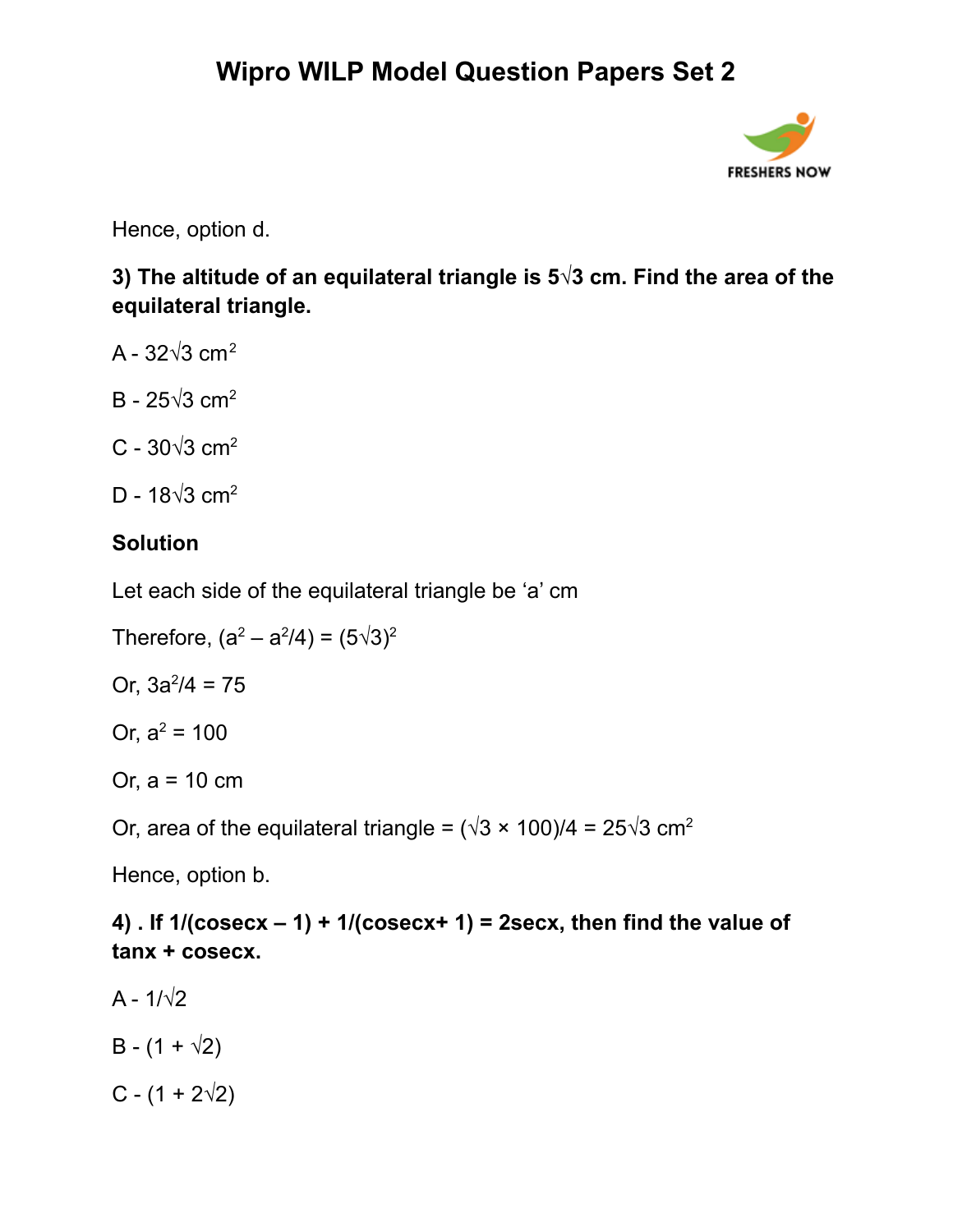

D -  $(\sqrt{2} + 2\sqrt{2})$ 

### **Solution**

Given,

 $1/(cosecx - 1) + 1/(cosecx + 1) = 2secx$ 

Or,  $2\cos\left(\cos\left(\cos\left(\frac{2}{x}\right) - 1\right)\right) = 2\sec x$ 

Or,  $2\cos\left(\cot^2 x\right) = 2\sec x$ 

Or, tanx  $= 1$ 

Or, tanx = tan45 $\degree$ 

Or,  $x = 45^\circ$ 

Therefore, tanx + cosecx = tan45 $\degree$  + cosec45 $\degree$  = (1 +  $\sqrt{2}$ )

Hence, option b.

**5) Amar is 4 times more efficient than Amish. Both working together can complete the work in 12 days. Find the number of days taken by Amar to complete the work alone.**

- a) 16 days
- b) 15.8 days
- c) 12.5 days
- d) 14.4 days

Correct Choice: d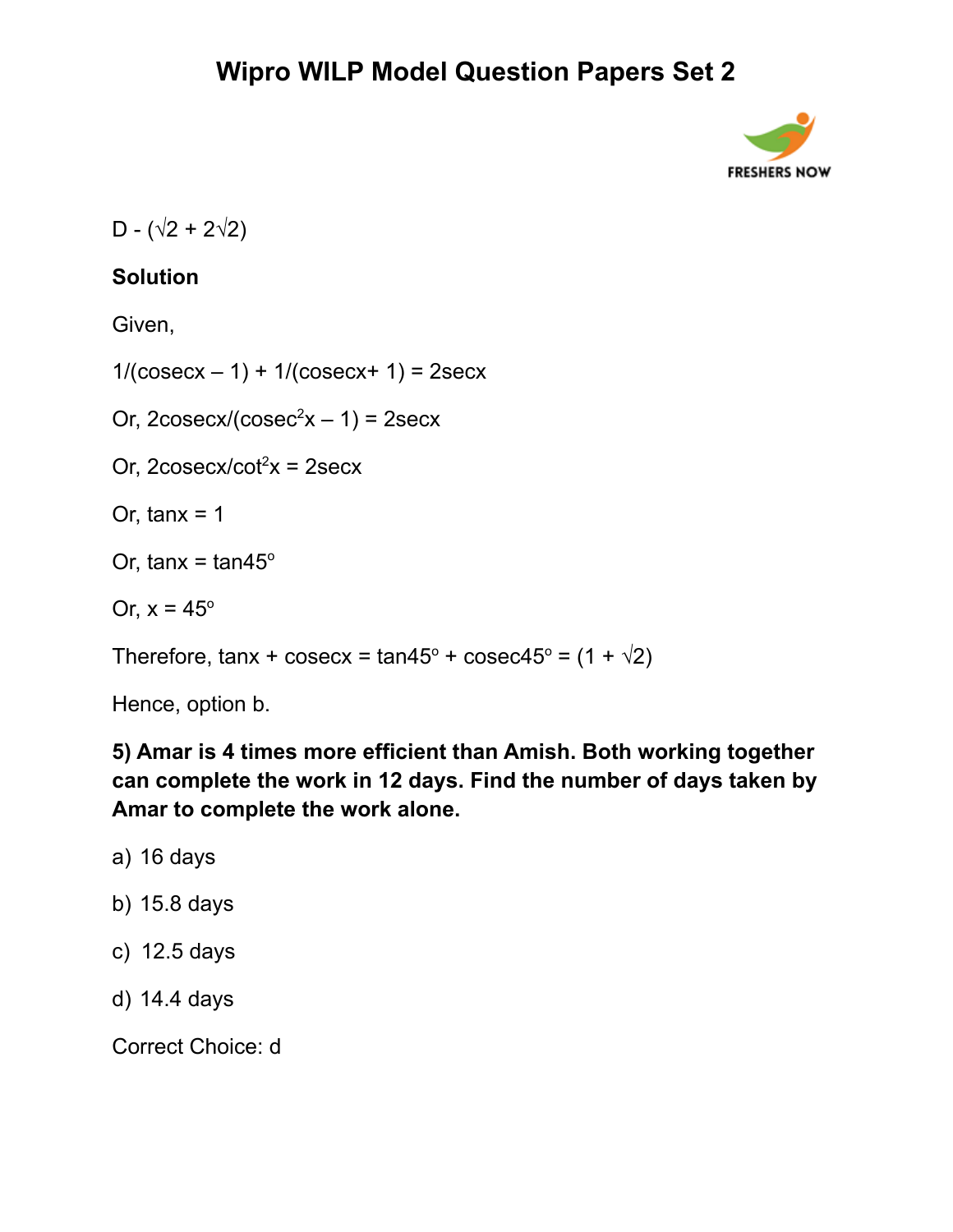

#### **Solution**

Let the efficiency of Amish be x units/day

Therefore, efficiency of Amar =  $4x + x = 5x$  units/day

Total work =  $(5x + x) \times 12 = 72x$  units

Time taken by Amar to complete the whole work alone =  $72x/5x = 14.4$ days

Hence, option d.

**7) In a bag there are coins of Rs. 1, Rs. 2, 25 paise and 50 paise in the ratio 4:2:5:3, respectively. If the total amount in the bag is Rs. 172. Find the difference between the number of Rs. 1 coins and 50 paise coins.**

- a) 16
- b) 12
- c) 18
- d) 14

Correct Choice: a

#### **Solution**

Let the number of coins of Rs. 1, Rs. 2, 25 paise and 50 paise be 4x, 2x, 5x and 3x respectively

According to the question,

 $4x + (2 \times 2x) + (5x/4) + (3x/2) = 172$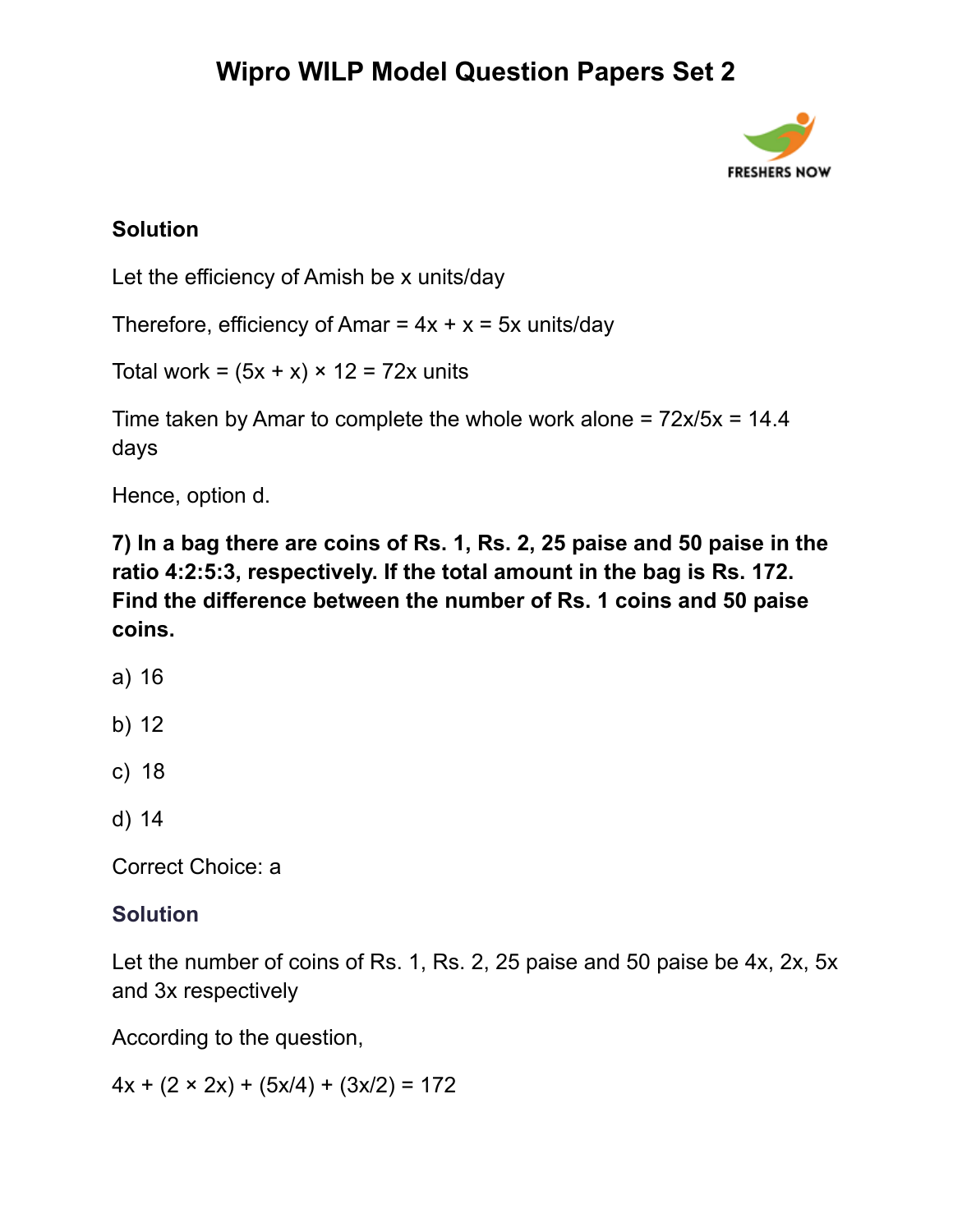

Or,  $16x + 16x + 5x + 6x = 172 \times 4$ 

Or,  $x = (172 \times 4)/43$ 

Or,  $x = 16$ 

Required difference =  $(4x - 3x) = x = 16$ 

Hence, option a.

### **8) If (17/6) + (3x – 14/3) = 5x/2, then find the value of 'x'.**

- a) 11/3
- b) 16/3
- c) 17/6
- d) None of these

Correct Choice: a

## **Solution**

According to the question,

 ${(5x/2) - 3x} = (17/6) - (14/3)$ 

Or,  $x = 11/3$ 

Hence, option a.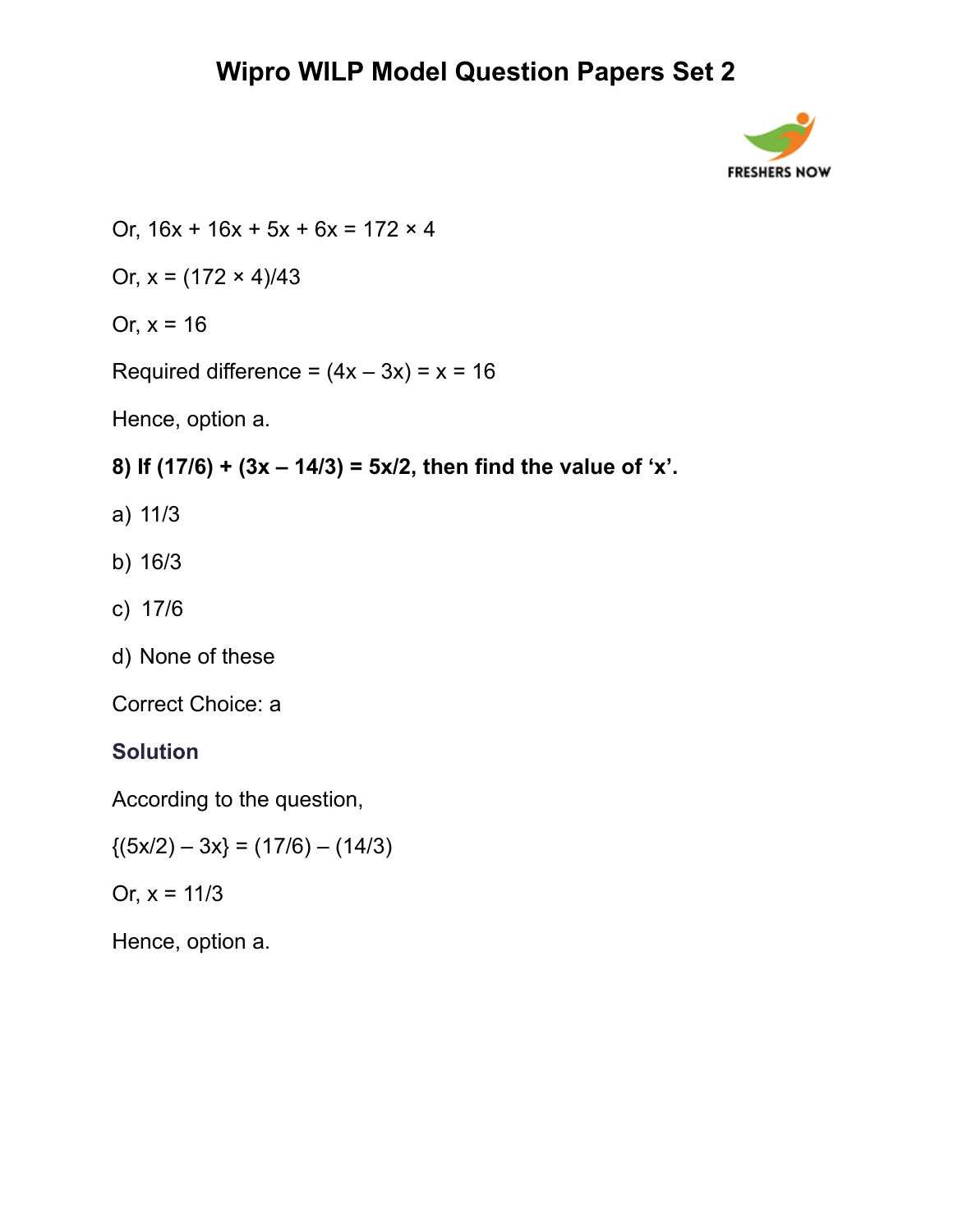

**9) Two cyclists 'A' and 'B' are coming towards each other with a speed of 25 km/hr and 30 km/hr. If both of them meet after 48 minutes after starting and both start at the same time, then find the distance between them at the time they start.**

- a) 38 km
- b) 36 km
- c) 42 km
- d) 44 km

Correct Choice: d

### **Solution**

Required distance =  $(25 + 30) \times (48/60) = 44$  km

Hence, option d.

### **10) If 3889y8916x is divisible by 45, then find the value of (5x – 2y).**

- A 31
- B 13
- $C 24$
- D 18

### **Solution**

Since, the number is divisible by 45 therefore it has to be divisible by 5 and 9

For the number to be divisible by  $5$ ,  $x = 0$  or  $x = 5$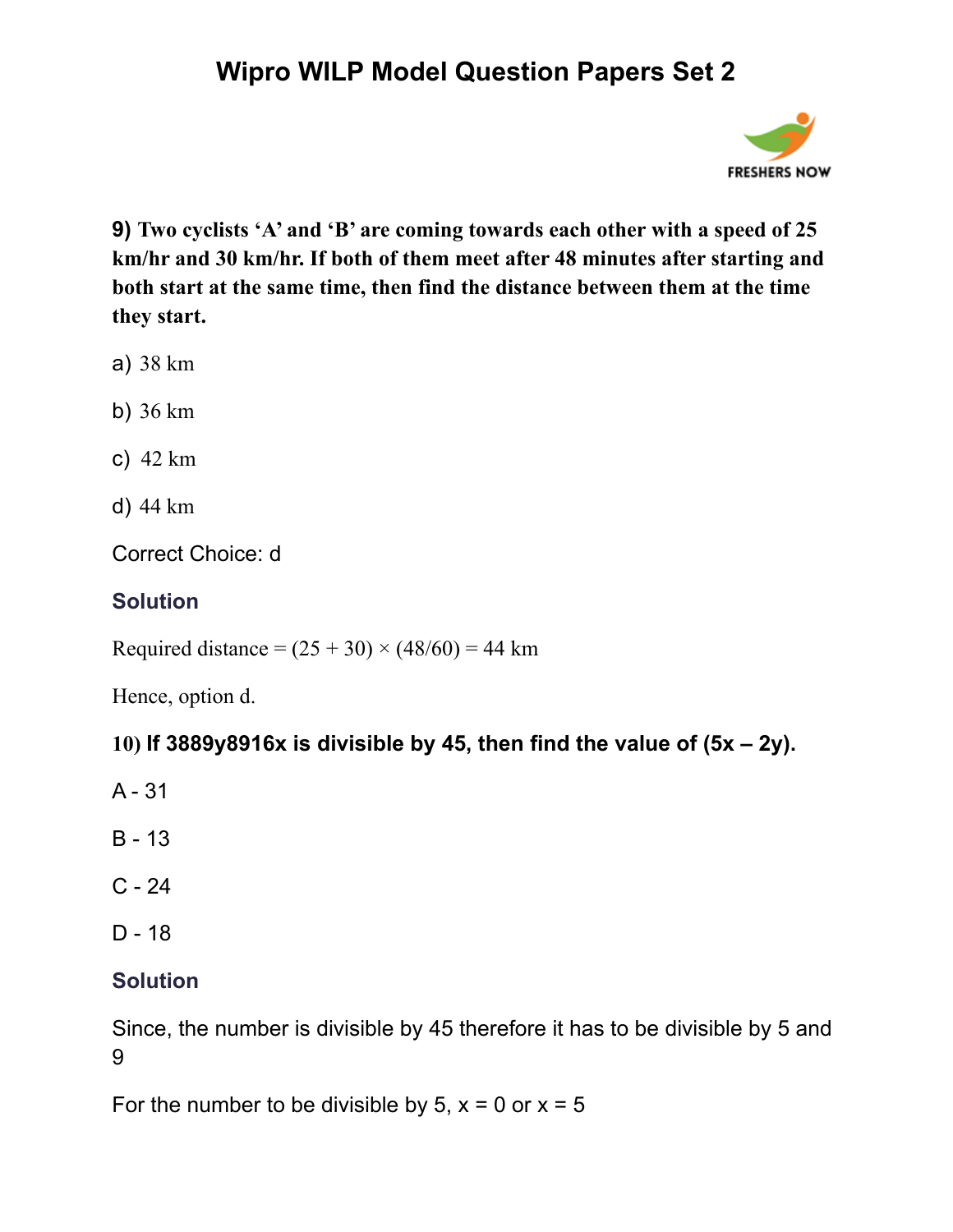

For the number to be divisible by 9, the sum of the digits of the number has to be divisible by 9

At  $x = 0$  the value of  $y = 2$ 

At  $x = 5$  the value of  $y = 6$ 

Therefore,  $(5x – 2y) = {(5 \times 0) – (2 \times 2)} = -4$ 

Also,  $(5x – 2y) = {(5 \times 5) – (2 \times 6)} = 13$ 

Hence, option b.

**11) The 3 rd and 7 th terms of an arithmetic progression is 143 and 399 respectively. Find its 15 th term.**

- a) 749
- b) 865
- c) 911
- d) 857

Correct Choice: c

#### **Solution**

Let the first term and common difference of the series be 'a' and 'd' respectively

According to the question,

 ${a + (7 - 1)d} - {a + (3 - 1)d} = 399 - 143$ 

Or,  $4d = 256$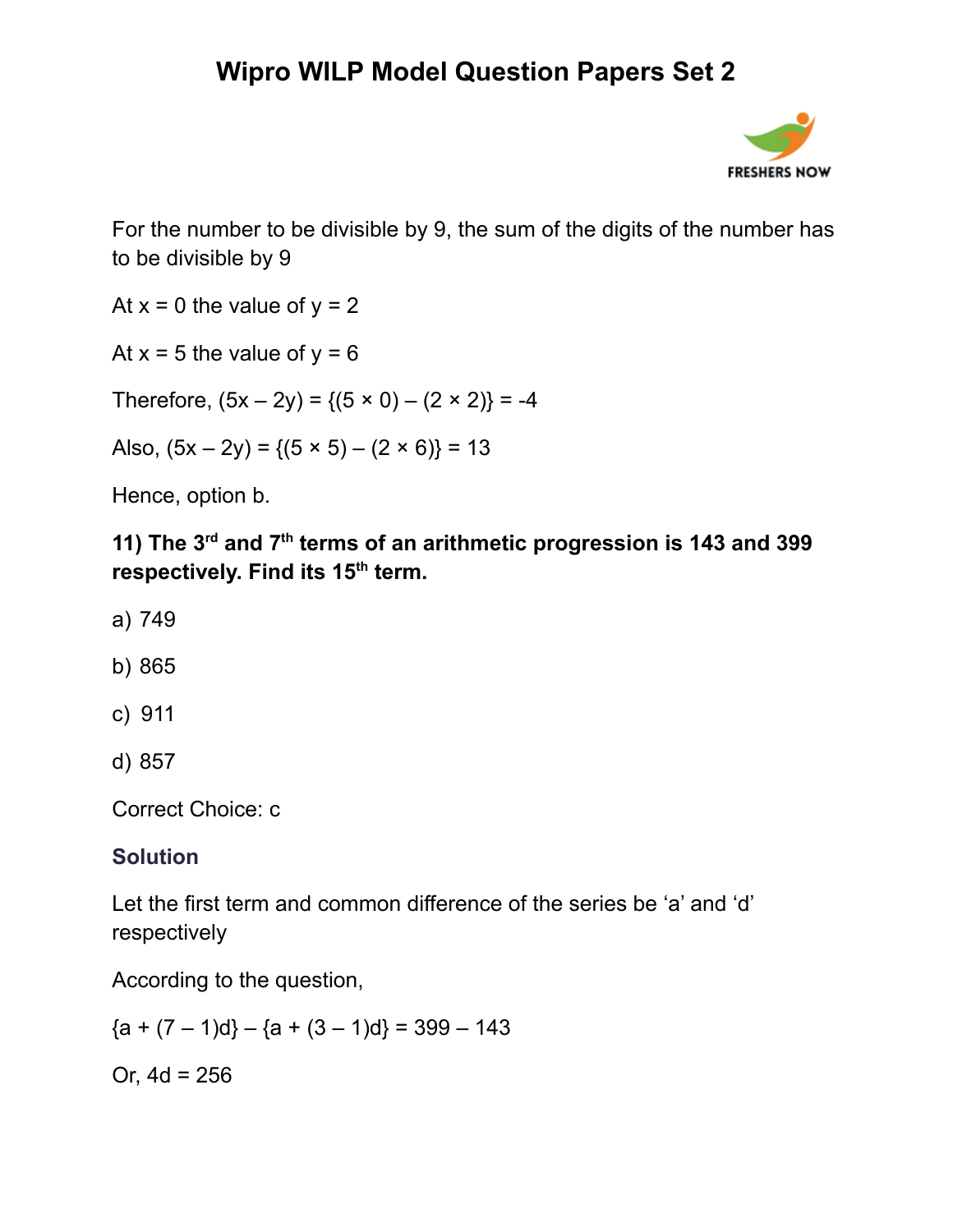

Or,  $d = 64$ 

Therefore,  $a = 143 - 128 = 15$ 

Therefore, 15<sup>th</sup> term of the series =  $a + (15 - 1)d = 911$ 

Hence, option c.

**12) The radius of a circular wheel is 3.5 m. The number of revolutions it will make in travelling 11 km is:**

- A 600
- B 800
- C 1000
- D 500

#### **Solution**

Circumference of the circular wheel =  $2 \times 22/7 \times 3.5 = 22$  m

The number of revolution =  $11000/22 = 500$ 

Hence, option d.

**13) 84 is divided into two parts in such a way that (1/5) th of the first and (1/6) th of the second are in the ratio 3:1, respectively. Find the first part.**

- $A 60$
- B 24
- C 50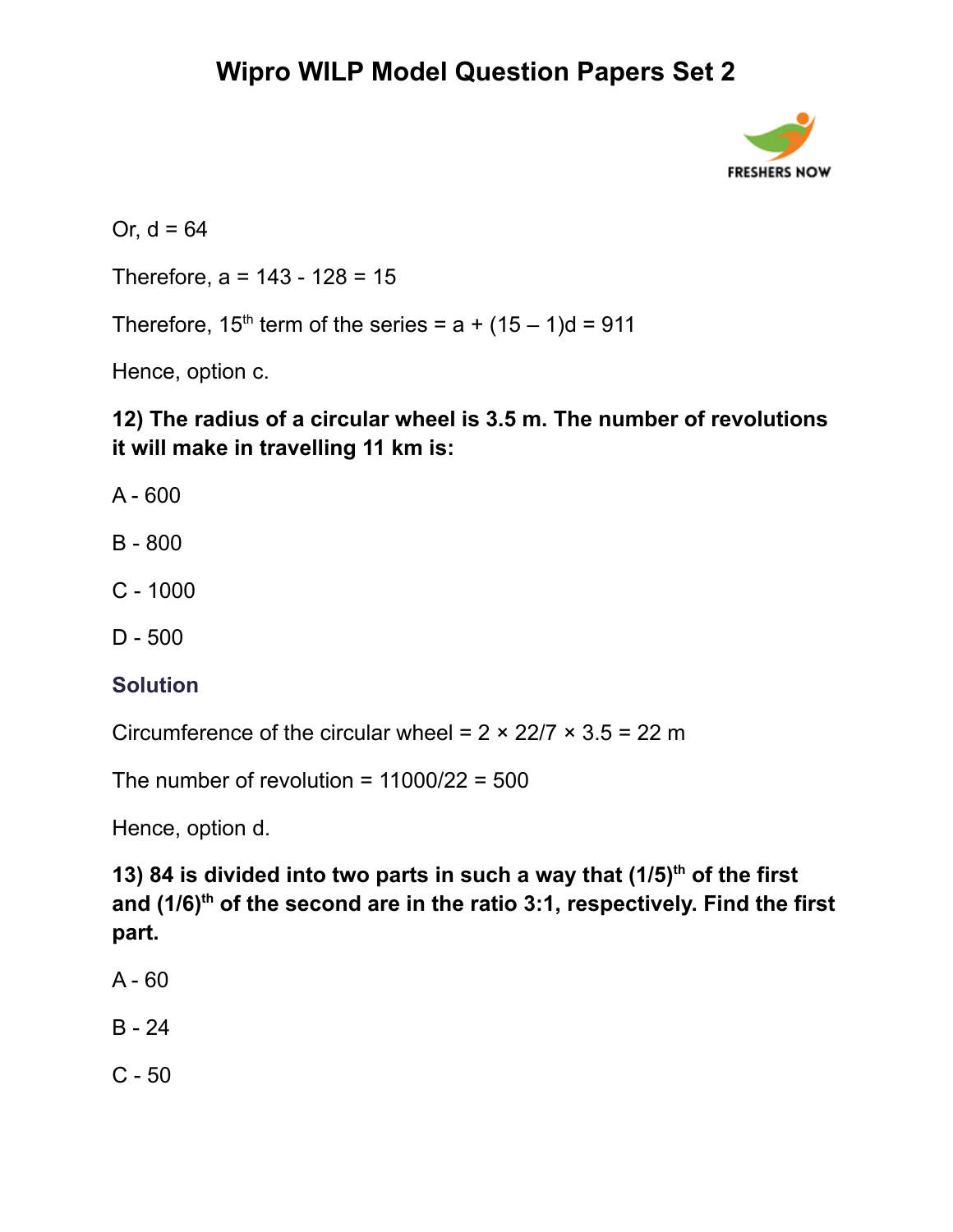

D - 64

#### **Solution**

Let the first part  $= x$ 

Second part =  $84 - x$ 

According to the question,

 $(x \times 1/5):(84 - x)/6 = 3:1$ 

 $x/5 = (84 - x)/6 \times 3$ 

 $2x = 420 - 5x$ 

 $7x = 420$ 

 $x = 60$ 

First part  $= 60$ 

Hence, option a.

### **14) The average of 12 numbers is 30. The average of first 7 numbers is 24 and that of the last 4 numbers is 36. What is the 8 th number?**

- A 40
- B 36
- C 56
- D 48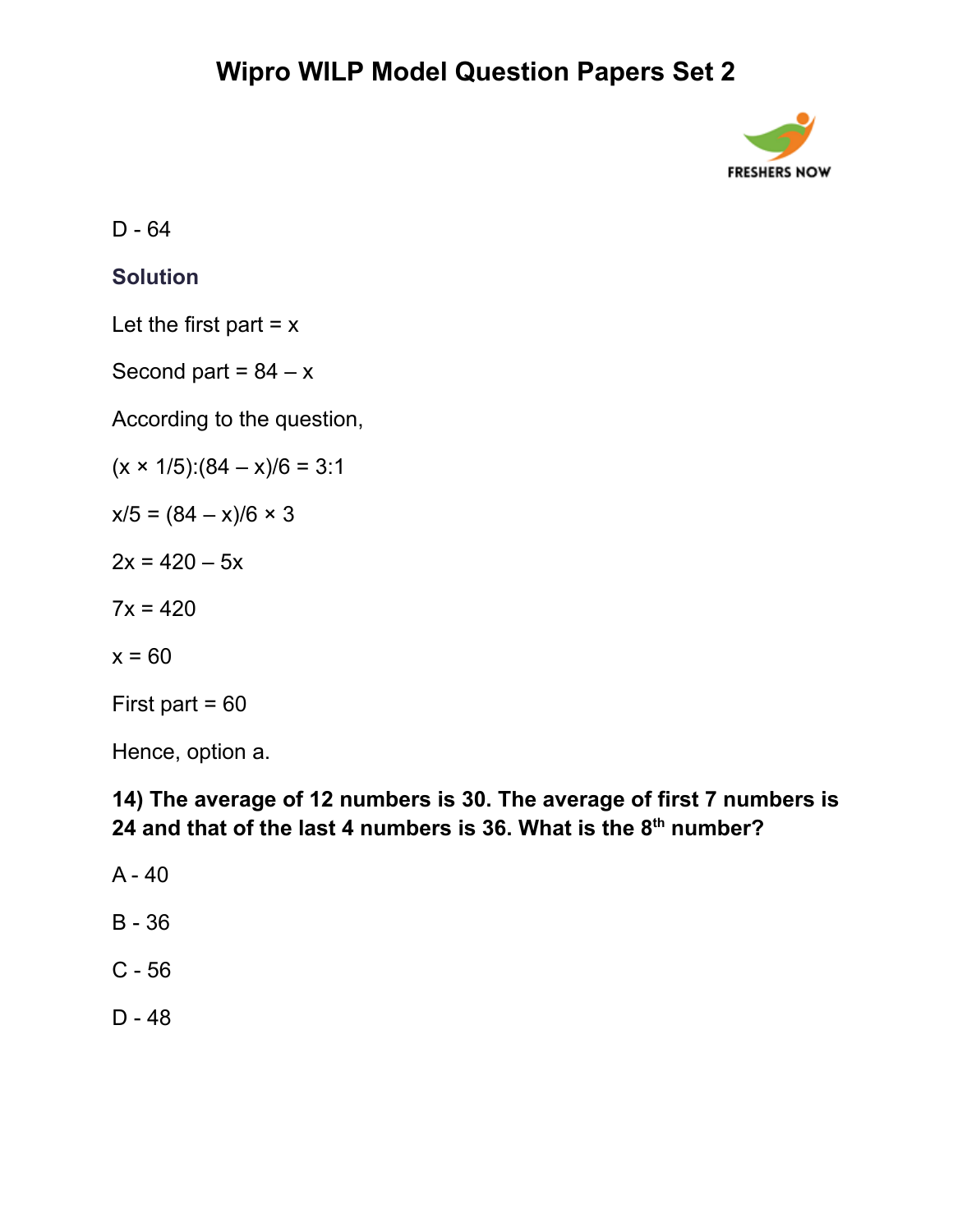

### **Solution**

Sum of 12 numbers =  $12 \times 30 = 360$ 

Sum of first 7 numbers =  $7 \times 24 = 168$ 

Sum of last 4 numbers =  $4 \times 36 = 144$ 

8 th number = 360 – 168 – 144 = 48

Hence, option d.

**16) There is a hollow cylinder of height 4 m and radius equals to 14 cm. Some amount of metal is coated on its outer side such that the thickness of metal coated is 7 cm. If the weight of 1 cm<sup>3</sup> of the metal is 3.5 gm, then find the weight of the metal coated**

A - 1136 kg

B - 1078 kg

C - 1048 kg

D - 1186 kg

#### **Solution**

Inner radius of the cylinder  $(r) = 14$  cm

Outer radius of the cylinder  $(R) = (14 + 7) = 21$  cm

Height of the cylinder (h) =  $4 \text{ m} = 400 \text{ cm}$ 

Volume of the metal used =  $\pi(R^2 - r^2)$ h =  $\pi(21^2 - 14^2) \times 400 = 98000 \pi$  cm<sup>3</sup>

Therefore, weight of the metal coated =  $98000\pi \times 3.5 = 1078$  kg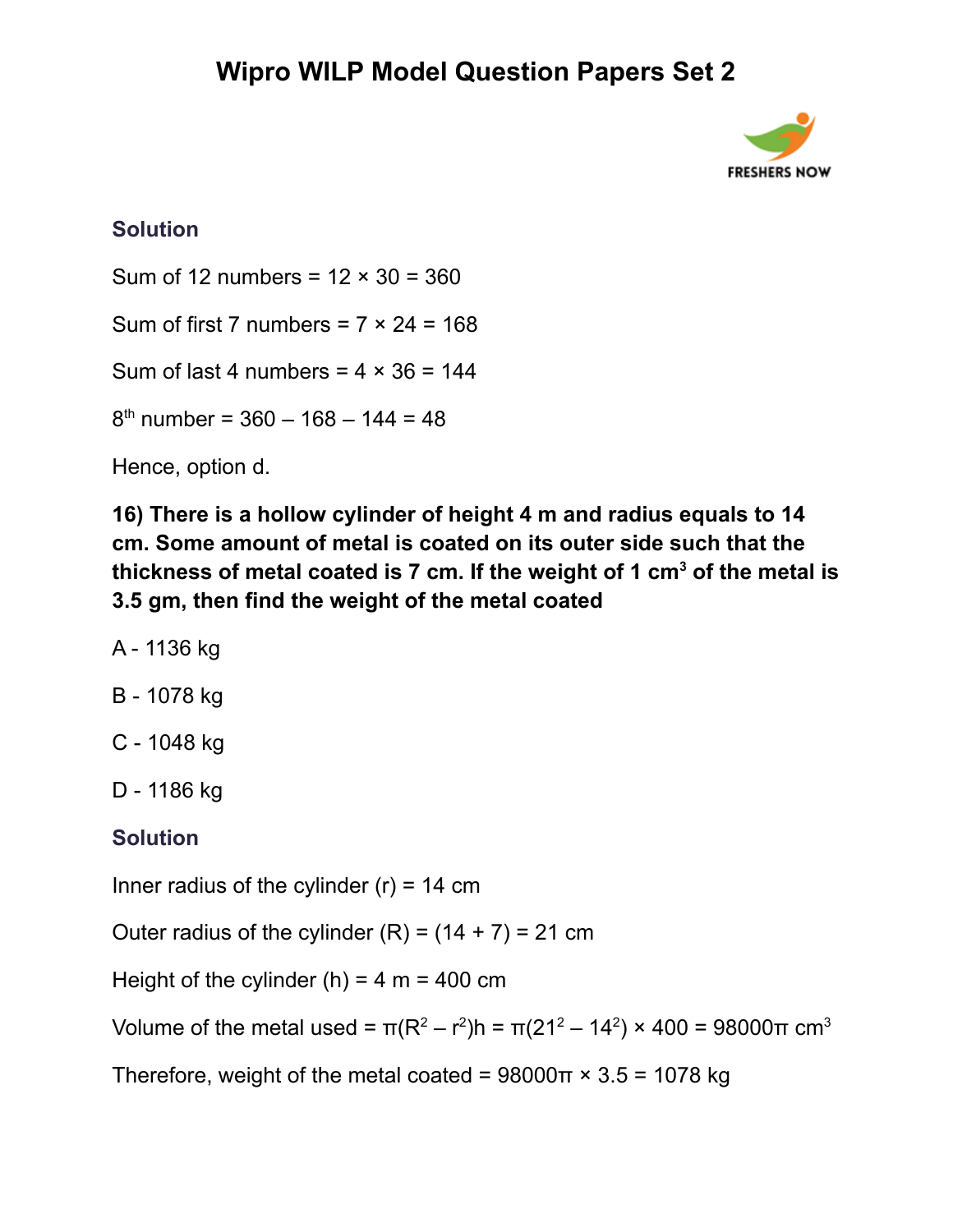

Hence, option b.

**17) Point**  $(2, -1)$  is midpoint of points  $A(x, -6)$  and  $B(-3, y)$ . Find the value of  $(x, -1)$ **+ y).**

- a) 11
- b)  $-9$
- c) 15
- d) -14

Correct Choice: a

#### **Solution**

According to the question,

$$
{x + (-3)}/2 = 2
$$

Or,  $x = 4 + 3 = 7$ 

Also,  $(-6 + y)/2 = -1$ 

Or,  $y = -2 + 6 = 4$ 

Therefore,  $(x + y) = 11$ 

Hence, option a.

**18) The number of employees in a company is 240 and the number of male employees in the company is 45%. If 25% of the male employees and 50% of the female employees are married, find the number of employees that are not married.**

A - 147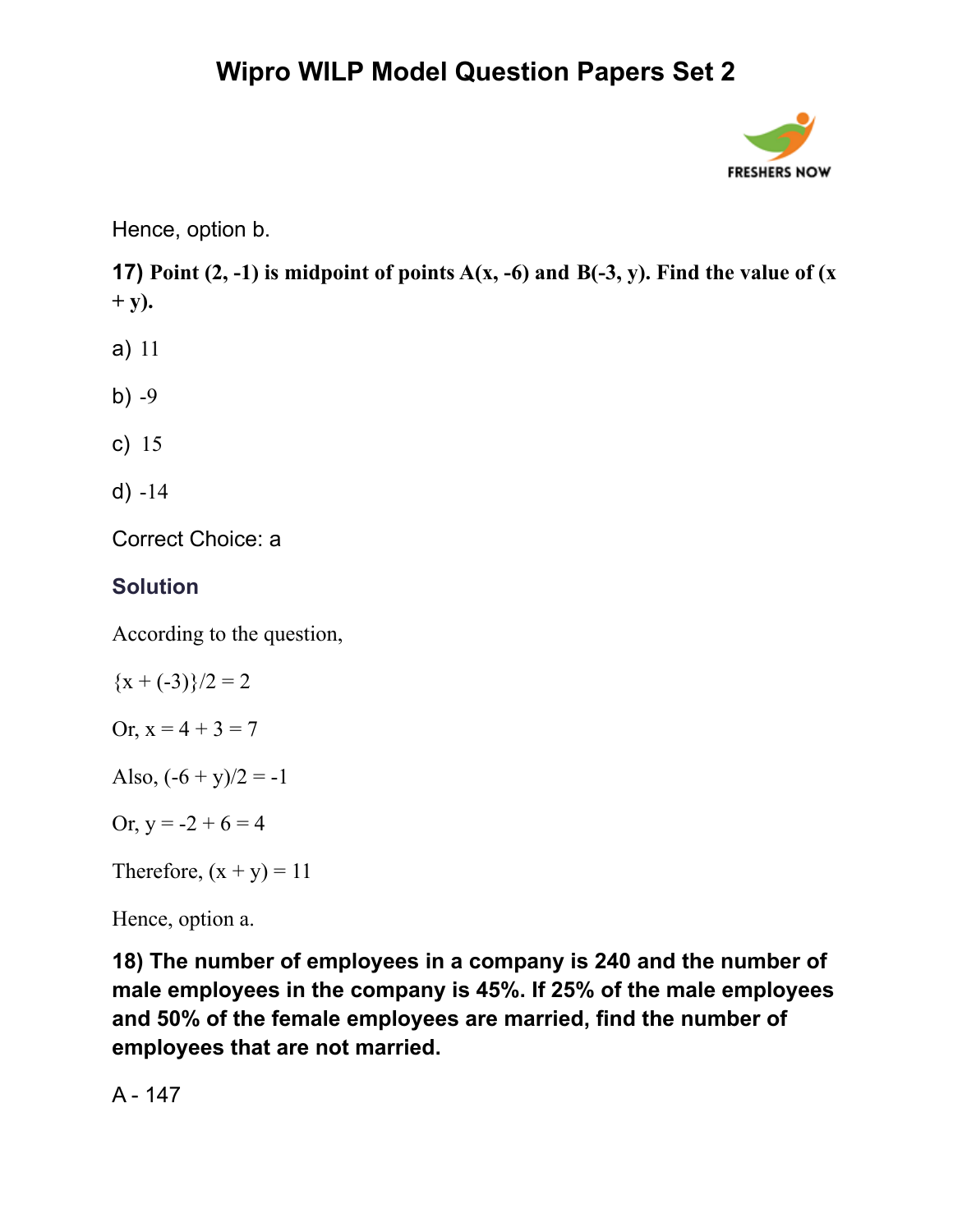

- B 156
- C 162
- D 178

#### **Solution**

Total employees in the company = 240

Male employees in the company =  $240 \times 45\% = 108$ 

Female employees in the company =  $240 \times 55\% = 132$ 

Male employees that are married =  $108 \times 25\% = 27$ 

Male employees that are not married =  $108 \times 75\% = 81$ 

Female employees that are married =  $132 \times 50\% = 66$ 

Female employees that are not married =  $132 - 66 = 66$ 

Required number of employees =  $66 + 81 = 147$ 

Hence, option a.

**19) If the 8-digit number 5963x55y is divisible by 72, then the value of (8x – 2y) is:**

- $A 4$
- B 6
- C 8
- D 5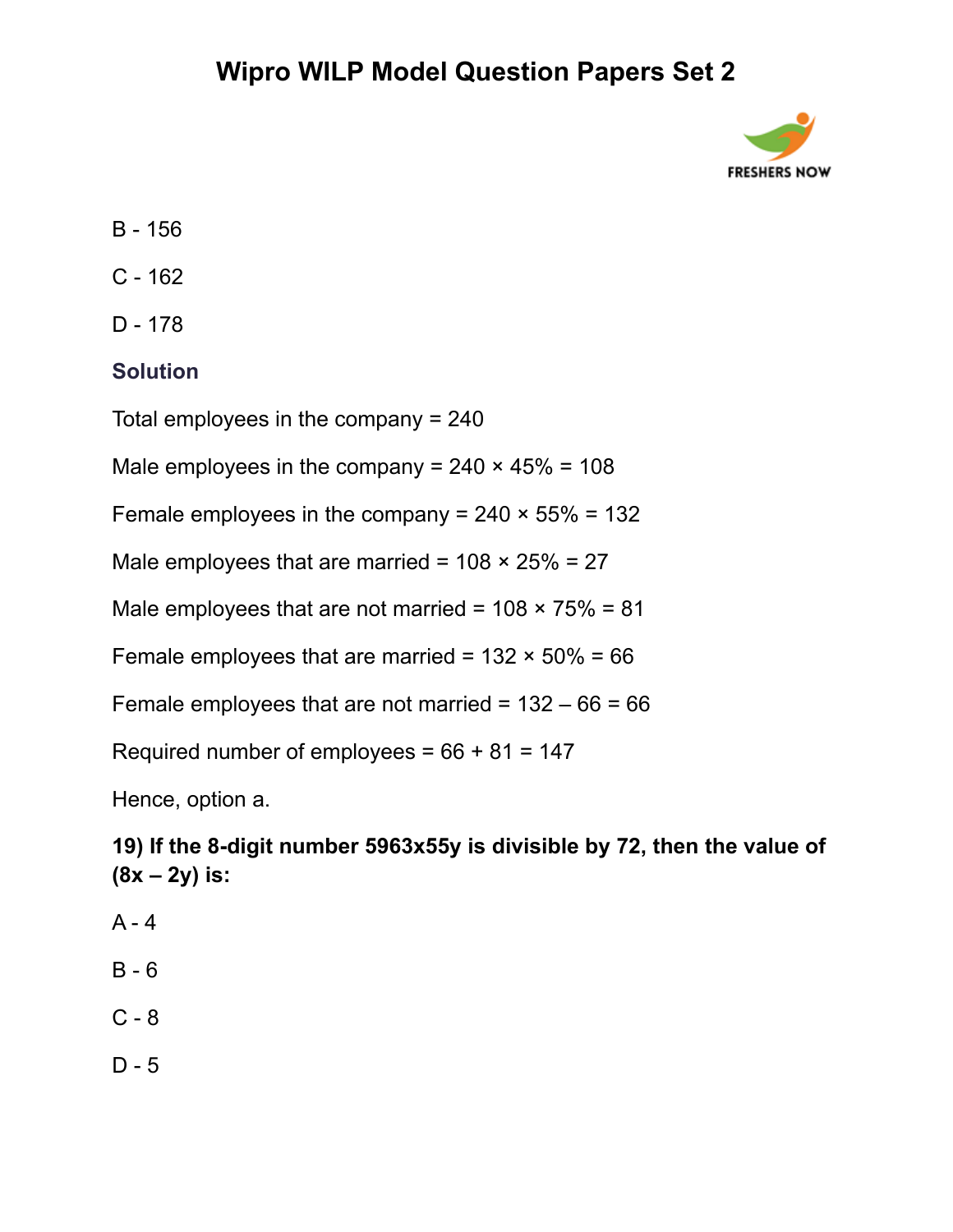

### **Solution**

If a number if divisible by 72 so it should be divisible by 8 and 9 together.

Last 3 digits should be divisible by 8.

So  $y = 2$ 

Sum of the digits of the number should be divisible by 9.

 $(5 + 9 + 6 + 3 + x + 5 + 5 + 2)/9 = (35 + x)/9$ 

So,  $x = 1$ 

Required value =  $(8 \times 1 - 2 \times 2) = 4$ 

Hence, option a.

**20) The ratio of the length to breadth of a rectangular field is 7:4, respectively. If the total cost of fencing at the rate of Rs. 2.5/m is Rs. 550, then find the area of the field.**

- a) 56 dam<sup>2</sup>
- b)  $28 \text{ m}^2$
- c) 28 dam<sup>2</sup>
- d) None of these

Correct Choice: c

### **Solution**

Let the length and breadth of the rectangular field be 7x metres and 4x metres respectively